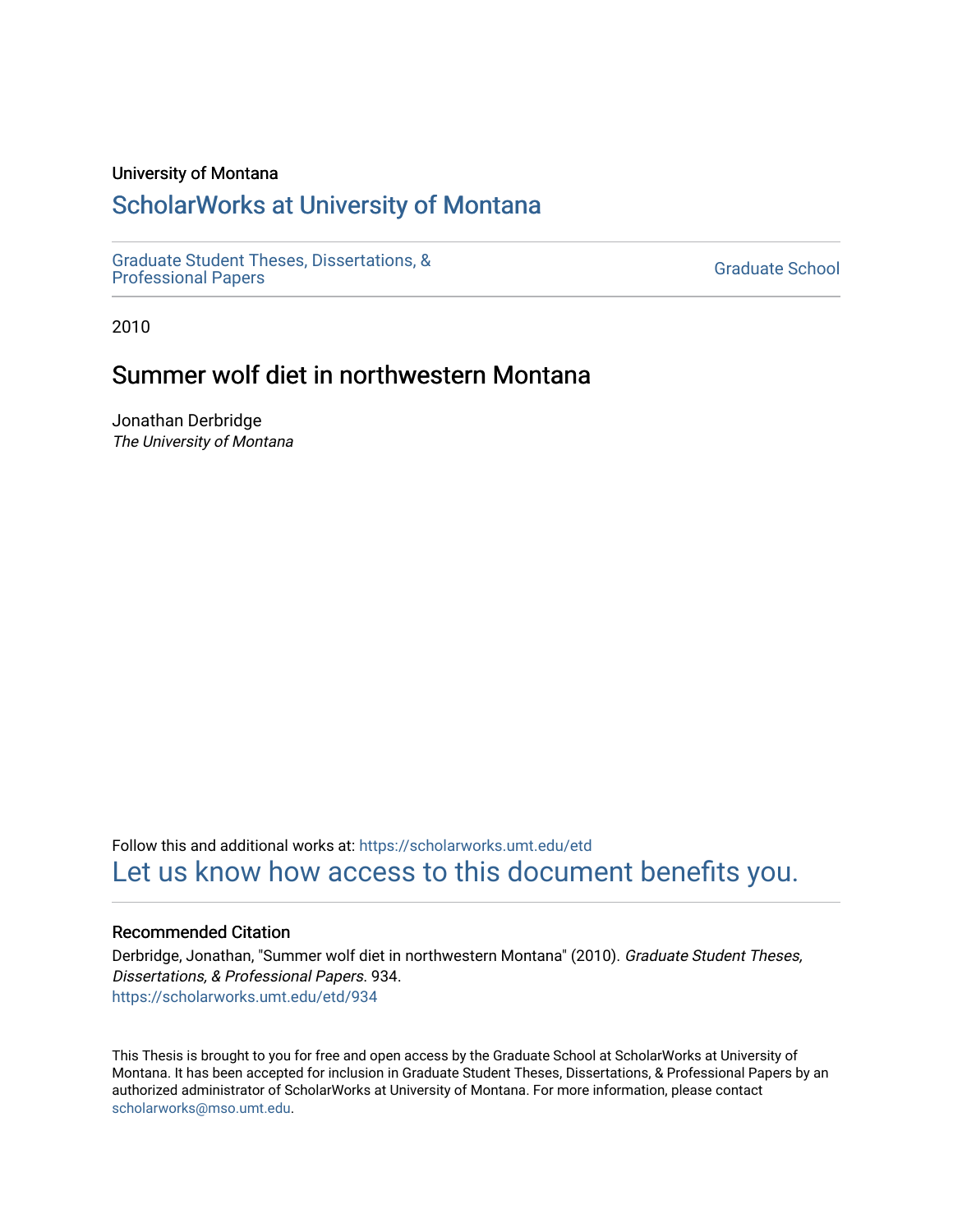## SUMMER WOLF DIET IN NORTHWESTERN MONTANA

By

## JONATHAN JAMES DERBRIDGE

Bachelor of Science, University of California, Berkeley, California, 2006

Thesis

presented in partial fulfillment of the requirements for the degree of

> Master of Science in Wildlife Biology

The University of Montana Missoula, MT

May 2010

Approved by:

Perry Brown Graduate School

Paul. R. Krausman Wildlife Biology

Mark Hebblewhite Wildlife Biology

Michael S. Mitchell Montana Cooperative Wildlife Research Unit

> James R. Satterfield, Jr. Montana Fish, Wildlife & Parks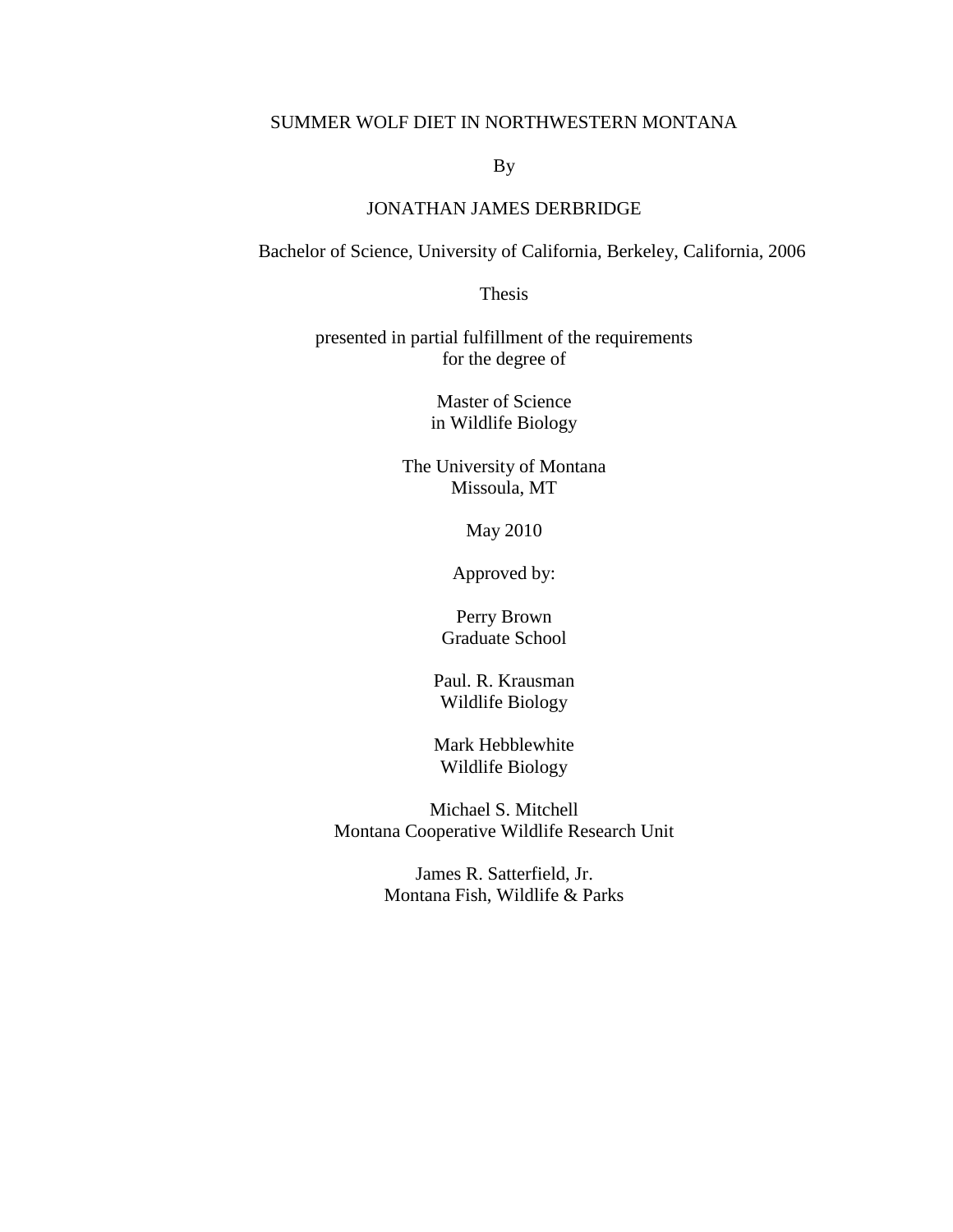Derbridge, Jonathan, M.S., May 2010 Wildlife Biology

Summer wolf diet in northwestern Montana

Chairperson: Paul R. Krausman

Wolf (*Canis lupus*) diet can be estimated from undigested remains of prey in scats or through stable isotope analysis (SIA) of wolf hair when distinct  $\delta^{13}C$  and  $\delta^{15}N$  values of potential diet sources are known. Our objectives were to compare diet analysis methods, to estimate intra-population diet variability, and to determine proportions of prey consumed by wolves. We collected scats of 4 wolf packs in northwestern Montana from June to August 2008, and guard hairs of 45 wolves from 12 packs, May to August 2009. We calculated percent biomass consumed of deer (*Odocoileus* spp.), elk (*Cervus canadensis*), moose (*Alces alces*), and other items from scats, and used Pearson's chisquared tests of proportions to measure differences among packs. We used hierarchical Bayesian stable isotope mixing models to determine diet and scales of diet variation from  $\delta^{13}$ C and  $\delta^{15}$ N values of wolves and prey. We used bootstrapped scat data, and Markov Chain Monte Carlo simulation data from stable isotopes to estimate confidence intervals of difference between results from each technique for 4 packs with matched samples. Diet results were not consistent between techniques. Deer was the most common prey item based on scats, and moose the most common based on SIA. Wolf diet was significantly different among packs based on scats, and differences among packs explained most variability in diet based on stable isotopes. We sampled 3 times as many packs for less than half the cost with SIA compared to scat analysis. Experimental data on wolf hair growth period and wolf-specific  $\delta^{13}$ C and  $\delta^{15}$ N fractionation values would provide important information for recommending the better technique.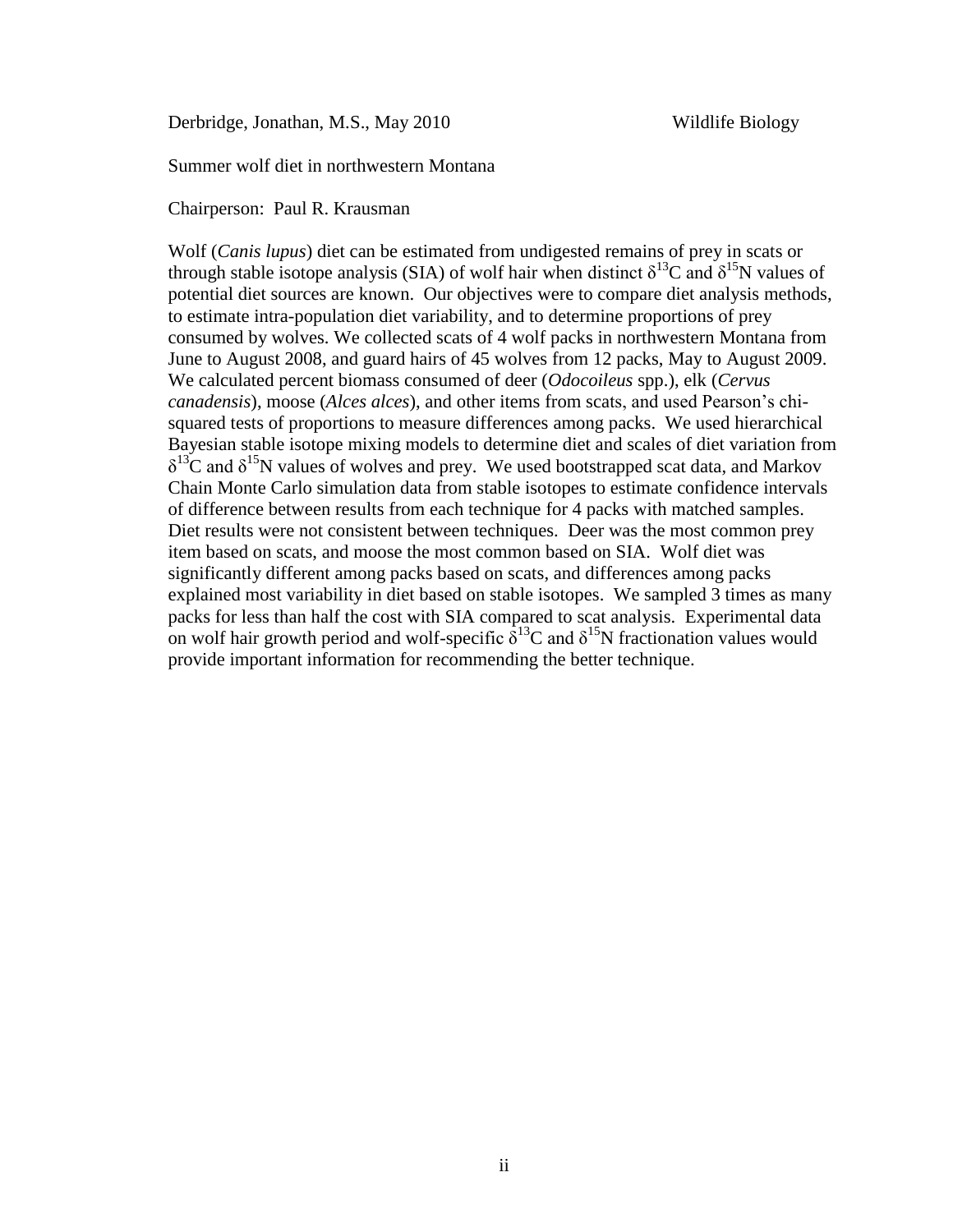#### **ACKNOWLEDGEMENTS**

I thank my major advisor, P. R. Krausman, for his assistance in planning and executing field work, editing numerous drafts of this thesis, and setting high professional standards. Any future success I encounter as a scientist will be built on the foundation laid under his supervision. I am grateful to my graduate committee, M. Hebblewhite, M. S. Mitchell, and J. R. Satterfield, Jr., each of whom provided excellent advice and encouragement along the way. I thank C. T. Darimont for advice on study design and stable isotope ecology, and J. M. Graham and E. J. Ward for generous assistance with statistics and programming. This project could not have succeeded without the unfailing support and logistical backing from J. S. Williams and K. Laudon, and I am especially grateful to them. All the Boone & Crockett Fellows contributed helpful comments and suggestions. J. A. Merkle, in particular, provided expert advice on scat analysis. My sincere thanks also to D. H. Pletscher for leading this program and encouraging me join it, and to his assistant, J. Franz, for smoothing the course from application through graduation. L. Anderson, C. Bahnson, K. Boyd, J. Brown, C. Eisenberg, K. M. Moriarty, R. Steiner, B. Sterling, T. Thier, J. Vore, J. Weaver, A. Whitehead, and S. Wilson provided field support. R. Fletcher, B. Haynes, L. Laverty, and C. Moses assisted with laboratory techniques. D. Affleck, C. Cleveland, E. Crone, K. R. Foresman, W. Holben, M. Rout, C. A. Sime, D. Six, and A. Woods provided laboratory space, equipment, and advice. Biologists from Montana Fish, Wildlife & Parks provided technical assistance. This project was funded by the Boone & Crockett Program in Wildlife Conservation, and Counter Assault.

iii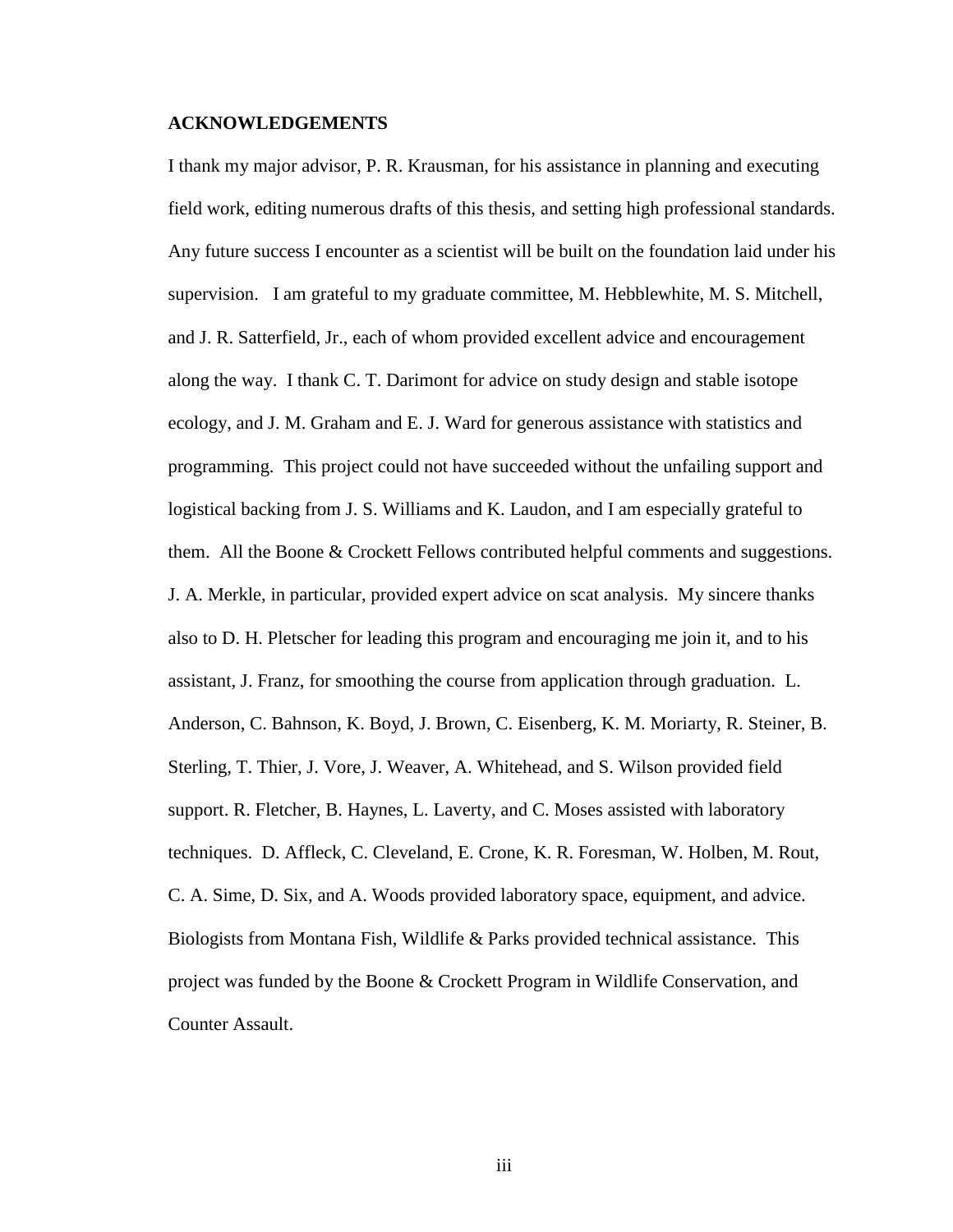# **TABLE OF CONTENTS**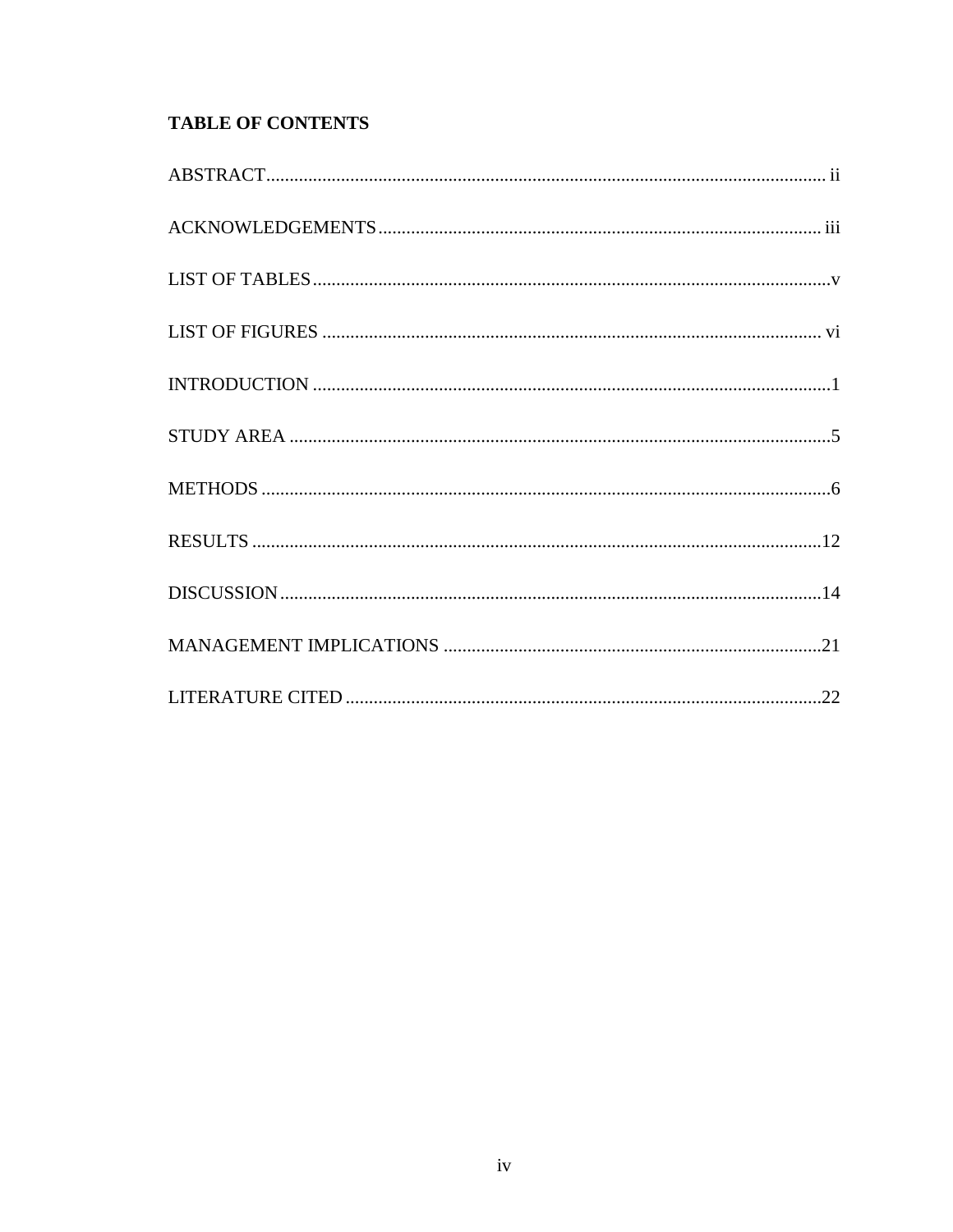# **LIST OF TABLES**

| Table 1. Diet estimated from scats of 4 northwestern Montana wolf packs between June                          |
|---------------------------------------------------------------------------------------------------------------|
|                                                                                                               |
| Table 2. Means and standard deviations of $\delta^{13}$ C and $\delta^{15}$ N values estimated from hairs for |
|                                                                                                               |
| Table 3. Mann-Whitney U test scores for tests of difference between $\delta^{13}C$ and $\delta^{15}N$         |
| values of wolf diet sources from hairs collected in northwestern Montana in 2008 and                          |
|                                                                                                               |
| Table 4. Summary of 8 stable isotope mixing models explaining summer diet variation                           |
|                                                                                                               |
| Table 5 (a and b). 95 % confidence intervals of difference between estimates of diet                          |
| source contributions from scat and stable isotope data. We estimated stable isotope                           |
| mixing models using informative (a) and non-informative (b) priors. We collected                              |
| matched wolf scat and hair samples for 4 packs in northwestern Montana in 2008 and                            |
|                                                                                                               |
| Table 6. Comparing hours spent on collection of wolf hair samples and scats, number of                        |
| packs covered by each technique, associated costs/pack, and costs associated with stable                      |
|                                                                                                               |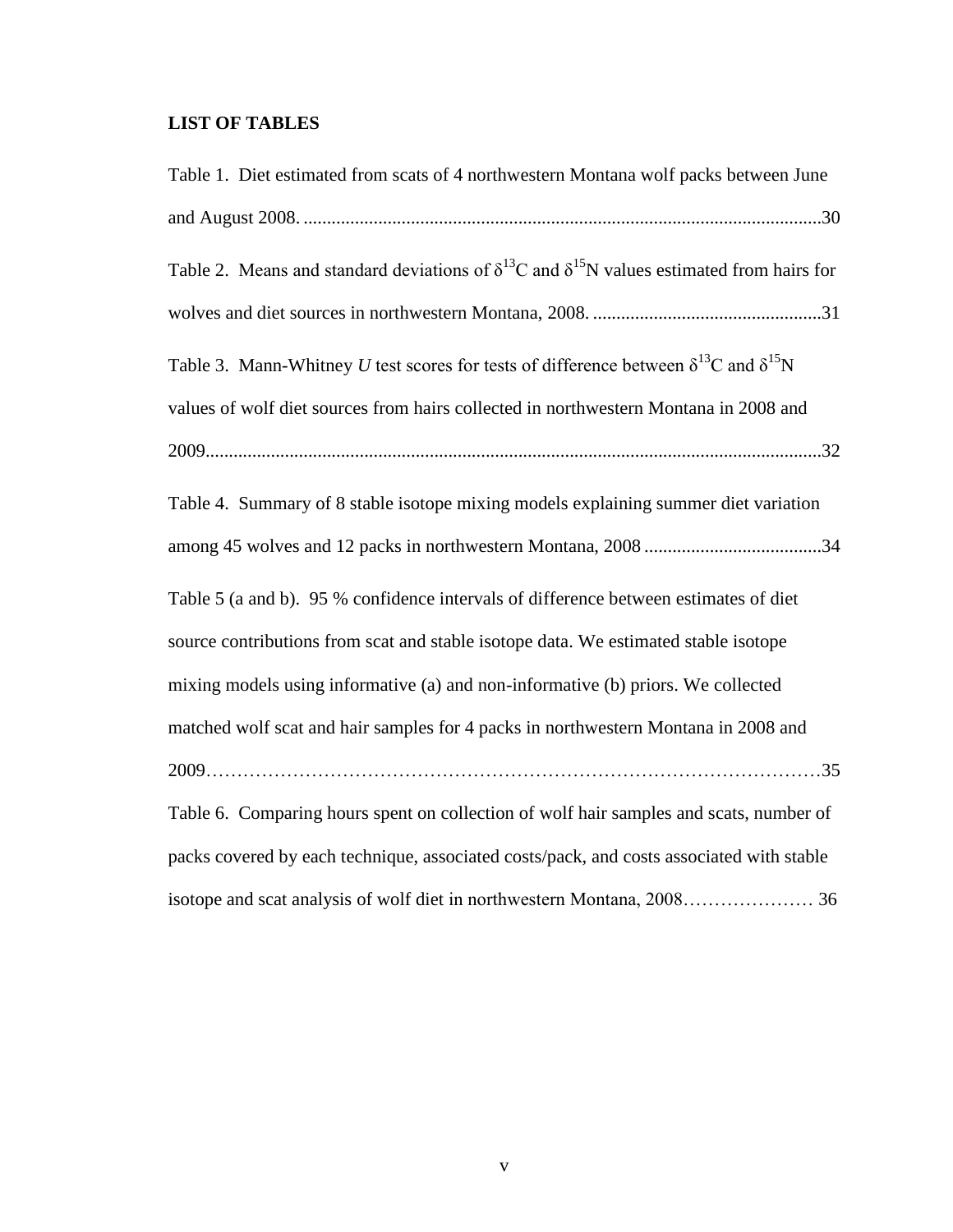#### **LIST OF FIGURES**

Figure 1. Percent biomass consumed (kg/pack) of each diet source estimated from scats of 4 wolf packs in northwestern Montana between June and August 2008. We weighted proportions by scat sample size for each pack. We used frequency of occurrence of species weighted by biomass consumed/scat for each pack and 5,000 bootstrapped samples to estimate means and variance. We used average adult mass of identified species from the literature, and used beaver as the representative diet source for the "Other" category.. ..............................................................................................................37 Figure 2. The mixing space with mean  $\delta^{15}N$  and  $\delta^{13}C$  values ( $\pm$  SE) of potential wolf

prey in northwestern Montana, 2008. Columbian ground squirrel values are from Roth et al. (2007)............................................................................................................................38

Figure 3. The mixing space with mean  $\delta^{15}N$  and  $\delta^{13}C$  values of potential wolf prey, and mean values for 12 wolf packs (open circles) in northwestern Montana, 2008. We combined white-tailed deer and mule deer, and removed snowshoe hare and Columbian ground squirrel...................................................................................................................39

Figure 4. Posterior density estimates of diet source contributions to the summer diet of 12 wolf packs in northwestern Montana, 2008. Posterior densities are from a model estimated with variation among packs and informative priors. .........................................40

Figure 5. Posterior density estimates of diet source contributions to the summer diet of 12 wolf packs in northwestern Montana, 2008. Posterior densities are from a model estimated with variation among packs and non-informative priors (i.e., prior information in the Bayesian mixing model assumes all sources contribute equally to the mixture)…41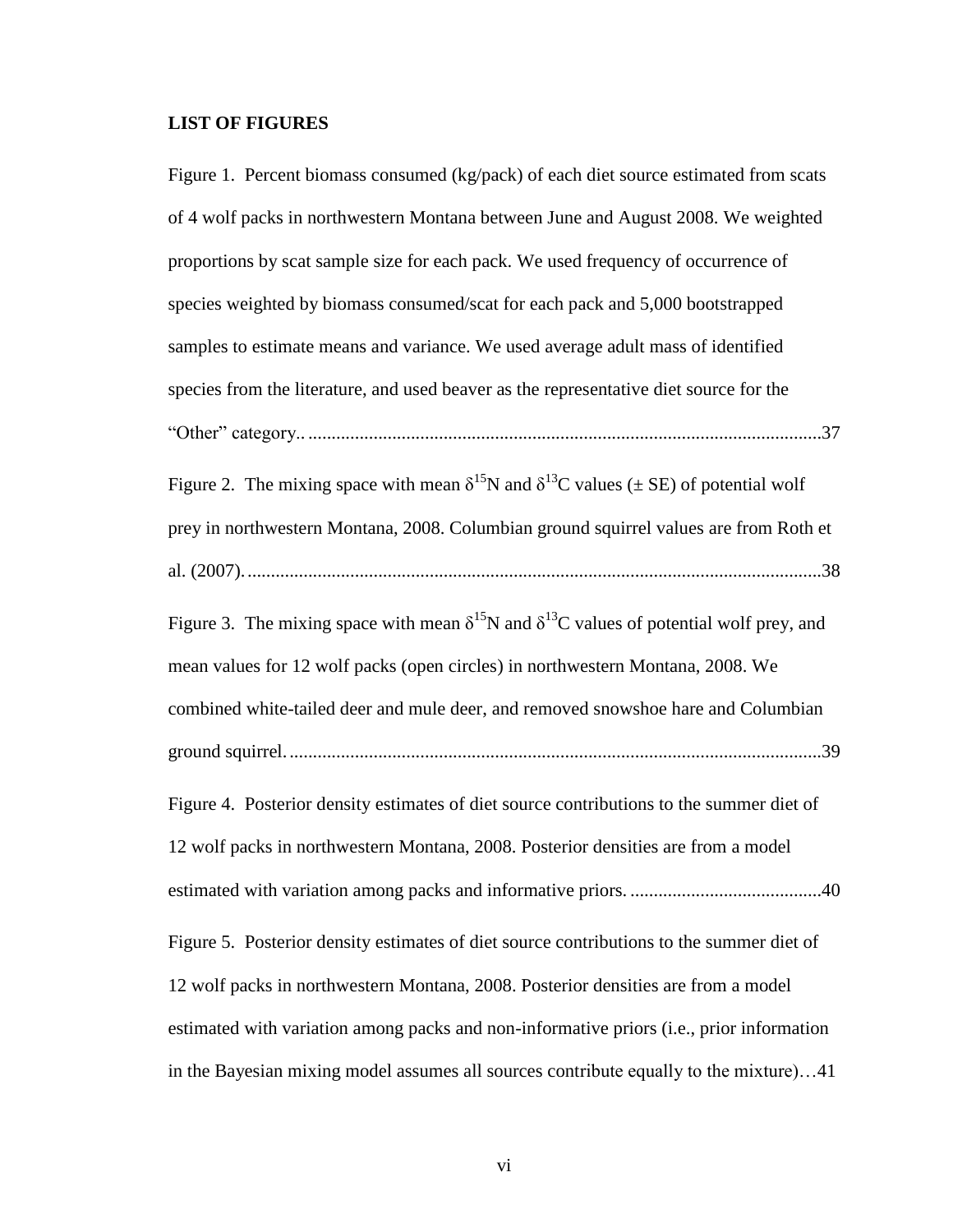| Figure 6. Non-parametric rankings of prey consumed by wolves in northwestern          |  |
|---------------------------------------------------------------------------------------|--|
| Montana, summer 2008. Scat rankings are for 4 packs. Stable isotope analysis rankings |  |
| are for 12 packs. Bars represent relative position out of 4, not proportions of prey  |  |
|                                                                                       |  |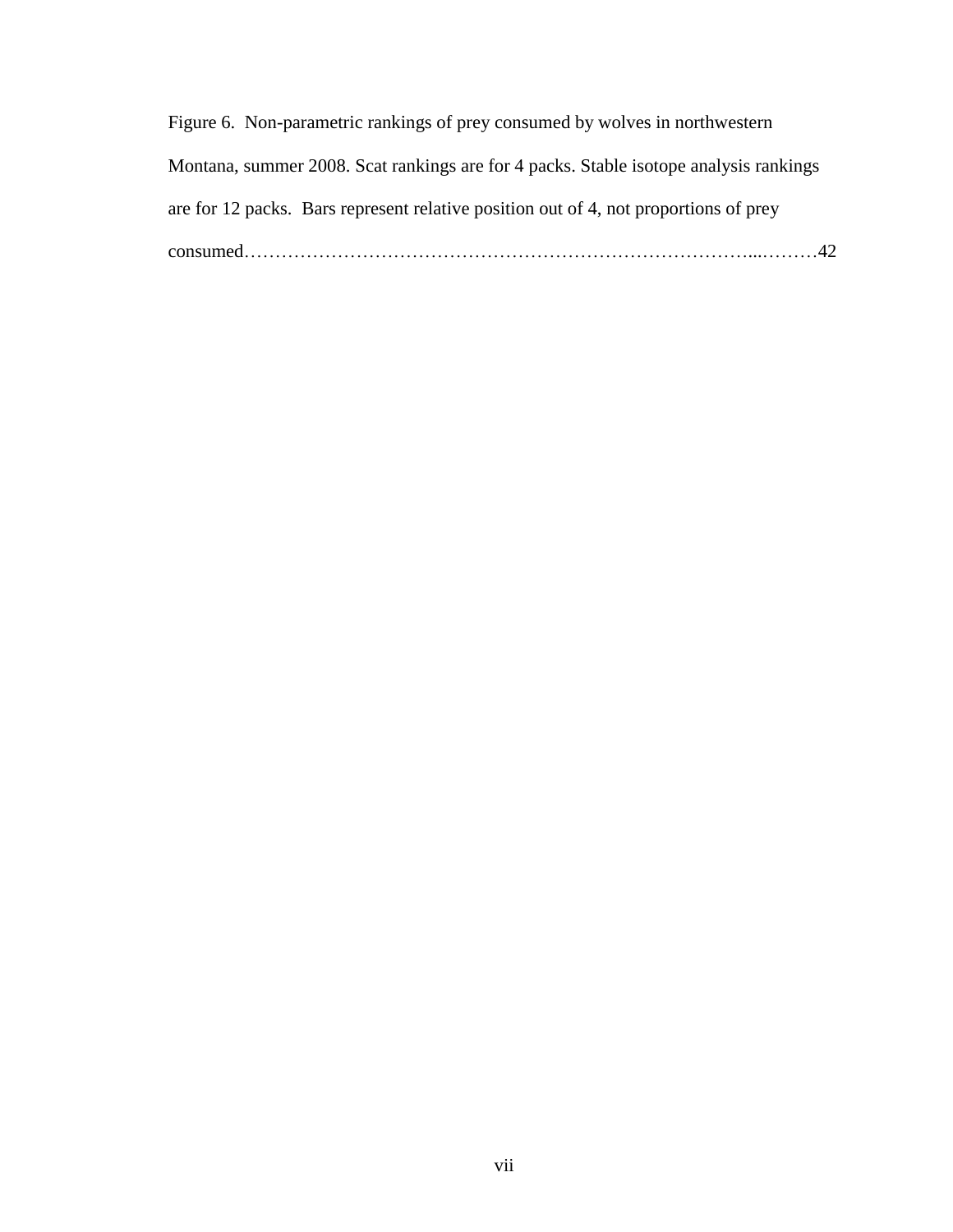#### **INTRODUCTION**

Since 1986, when reproduction was documented for gray wolves (*Canis lupus*) within Glacier National Park, Montana (Ream et al. 1989), researchers have studied the life history characteristics of this recolonizing predator. Examination of wolf diet can provide information about how wolves use common and rare prey, and how this use varies over space and time. Diets of wolves and other large carnivores have traditionally been estimated from kills (Burkholder 1959, Boyd et al. 1994, Ballard et al. 1997, Kunkel et al.1999) and scats (Putman 1984, Leopold and Krausman 1986, Merkle 2009), or through a combination of these methods (Potvin and Jolicoeur 1988, Huggard 1993, Arjo et al. 2002). Stable isotope analysis (SIA) is an increasingly common technique that may provide more comprehensive information about wolf diet than scat (Szepanski et al. 1999). Until now, no researchers have used spatially and temporally matched samples to determine if these techniques provide similar results. Such a study could provide insight on this and help develop the utility of SIA.

The common goal of describing diet is attained through these contrasting approaches that incorporate different sets of assumptions. The relative proportions of prey species a wolf pack consumes can be inferred from undigested remains in scats collected from a home range (Spaulding et al. 1997). Methods that provide unbiased estimates of consumption have been refined to compensate for small prey size (Mech 1970, Floyd 1978, Weaver 1993), but sampling error is still likely because scats may be deposited anywhere within the large home ranges typical of wolves (e.g., in Montana, *x*  $= 320$  km<sup>2</sup> Sime et al. 2010), making it difficult to collect a representative sample (Reynolds and Aebischer 1991). Another limitation is that a wolf scat generally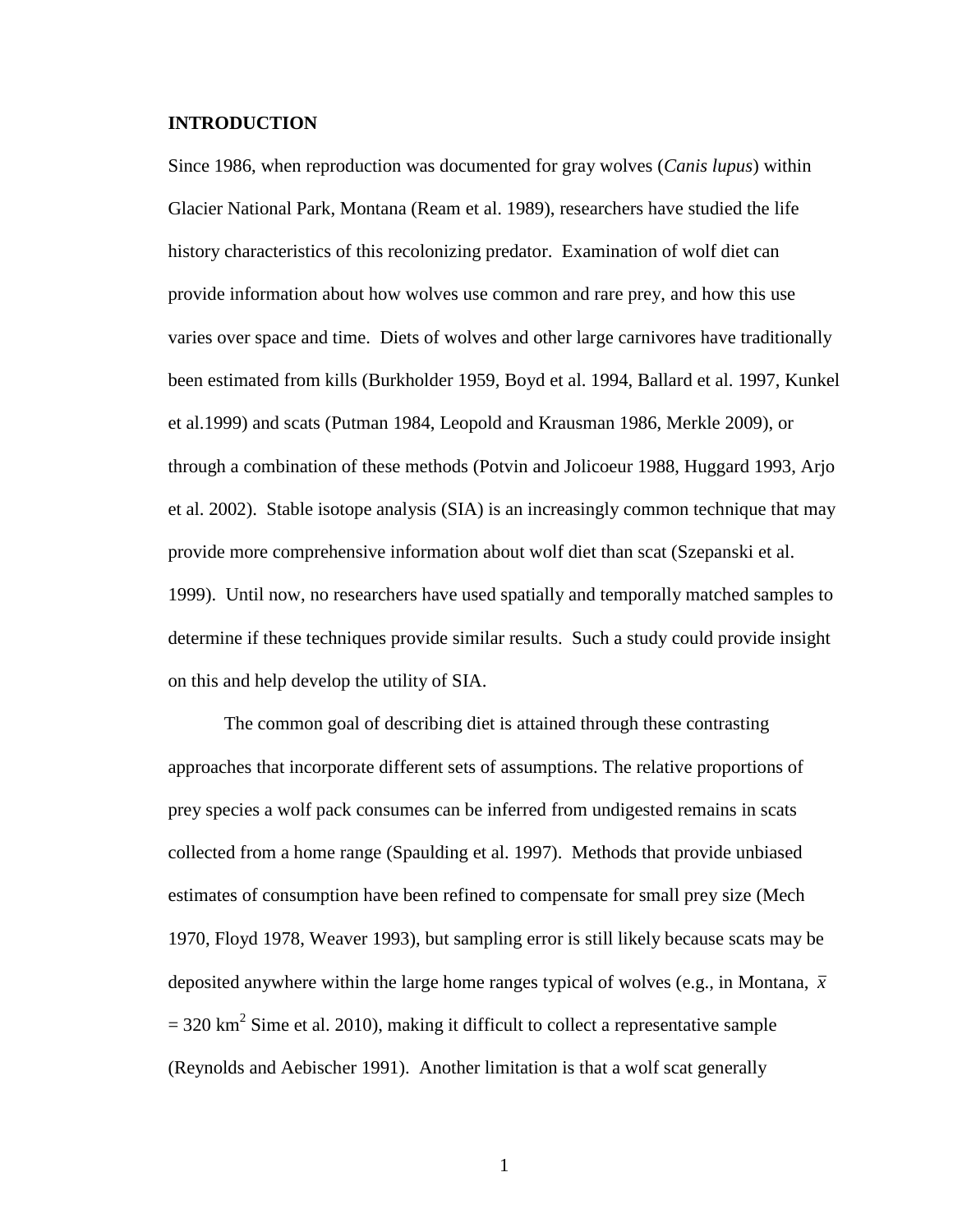represents a single meal (Floyd et al. 1978), and any sample of scats represents only a collection of single meals of an unknown number of wolves. Stable isotope analysis measures changes that occur in isotope ratios as tissues are consumed, metabolized, and reorganized at each trophic level to determine the relative proportions of each food source in the diet of a consumer (Peterson and Fry 1987). A comprehensive diet record can be determined through SIA because isotopic compositions of consumer tissues reflect those of their prey, and all nutrients assimilated into tissues during growth can be measured, a (DeNiro and Epstein 1978, 1981; Szepanski et al. 1999). Depending on the turnover rates of the sample tissue, SIA can be used to describe diet over the short or long term (Peterson and Fry 1987). For example, blood contains isotopic values of food sources metabolized over the preceding 10-14 days (Hilderbrand et al. 1996), hair reflects diet over a period of months (Darimont and Reimchen 2002), and bone tissue stores a lifetime's diet history (Tieszen et al. 1983). Another advantage for SIA over scat analysis is the scale at which wolf diet variability can be described. Because scat samples are usually attributed, at the finest scale, to packs, variation in diet has been analyzed at this or coarser scales. Because hair samples can be attributed to individuals, SIA is a more powerful tool for estimating intra-population diet variability (Urton and Hobson 2005, Darimont et al. 2008, Semmens et al. 2009). Fine scale analysis may also provide insight on the summer diet of wolves, which is relatively unstudied (Peterson and Ciucci 2003).

Implicit in the advantages for SIA are 3 assumptions that do not apply to scat analysis. First, SIA requires a priori knowledge of available prey, and only the contribution of prey selected as potential diet sources for wolves can be measured. Second, the specific contribution of each dietary source can only be determined if sources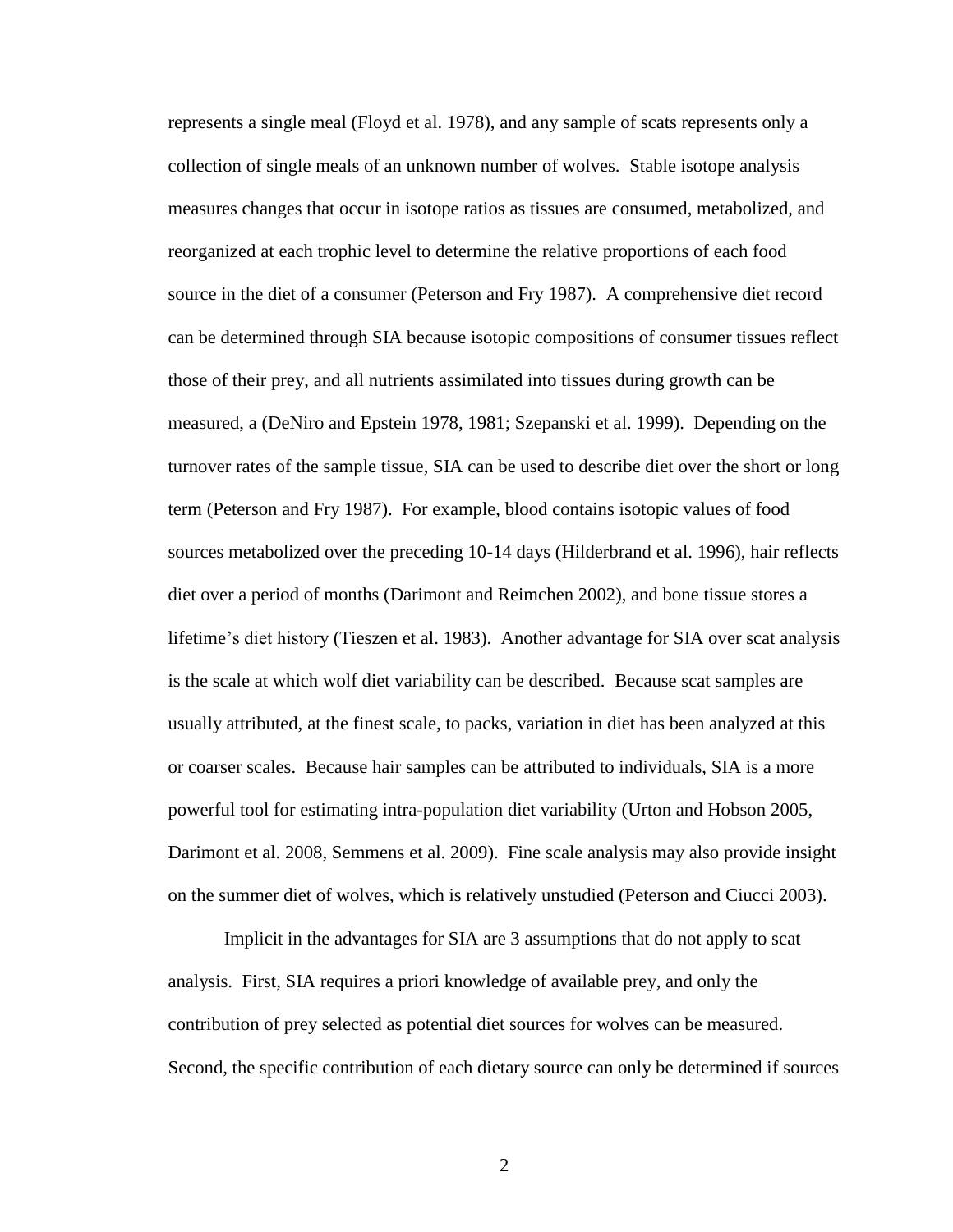are isotopically distinct (Ben-David et al. 1997). The third assumption is that isotope values change predictably as they move from 1 trophic level to the next. The relative retention of the heavier isotope (i.e., enrichment or depletion) as prey tissues are metabolized and assimilated into consumer tissues is termed trophic fractionation. When SIA is used to determine diet, appropriate fractionation values are applied to stable isotope values of prey before comparison with the isotopic composition of a consumer's tissues. Experimental data are absent for most species, and the convention in SIA is to use fractionation values of the closest taxonomic relative to the consumer of interest. The most commonly used fractionation values in wolf diet studies were estimated from controlled feeding studies on red foxes (*Vulpes vulpes*) (Roth and Hobson 2000).

Scat and SIA approaches to determining diets are different, but they both essentially measure biomass of prey consumed by wolves; scat using the undigested remains of prey to infer what was digested, and SIA using a more direct translation of tissue structure. Only 1 other wolf diet study has compared matched scat and SIA data, and it was designed to assess seasonal contributions of Pacific salmon (*Onchorynchus* spp.) to diet (Darimont et al. 2008). Further studies across a range of multi-prey ecosystems will improve understanding of the methods' relative value.

Since diet of recolonizing wolves in the Northern Rockies was first examined, the northwestern Montana wolf population increased from  $\geq$ 23 in 1995 (Pletscher et al. 1997) to >300 in 2009 (Sime et al. 2010). New data on what wolves consume, and the scales at which diet variation occurs will be useful to managers in 2 ways. First, they will be able to provide current information to the public. Second, such data may assist managers in setting hunting seasons for ungulates and wolves (J. S. Williams, Montana Fish, Wildlife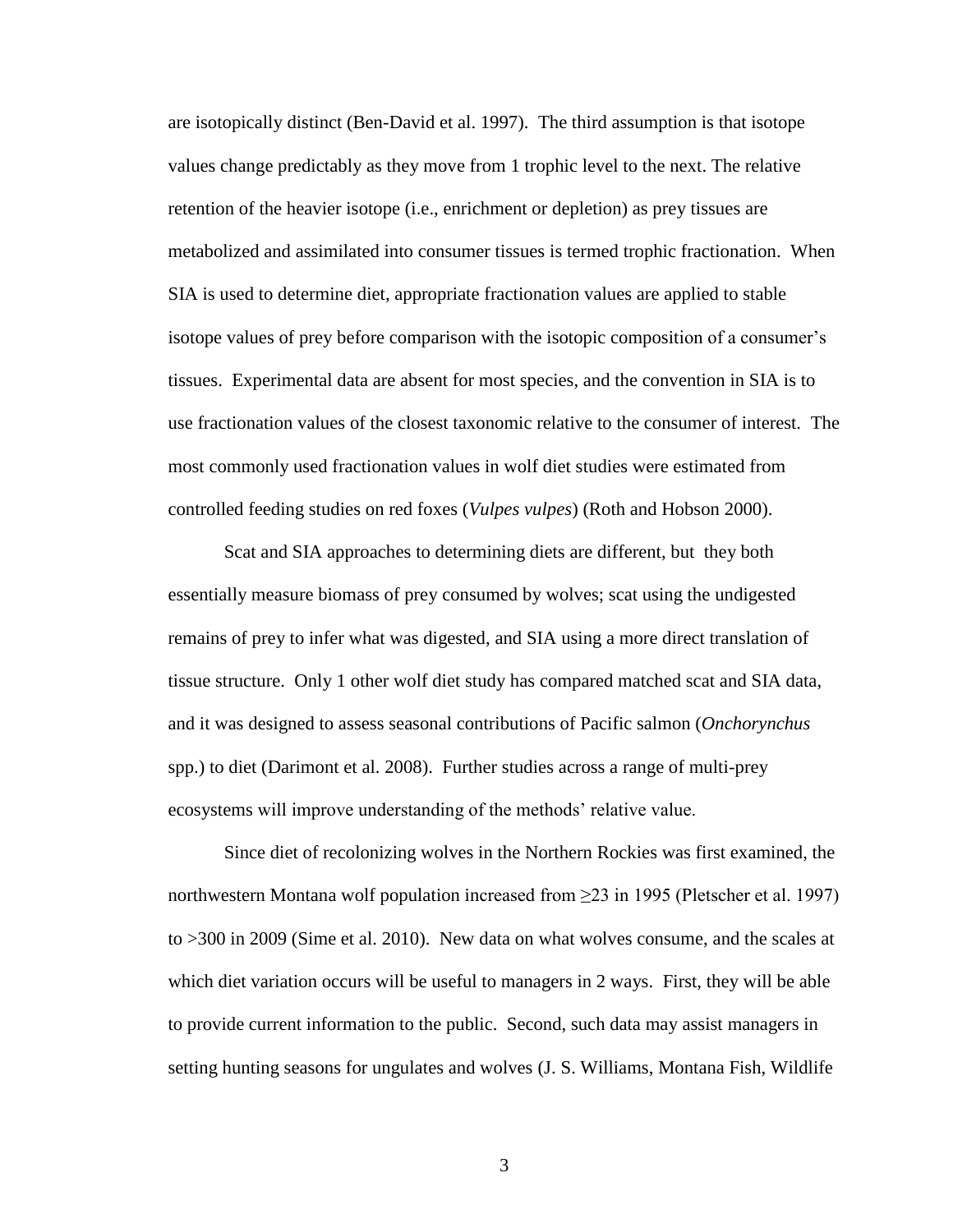& Parks [MFWP], personal communication). The wolf was removed from the Endangered Species list in 2009, and regulated hunting of the species is used as a management tool in the Northern Rockies. If diet studies demonstrate rare species are consumed more than expected from availability in certain areas, harvest limits could be adjusted.

We used wolf scat and stable isotope data from packs in northwestern Montana to address 4 questions. First, do scat analysis and stable isotope analysis methods provide similar results? Because scat and stable isotope analysis report proportions of prey biomass consumed, we expected the use of matched samples for both methods to yield similar results. Accordingly, we predicted that there would be no significant differences in prey biomass consumed estimated for each pack from scat and stable isotope data. Second, what is the summer diet of wolves in northwestern Montana? We used remains of prey in scats, and stable isotope values of prey and wolves to describe diet. Third, at what scale is most of the variation in wolf diet explained? Variation between packs was reported from kills in northwestern Montana (Kunkel et al. 2004) and elsewhere from summer scats (Van Ballenberghe 1975, Tremblay et al. 2001), and stable isotope data have been used to determine summer diet variability between individuals (Urton and Hobson 2005). Therefore, we predicted that diet would vary among packs based on scat data, and that pack and individual variability would explain most of the variation in diet among all wolves based on stable isotope data. Fourth, can the same results be achieved with greater efficiency for one of the methods? Both methods of diet analysis require financial expense, field effort, and laboratory-based analysis. Because of the effort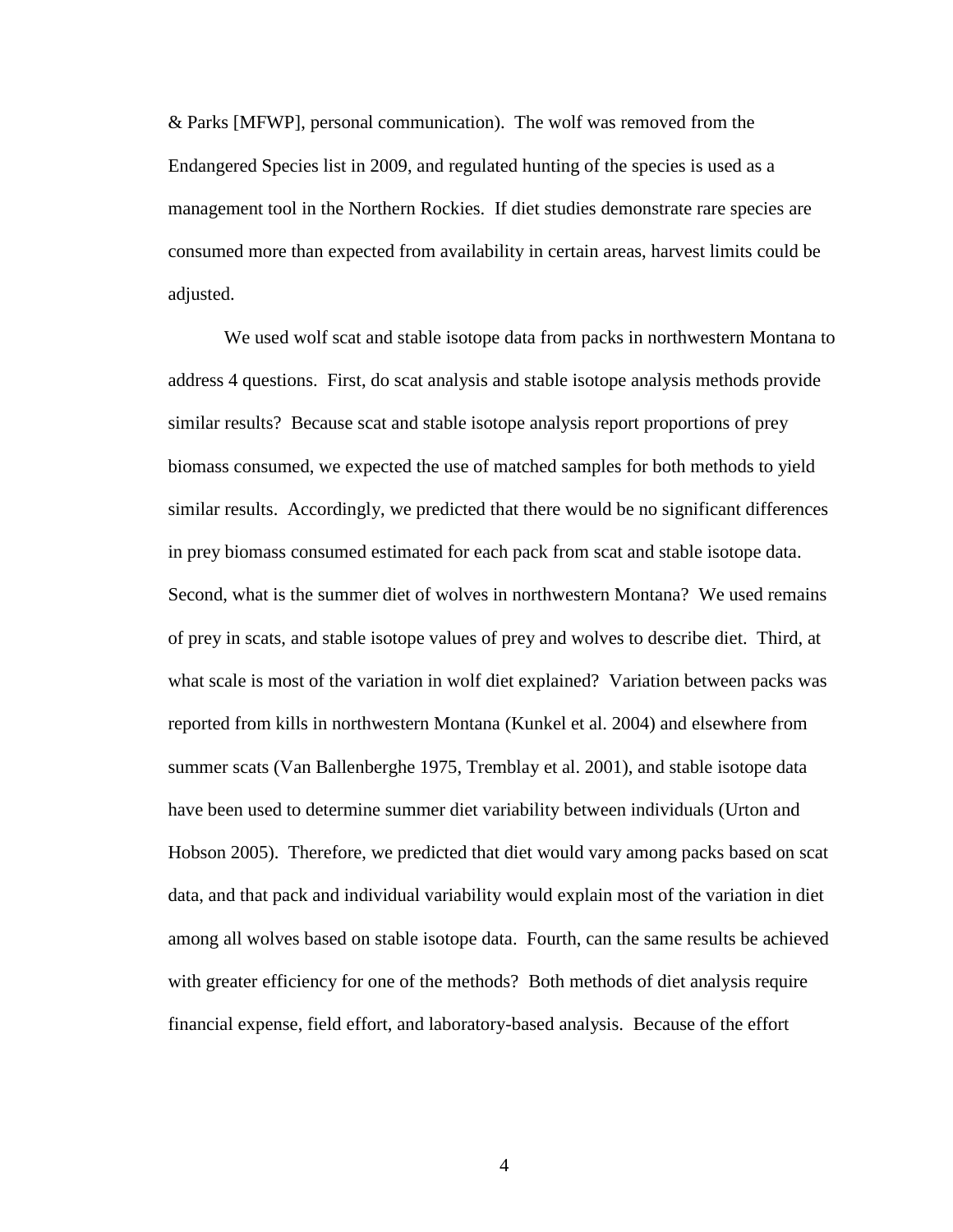involved in scat collection and analysis, we predicted that SIA would require fewer resources to obtain dietary information.

## **STUDY AREA**

The study area encompassed approximately 10,000  $\text{km}^2$  of northwestern Montana, including portions of Kootenai National Forest, Flathead National Forest, and Glacier National Park. Forests were dominated by Douglas fir (*Pseudotsuga menziesii*), lodgepole pine (*Pinus contorta*), spruce (*Picea* spp.), western larch (*Larix occidentalis*), and ponderosa pine (*Pinus ponderosa*). Other conifers were western red cedar (*Thuja plicata*), western hemlock (*Tsuga heterophylla*), and subalpine fir (*Abies lasiocarpa*). Common species in riparian areas were black cottonwood (*Populus trichocarpa*), willow (*Salix* spp.), and alder (*Alnus* spp.). Elevations ranged from 568 - 2,663 m, in a rugged mountainous landscape, interspersed with heavily forested valleys (Pfister et al. 1977). Potential wolf prey in the study area included bighorn sheep (*Ovis canadensis*), mountain goat (*Oreamnos americanus*), elk (*Cervus canadensis*), white-tailed deer (*Odocoileus virginanus*), mule deer (*Odocoileus hemionus*), moose (*Alces alces*), and small mammals. Other predators were mountain lion (*Puma concolor*), black bear (*Ursus americanus*), grizzly bear (*Ursus arctos*), lynx (*Lynx canadensis*), bobcat (*Lynx rufus*), coyote (*Canis latrans*), red fox, and wolverine (*Gulo gulo*).

There were 3 major rivers in the study area: the Kootenai, the Clark Fork, and the North Fork Flathead. The landscape was characterized by rugged mountainous terrain in the Cabinet Mountains Wilderness, the Bitterroot Range, Purcell Mountains, and Salish Mountains to the west, and the Whitefish Range to the east. The climate is moderated by the Pacific Ocean, and is characterized by warm dry summers and cool wet winters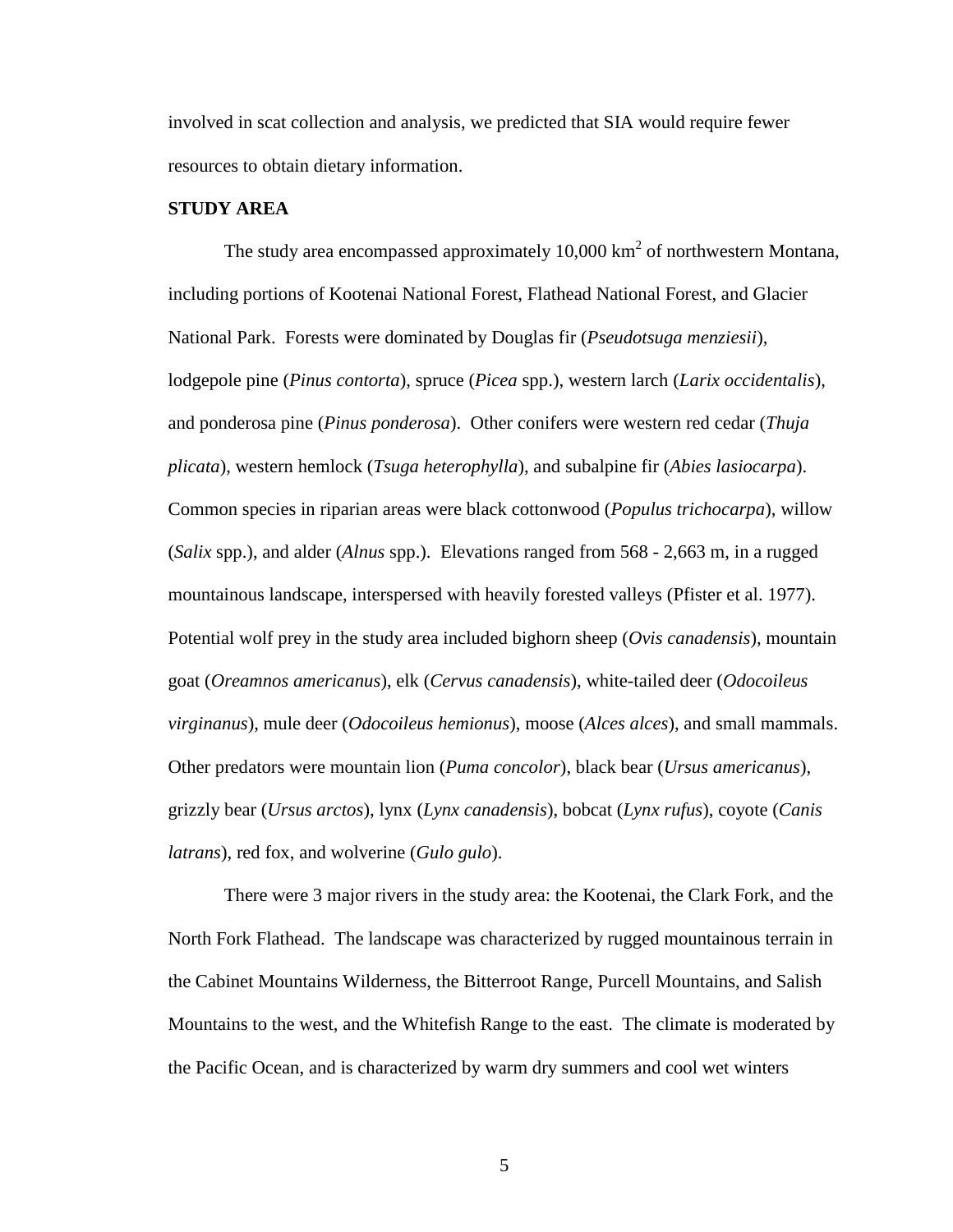(Caprio and Nielson 1992). Land use included commercial timber harvest, mineral and energy development, federal grazing allotments, hunting, recreational fishing, and offroad vehicle use.

#### **METHODS**

Wolves molt annually beginning in late spring (Mech 1974), with new hair growth continuing until late autumn (Young and Goldman 1944). Fully grown guard hairs, thus, contain individual summer diet records from the year of growth (Darimont and Reimchen 2002) that can be compared to summer scat samples from that year. We collected scats from 4 packs. Because hair samples reflect diet of individual wolves, we collected  $\geq 2$  hair samples/pack from the same 4 packs, and 8 other packs within the study. We assumed that common prey (i.e., white-tailed deer, mule deer, elk, and moose) would comprise the majority of diet, and that beaver (*Castor canadensis*) and snowshoe hare (*Lepus americanus*) could contribute ≥5% of the diet (Boyd et al. 1994, Kunkel et al. 1999, Arjo et al. 2002, Urton and Hobson 2005). Accordingly, we selected these 6 species as wolf diet sources for SIA.

We collected scats from home sites (i.e., dens and rendezvous sites) and opportunistically from roads within the home ranges of the Bearfite, Candy Mountain, Pulpit Mountain, and Twilight wolf packs between June and August 2008. We only collected scats  $\geq$ 32 mm in diameter to minimize confusion between coyote and wolf scats (Arjo et al. 2002, Reed et al. 2006). We collected all adult canid scats <250 m from the center of home sites. We assumed all scats <15 mm diameter to be pup scats and did not collect them. We placed individual scats in brown paper bags labeled with date, pack, and location.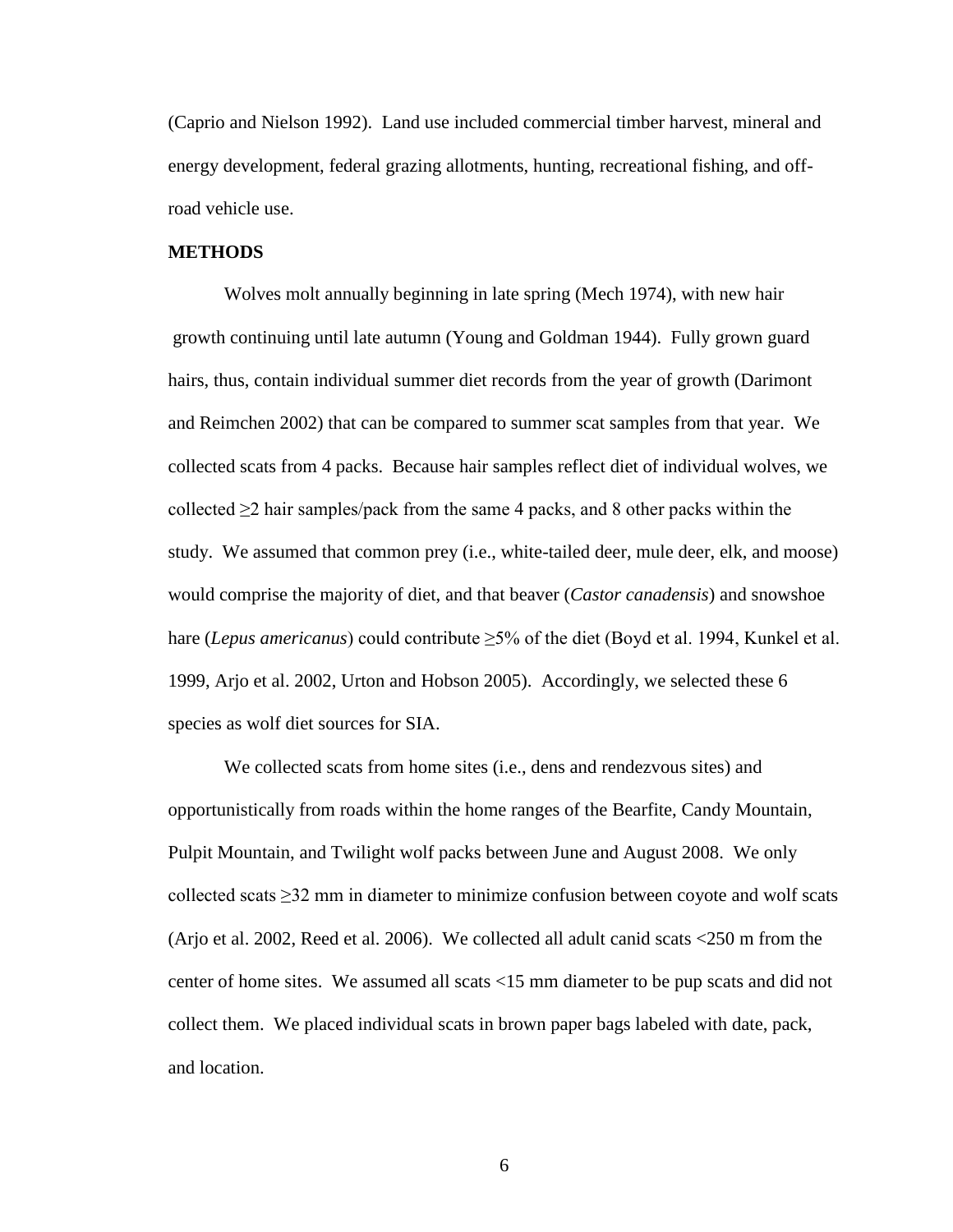We sterilized scats in a 533LS Getinge/Castle steam sterilizer (Getinge/Castle, Rochester, NY, USA), hand-separated them, and used macro and microscopic characteristics of hair and bone to identify contents to species (Putman 1984, Leopold and Krausman 1986, Spaulding et al. 1997). We recorded frequency of occurrence (FO) of each prey species in scats for each pack, and calculated biomass consumed of each species/scat using the regression equation,

$$
y = 0.439 + 0.008x,
$$

where *y* was the mass (kg) of prey consumed/scat and *x* was the average adult mass of the prey species (Floyd et al. 1978, Weaver 1993). In the program R (R version 2.10.0, http://www.r-project.org/) we generated 5,000 bootstrapped samples to estimate mean and variance of prey biomass consumed by each pack using FO weighted by biomass from the regression equation. We tested for differences in diet between packs using Pearson's chi-squared tests of proportions on FO counts weighted by total FO (i.e., all prey occurrences for a given pack) and mean proportion prey biomass consumed from bootstrapped samples (SPSS Inc., Chicago, IL, USA).

We collected ≥100 whole hairs/sample from harvested white-tailed deer, mule deer, elk, and moose at 4 hunter check stations within the study area in November and December 2008. We collected hairs from snowshoe hare carcasses found during summer field work, and beaver hairs from animals trapped in damage control operations in September 2009. We collected guard hairs of wolves from individual day beds (i.e., circular substrate depressions  $\leq 1$  m<sup>2</sup>) at home sites and kills from May to August 2009, assuming shed hairs to be 2008 growth. Because beds may include hairs from multiple wolves (Stenglein 2009), we only collected guard hairs from beds  $>1$  m<sup>2</sup> if there were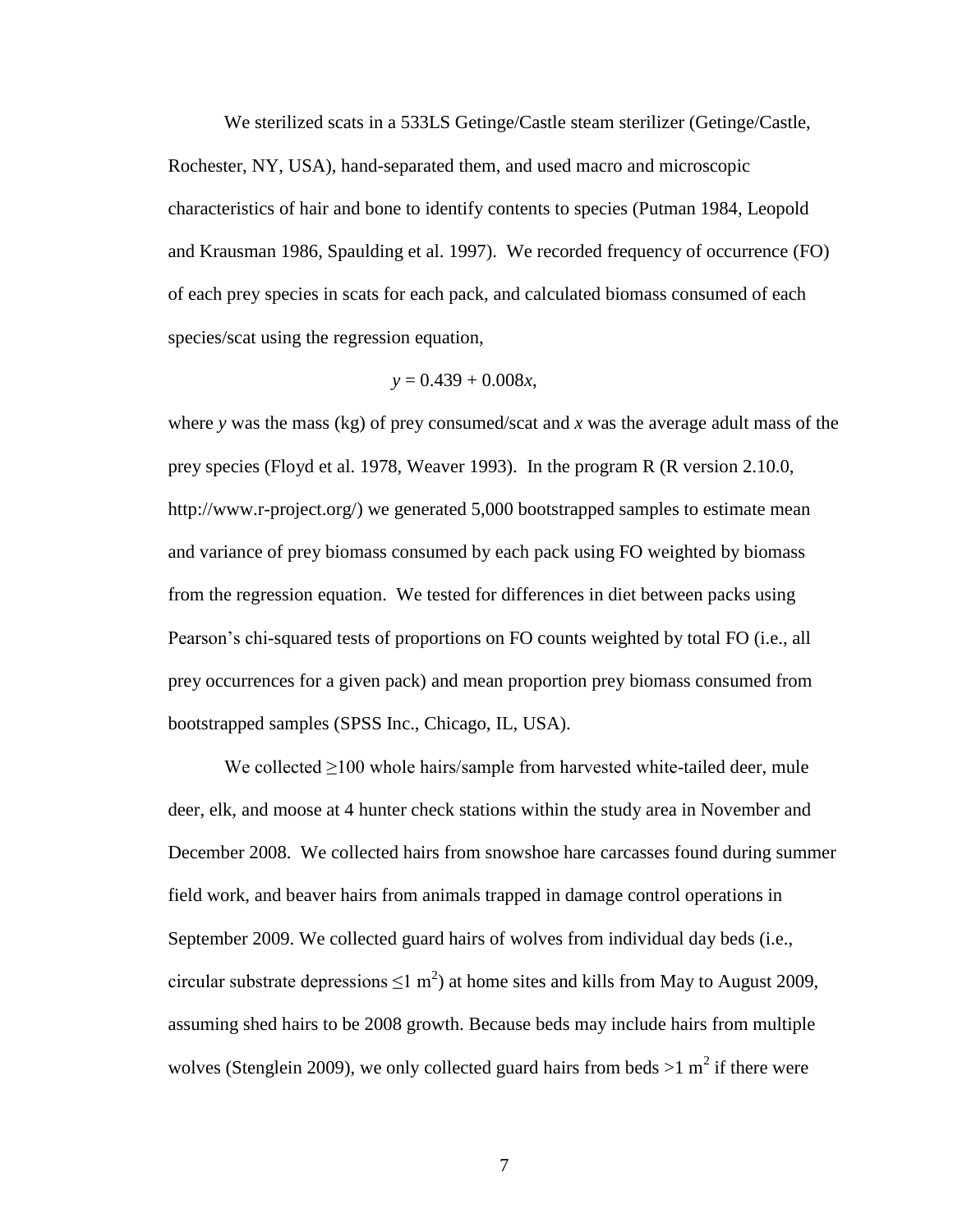sufficient hairs in a single clump for a complete sample (i.e.,  $\geq 30$  hairs, Darimont et al. 2007). We also collected hair samples from wolves captured for population monitoring, and wolves from known packs killed in depredation control actions or on roads. All samples were placed in 118 mL Whirl-Pak $^{\circledR}$  bags (Nasco, Fort Atkinson, WI, USA) labeled with date, pack, and location. Because coyotes were common in our study area, we sent subsamples of wolf scats and hairs to the University of California, Los Angeles for DNA analysis to verify species identification.

We sonicated hair samples in glass vials of deionized water using a Branson Tabletop Ultrasonic Cleaner, Model 3510 (Branson Ultrasonic Corporation, Danbury, CT, USA) to remove coarse debris from hairs, and dried samples for 24 hrs. We rinsed samples under a ventilation hood in a 2:1 chloroform/methanol solution to remove fine debris and oils (Darimont et al. 2007). Dried hairs were ground to powder in a Wig-L-Bug® DS-80 amalgamator (Crescent Dental Co., Chicago, IL, USA). We placed 1 mg of ground hair into  $5\times7$  mm pre-combusted tin cups, and sent samples in 96-well plates to the University of California, Davis, Stable Isotope Facility for continuous-flow mass spectrometry analysis.

Samples were analyzed for stable isotopes of C and N using a PDZ Europa ANCA-GSL elemental analyzer interfaced to a PDZ Europa 20-20 isotope mass spectrometer (Sercon Ltd., Cheshire, UK). During mass spectrometry, samples are combusted, resuling in separation of  $CO<sub>2</sub>$  and  $N<sub>2</sub>$ , which are then measured to calculate isotope ratios (Fry 2006). Isotope values are expressed in delta notation  $(\delta)$  as:

 $\delta X = (R_{\text{sample}}/R_{\text{standard}}] - 1)$  1000,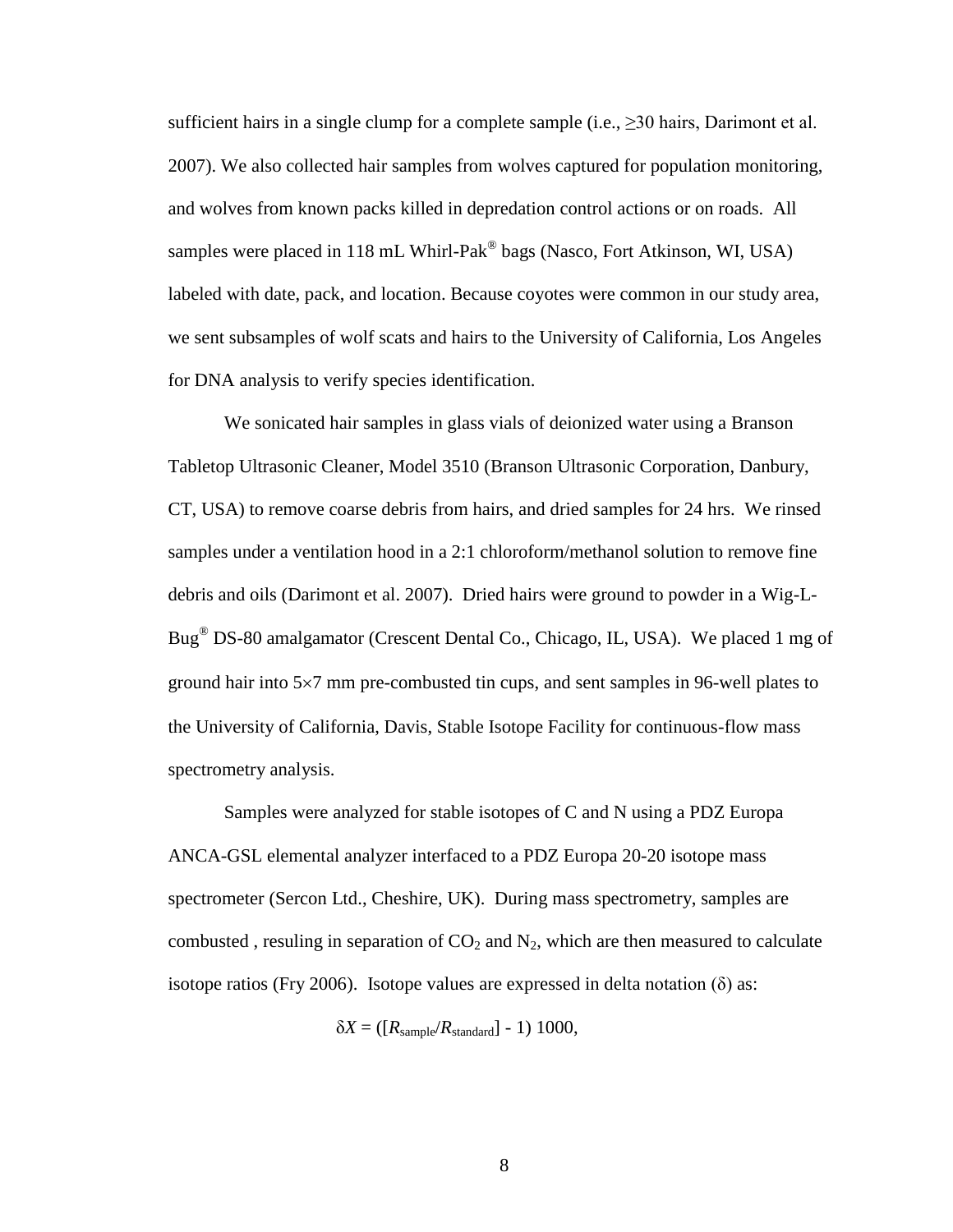where *X* is <sup>13</sup>C or <sup>15</sup>N, and *R* is <sup>13</sup>C/<sup>12</sup>C or <sup>15</sup>N/<sup>14</sup>N. The standards used in stable isotope analysis are PeeDee Belemnite limestone for carbon, and atmospheric  $N_2$  for nitrogen (DeNiro and Epstein 1978, 1981).

We calculated mean and SD from individual  $\delta^{13}C$  and  $\delta^{15}N$  values of all prey species, and used non-parametric Mann-Whitney *U* tests to determine if species were isotopically distinct at the 0.05 significance level. We used a hierarchical Bayesian stable isotope mixing model approach recently developed and tested on similar data to estimate intra-population variation and determine proportional contributions of prey to wolf diet (Moore and Semmens 2008, Semmens et al. 2009). This technique represents an important advance in the use of stable isotope data for diet studies because it can account for variability in prey species isotope values and trophic fractionation, and it can limit the uncertainty inherent in having many potential diet sources. Variability in source isotope values occurs spatially and temporally, even within species (Urton and Hobson 2005), but no formal method of accounting for this uncertainty was possible with earlier mixing model techniques such as IsoSource (Philips and Gregg 2003). The Bayesian approach explicitly incorporates source isotope uncertainty by factoring in mean and variance parameters for each source and isotope (e.g., mean and variance of  $\delta^{15}N$  for elk). Constant mean fractionation values are assumed (i.e., the same mean fractionation values are applied to all potential diet source isotope values), but unlike earlier mixing models, this approach allows fractionation variance to be included in the analysis. This may provide a useful degree of flexibility when fractionation values for the species of interest are unavailable (e.g., those for wolves).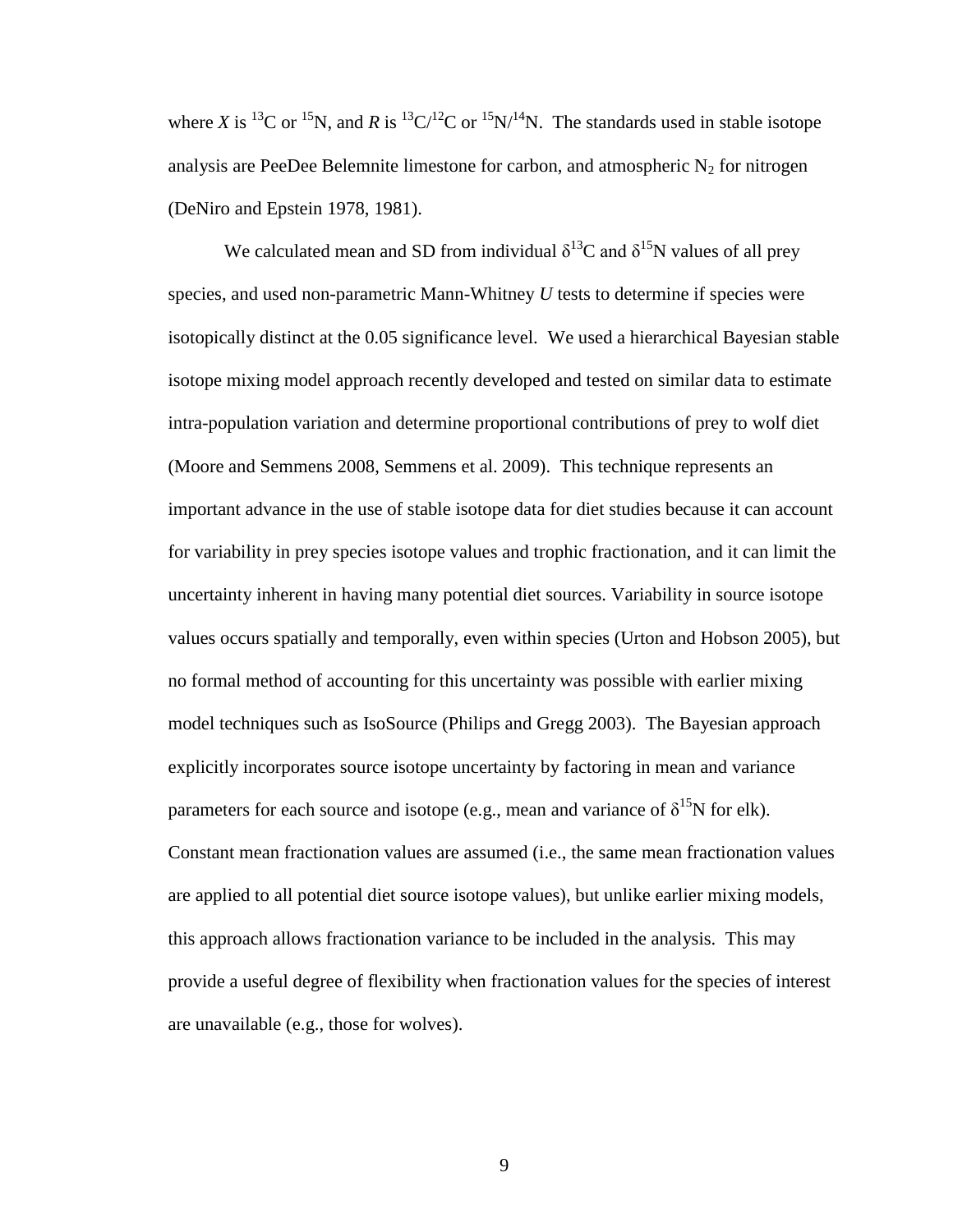Another advantage of a Bayesian analysis is that prior information can be used to incorporate uncertainty inherent in having multiple diet sources. Deterministic solutions to a mixture (i.e., consumer isotope values) are not possible when the number of isotopes (*n*) used for diet analysis exceeds the number of sources by  $>n+1$ , and uncertainty in the contribution of each source increases as more sources are included (Philips and Gregg 2003). The use of prior information (e.g., prior knowledge of wolf diet) can help to resolve such uncertainties, and refine estimates. To calculate informative priors, we used summer wolf scat data from a 4-year study in the eastern portion of our study area (Arjo et al. 2002). We converted frequency of occurrence of deer, elk, moose, and beaver reported in scats for each year to biomass consumed (Weaver 1993). In R, we calculated a Dirichlet prior distribution of alpha values for models with informative priors from these data. We used trophic fractionation (Roth and Hobson 2000) and variance values (J. D. Roth, University of Manitoba, personal communication) from the only known experimental feeding study of wild canids.

Using R code adapted from Semmens et al. (2009), we estimated 8 hierarchically structured models to determine the scale at which most wolf diet variability occurred within our study area. To explore the sensitivity of the choice of prior, all models were estimated with informative and non-informative priors. All models were estimated with and without residual error terms to incorporate variability in individual isotope values unrelated to diet. Two models assumed a single invariant diet for all wolves and incorporated random effects at the group level (i.e., packs had a shared global mean diet, and varied around that). Two models assumed a shared mean diet for all packs and incorporated random effects at the individual level, with diet allowed to vary among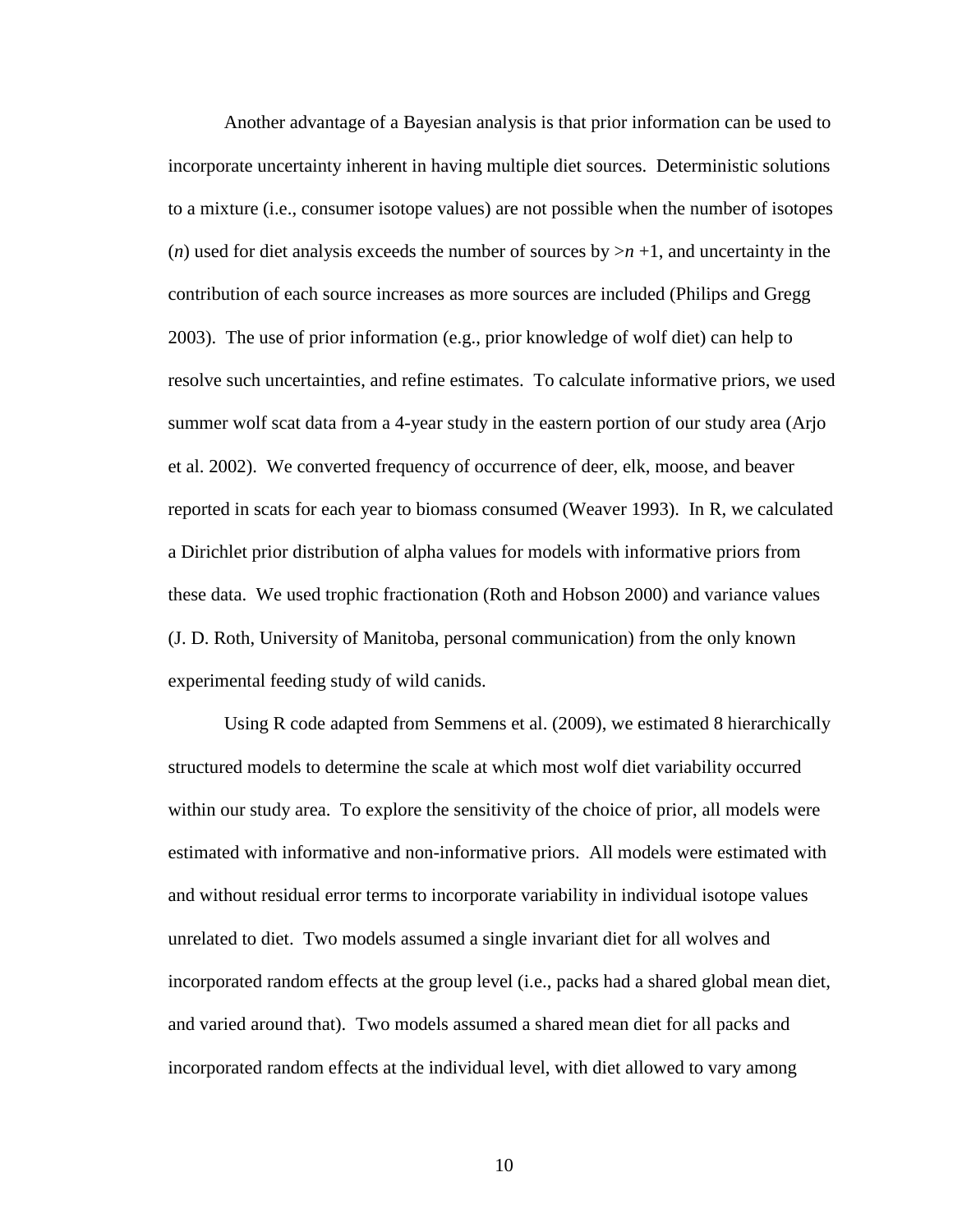individuals but not packs. Two fixed effects models allowed packs to have independent mean diets and no variation among individuals. Two fixed effects models allowed independent pack means and variation among individuals (i.e., random effects).

To compare results of analysis techniques, we used R to estimate confidence intervals of difference between the CIs from bootstrapped scat data and CIs estimated in the Markov Chain Monte Carlo simulations from the best Bayesian model for the 4 packs with matched samples. We determined the level of similarity between techniques by identifying whether or not CIs of difference contained 0, and report statistical significance at the 0.05, 0.01, and 0.001 levels for 32 comparisons (i.e., 4 for each pack's scat data compared to SIA data from Bayesian models with informative and noninformative priors).

We ranked the 4 most common prey species in diet for each pack from scat analysis, and SIA results from the best model with informative and non-informative priors, giving scores of  $4 - 1$  in descending order. We summed ranks for each species and analysis method across the 4 packs with matched samples, and divided each species total by the total number of ranks to determine a rank sum percent and facilitate a graphical comparison of rank order of importance of prey to diet.

Finally, to examine the comparative efficiency and cost of obtaining diet estimates from both methods, we summed field and laboratory hours, laboratory, equipment, and vehicle costs, and compared the amount of data collected each season (i.e., how many pack diets were described). We calculated the ratios of packs covered/field hour, and cost/pack to determine the relative economy of each method.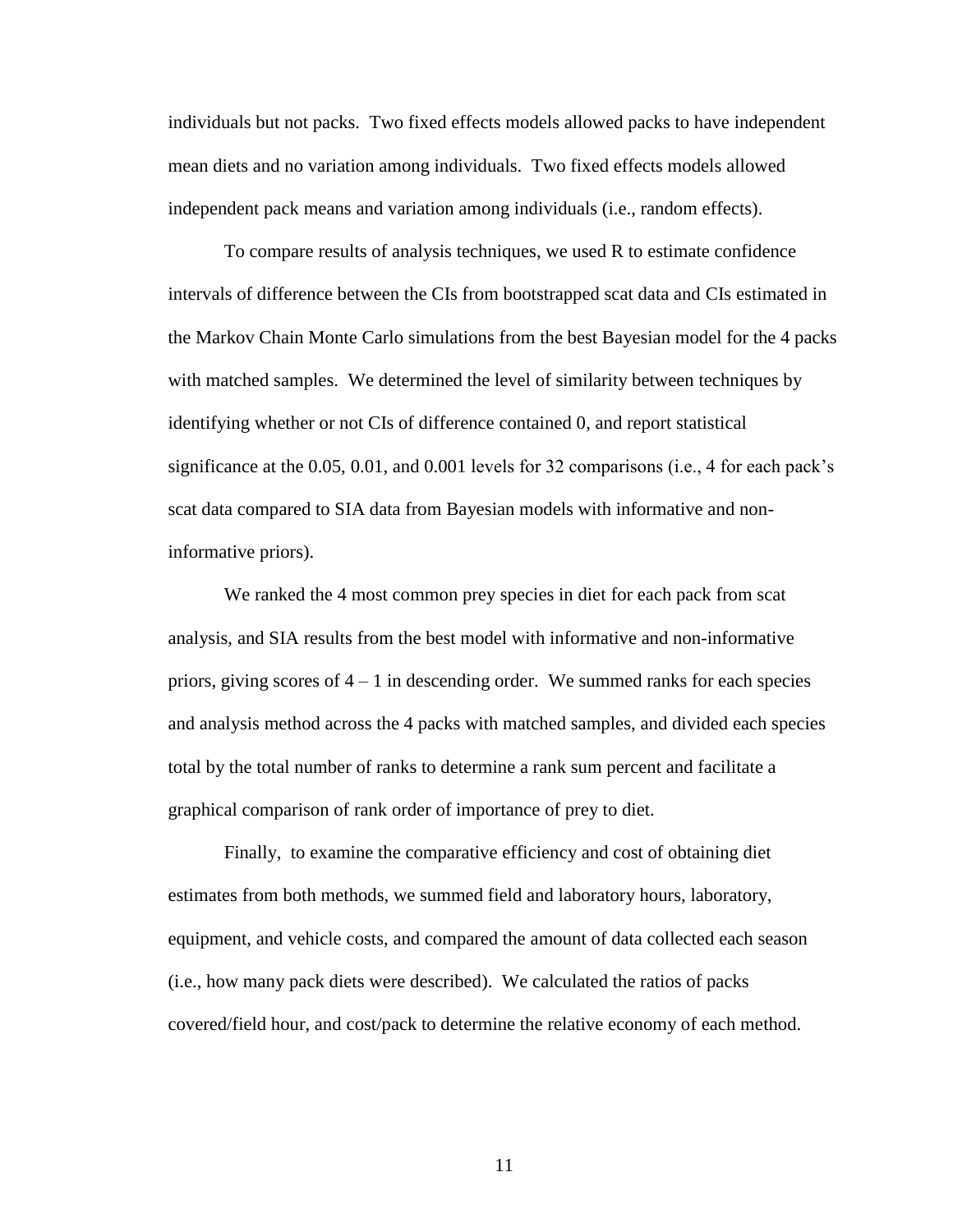#### **RESULTS**

We collected 222 scats from home sites  $(n = 112)$ , and roads and trails  $(n = 110)$ between 14 June and 31 August, 2008. We examined contents of 204 scats, identified contents as deer, elk, or moose, and combined all other animal remains in a single group (i.e., other). We collected 45 wolf hair samples from 12 packs ( $\bar{x}$  = 3.8 samples/pack, range  $= 2 - 9$ ), at home sites ( $n = 37$ ), kills ( $n = 2$ ), captures ( $n = 3$ ), and from dead wolves  $(n = 3)$ . We collected hair samples from 3 snowshoe hares. We collected 194 hair samples from white-tailed deer  $(n = 76)$ , mule deer  $(n = 59)$ , elk  $(n = 47)$ , moose  $(n = 17)$ 9), and beaver  $(n = 3)$ . We sent all wolf, moose, snowshoe hare, beaver, and a subset of white-tailed deer  $(n = 31)$ , mule deer  $(n = 30)$ , and elk  $(n = 26)$  hair samples for stable isotope analysis. There were no coyote scats or hairs in the tested subsamples according to DNA tests.

From scats, deer (42%) contributed the largest proportion of biomass to wolf diet, followed by elk (36%), and moose (18%). The remaining 4% of biomass consumed consisted of Columbian ground squirrel (*Spermophilus columbianus*) and unidentified mammals (Table 1). Diet varied between packs (Fig. 1). Bearfite was different from Candy Mountain ( $\chi^2 = 21.142$ ,  $P < 0.001$ ) and Pulpit Mountain ( $\chi^2 = 18.61$ ,  $P < 0.001$ ), but not Twilight ( $\chi^2$  = 1.233, *P* = 0.54). Candy Mountain was different from Twilight ( $\chi^2$ )  $= 30.685, P < 0.001$ ), but not Pulpit Mountain ( $\chi^2 = 4.073, P = 0.13$ ). Pulpit Mountain was different from Bearfite ( $\chi^2 = 18.61$ ,  $P < 0.001$ ) and Twilight ( $\chi^2 = 22.801$ ,  $P < 0.001$ ).

We report means and standard deviations of  $\delta^{13}C$  and  $\delta^{15}N$  for wolves and diet sources from our samples, and literature values (Roth et al. 2007) for Columbian ground squirrel (Table 2). Because white-tailed deer and mule deer were combined in our scat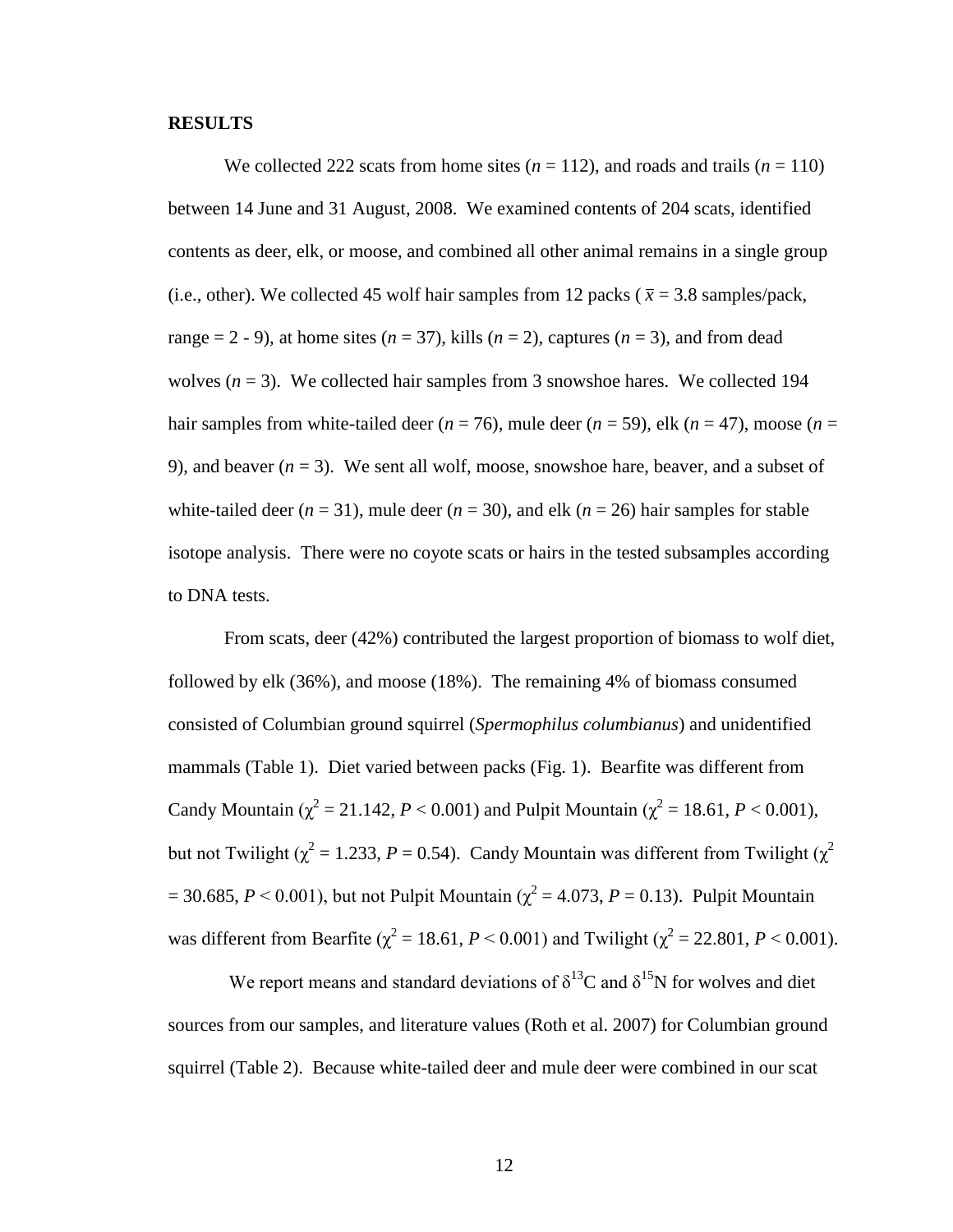analysis and in the scat data used to inform our Bayesian models, and because they were not completely separated in the stable isotope mixing space (Fig. 2), we combined them into 1 group (i.e., deer; Fig.3). We removed snowshoe hare and Columbian ground squirrel from the analysis because they were not isotopically distinct from moose and beaver, respectively. Because beaver and other potential rodent (i.e., Columbian ground squirrel, deer mouse [*Peromyscus maniculatus*]) and lagomorph (i.e., mountain cottontail [*Sylvilagus nuttalii*]) diet sources would share the same region of the stable isotope mixing space (Roth et al. 2007), we combined these prey into 1 group (i.e., other) and used our beaver stable isotope values to represent it. All remaining wolf diet sources were isotopically distinct for  $\geq 1$  isotope value (Table 3). Mean isotope values for wolf packs were centered on the ungulate prey species in the mixing space (Fig. 3).

The model that included pack variation alone with no residual error term received the strongest data support for models with informative and non-informative priors. No other models using non-informative priors were supported by data, but 3 other models using informative priors were supported. There was strong support for the model that assumed a single invariant diet for all wolves and included a residual error term. There was moderate support for the model that assumed a single invariant diet with no residual error term, and the model that included pack and individual variation with no residual error term (Table 4). We report wolf diet at the pack level (i.e., posterior density estimates from the model with the most data support) because most of the diet variation in our study area was explained by differences among packs. Moose was the most common prey item in diet for 11 packs (i.e., all except Ksanka) from models with both types of priors (Figs. 4 and 5). For the same 11 packs, deer was the second most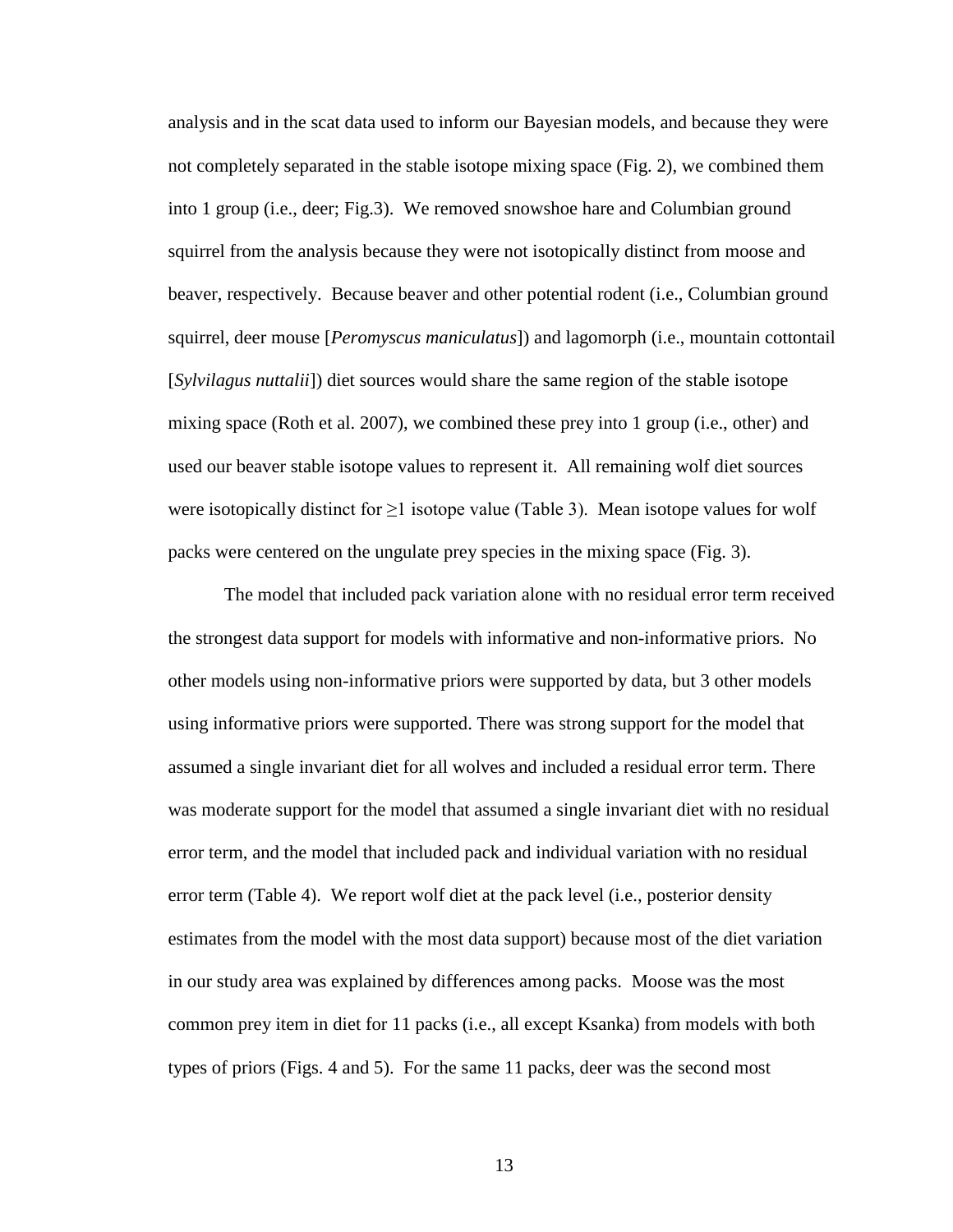common prey item from the model with informative priors (Fig. 4), and elk the second most common prey item from the model with non-informative priors (Fig. 5). Apart from results for the Ksanka pack from the model with non-informative priors, other prey comprised the lowest proportion of all pack diets from models with both types of priors.

For packs with matched samples, 5 and 6 proportions of prey biomass consumed were different in comparisons of scat data to SIA data from the best Bayesian model using informative and non-informative priors, respectively. All but 1 proportions of moose consumed (i.e., Twilight informative priors model) were different, 3 deer proportions were different, and 1 elk proportion was different across all comparisons. None of the proportions of other prey consumed was different (Table 5 a and b).

Non-parametric tests ranked deer and elk as the most common prey item from scats, followed by moose and other prey items. Moose was ranked first by SIA from models with both types of priors, deer and elk were second from models with informative and non-informative priors, respectively, and other prey the least common for both (Fig. 6).

Field effort (i.e., hours/technique) for each diet analysis technique was similar, but we estimated diet for more packs through stable isotope analysis. Stable isotope field and laboratory costs were higher than those for scat analysis, but the cost/pack for scat analysis was greater than twice the cost for stable isotope analysis (Table 6).

#### **DISCUSSION**

The conclusion that wolf diet in northwestern Montana varies by pack was supported by the results from both analysis techniques, however, scat and stable isotope data did not provide consistent results on proportions of prey biomass consumed by the 4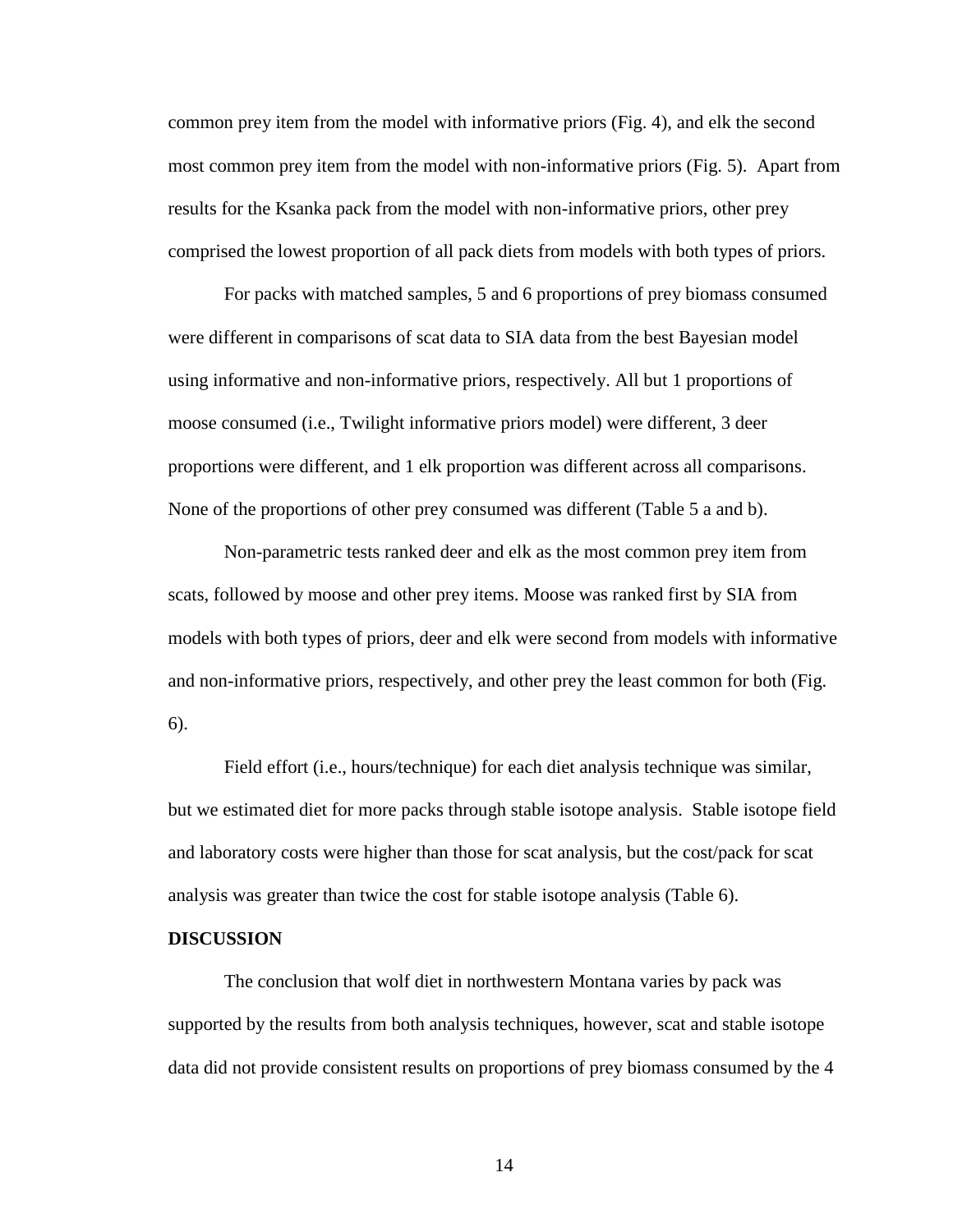packs for which we obtained matched samples. The clearest discrepancies were in the proportions of moose reported in diet. In our comparison of scat to SIA data from models with both types of priors, only the proportion of moose in diet for the Twilight pack from the model with informative priors agreed with the matched scat sample data. Moose was the most common item in diet from SIA data, but was the third most common in diet from scat data. No moose was detected in Pulpit Mountain scats, and only 1 Candy Mountain scat contained moose, but SIA with informative priors reported mean moose biomass consumed by these packs as 39% and 40%, respectively. The Pulpit Mountain scat sample size  $(n = 24)$  was relatively low, and 22 of these scats were collected from home sites. If moose were killed by Pulpit Mountain wolves away from home sites it is possible that scats containing moose would have been missed. The high proportion of deer in Pulpit Mountain scats may also reflect a more common occurrence of deer near the home sites. Such explanations would not, however, account for the similar discrepancy in results for the Candy Mountain pack. The scat sample size  $(n = 1)$ 78) was the largest of any pack and we collected approximately 50% of scats from each location (i.e., home sites, or roads and trails).

We present 3 possible explanations for the discrepancies between the results of each technique. First, the problems with scat analysis described in the literature (Floyd et al. 1978, Reynolds and Aebischer 1991, Trites and Joy 2005) may have been particularly influential in our analysis. For  $\geq$ 50% of the 2008 field season (i.e., the year of scat collection) only 1 worker was able to conduct field work, and scats were only collected between June and August. This limited our opportunities to make repeated collections within each home range, which may have reduced the scat sample size and our ability to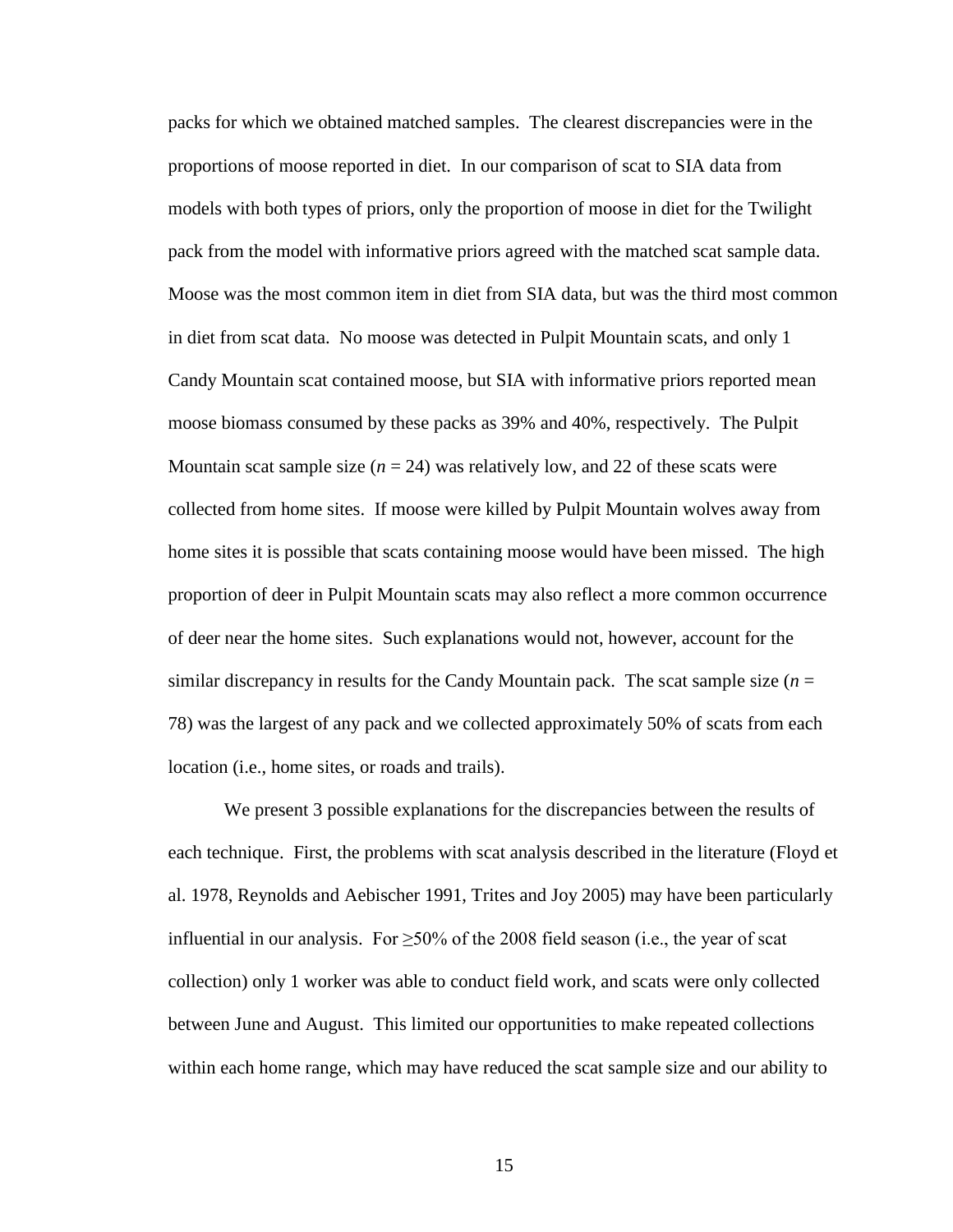describe diet for June to August. Regardless of scat sample size, scats collected during this period may not represent diet during May, September and October (i.e., the other months of diet record contained by stable isotopes in hairs) because wolves may vary their prey use throughout the 6 month period of diet represented by hairs (Fritts and Mech 1980, Fuller et al. 1989, Darimont and Reimchen 2002).

The other explanations concern 2 of the important assumptions in SIA for wolf diet: hair growth period and fractionation. As with other studies, we cited a 1944 reference on hair growth for wolves that is not supported by experimental data (Young and Goldman 1944). We know of no data that dispute this reference, and its validity was supported by the results of Darimont and Reimchen (2002), however, we suggest experimentally derived data on hair growth in wolves would be an asset to future diet studies using SIA.

We used fractionation values from the most closely related taxon to wolves for which experimental data were available (i.e., red fox). Other researchers using these values to place potential wolf prey in the appropriate area of the stable isotope mixing space have described plausible diet results (Darimont and Reimchen 2002, Urton and Hobson 2005, Darimont et al. 2009, Adams et al. 2010), but these values may not be an adequate approximation for our study area. In particular, the amount of moose consumed by wolves reported from stable isotope data is unlikely to be accurate because moose comprise <6% of ungulate biomass available to wolves (calculated from, http://fwp.mt. gov/hunting/planahunt/), and wolves consume less moose than our results would suggest in areas with similar prey bases (Boyd et al. 1994, Huggard 1993, Kunkel et al. 1999, Urton and Hobson 2005). The researchers who reported the red fox fractionation values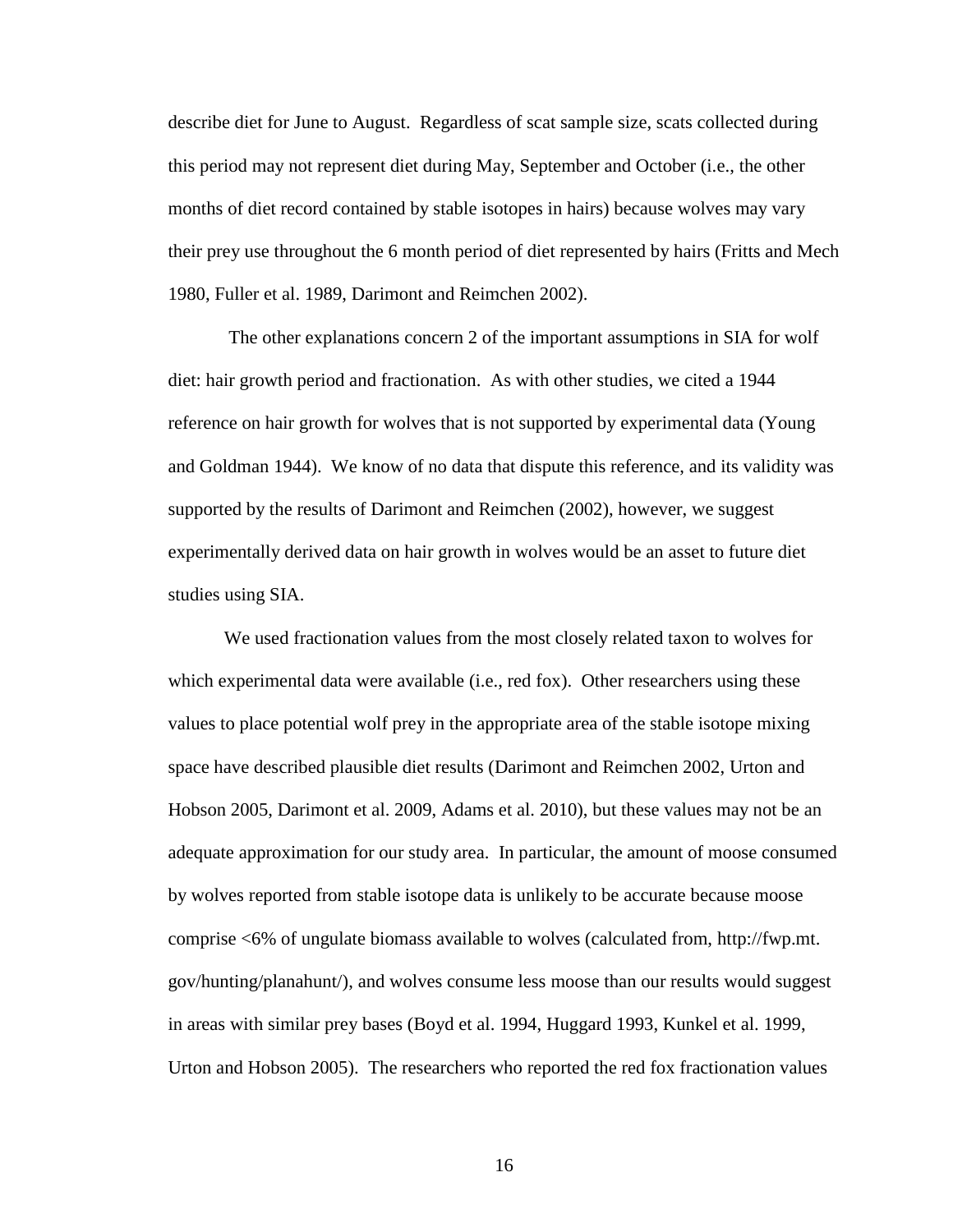we used rightly asserted their results to represent important baseline data for SIA of carnivore diet, but they also noted that the commercial feed used in the study may have led to higher nitrogen fractionation values than might be seen in the wild (Roth and Hobson 2000). In our study, a lower nitrogen fractionation value would have moved moose further away from all packs in the mixing space and would likely have resulted in a lower proportion of moose reported in diet. Our results may, thus, have described diet more accurately with fractionation values experimentally derived for wolves, and we suggest this work would be an important contribution to SIA of wolf diet.

Once wolf-specific fractionation values are available, diet studies using SIA could provide more useful information to managers on the level and variation of use of large ungulate prey by wolves within their regions. For example, our results suggest that wolves consume moose more than would be expected based on availability across the study area, but with more appropriate fractionation values, our analysis may have shown that fewer packs derive most of their nutrition from moose. In northwestern Montana, where the moose is a relatively rare but popular game species, managers could use a combination of accurate SIA data on wolf diet and monitoring data on moose to inform decisions on adjusting moose harvest quotas to maintain populations.

Beyond these 2 general areas of concern, it is important to clarify how the removal of some diet sources from the analysis may have affected our results. Although no evidence of beaver was found in scats, we used our beaver isotope values to represent other rodents and 1 lagomorph because all species in this group shared a peripheral region of the stable isotope mixing space, and scat data suggested ≥95% of biomass consumed consisted of large ungulates. We also removed snowshoe hare from the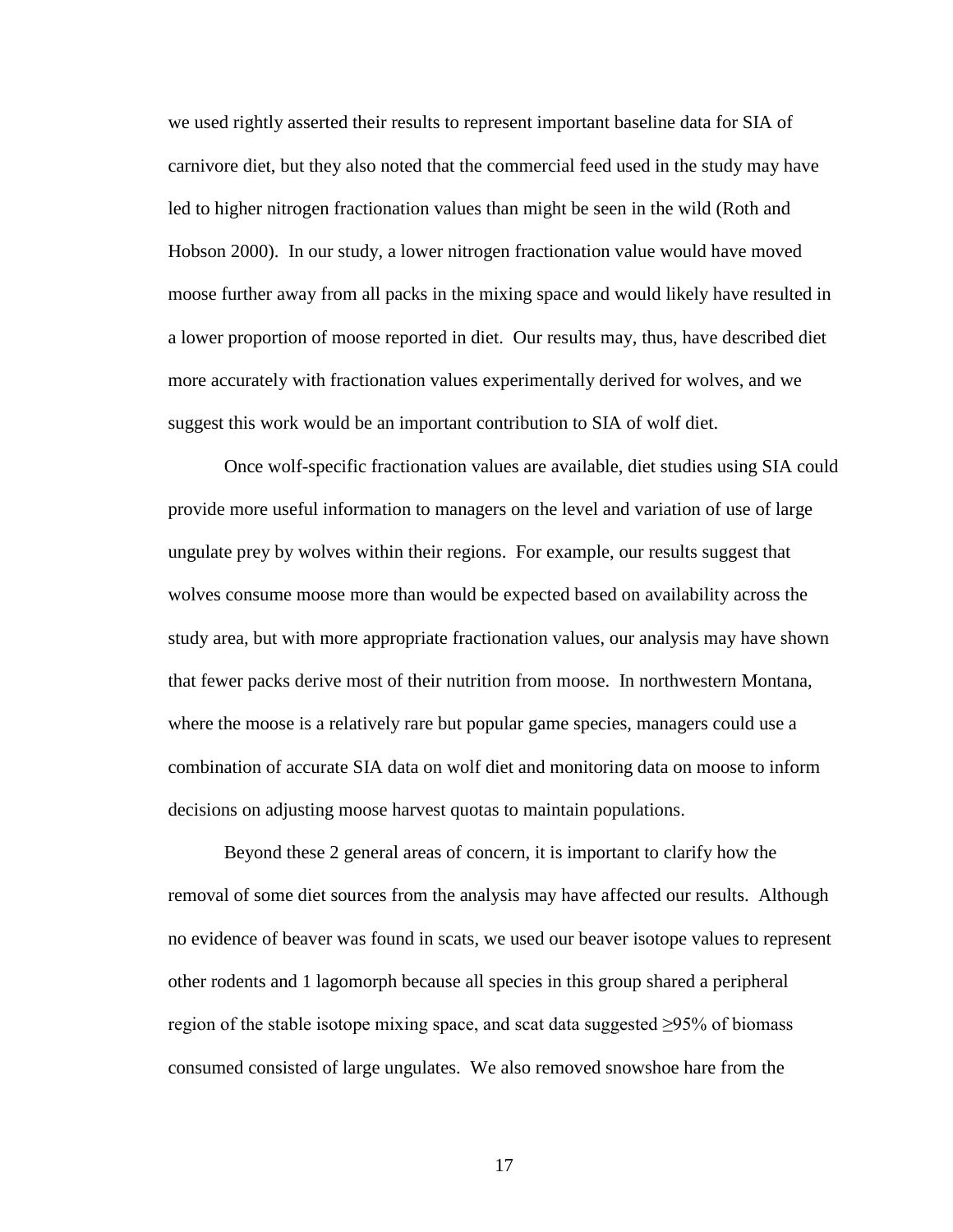analysis because it occupied a similar position in the mixing space to moose. It is reasonable to assume that snowshoe hare contributed some of the proportion of wolf diet reported as moose, but unlike with the relative contributions of each species lumped into the "other" category, snowshoe hare's contribution to a moose/hare group is unlikely to have been substantial. Wolves do eat snowshoe hares, but they generally comprise <5% of biomass consumed (Fritts and Mech 1980, Peterson et al. 1984, Ballard et al. 1987, Arjo et al. 2002).

When prior knowledge of potential prey is available, the Bayesian approach to analysis of stable isotope data is a robust statistical tool for study of wide-ranging, elusive predators such as wolves. In our study, the same best model was chosen with informative and non-informative priors, which adds strength to the conclusion that diet varies among packs. Our results suggest that prior information of wolf diet from a previous study in the eastern portion of our study area helped to refine estimates of wolf diet because the CIs of prey consumption for all packs were narrower than those from the model with non-informative priors. It is also possible, however, that the prior information we calculated from scat data in Arjo et al. (2002) contributed to the unexpectedly high proportion of moose reported from SIA because moose was the second most important prey source in that study.

Despite the differences in results from each technique, the conclusion that summer wolf diet varies among packs is supported. Summer diet of wolves has previously been examined at the regional, pack, and individual levels, and combinations of these scales. Most studies examined wolf diet through scat analysis in relatively homogeneous landscapes (Fritts and Mech 1981, Peterson et al. 1984, Huggard 1993).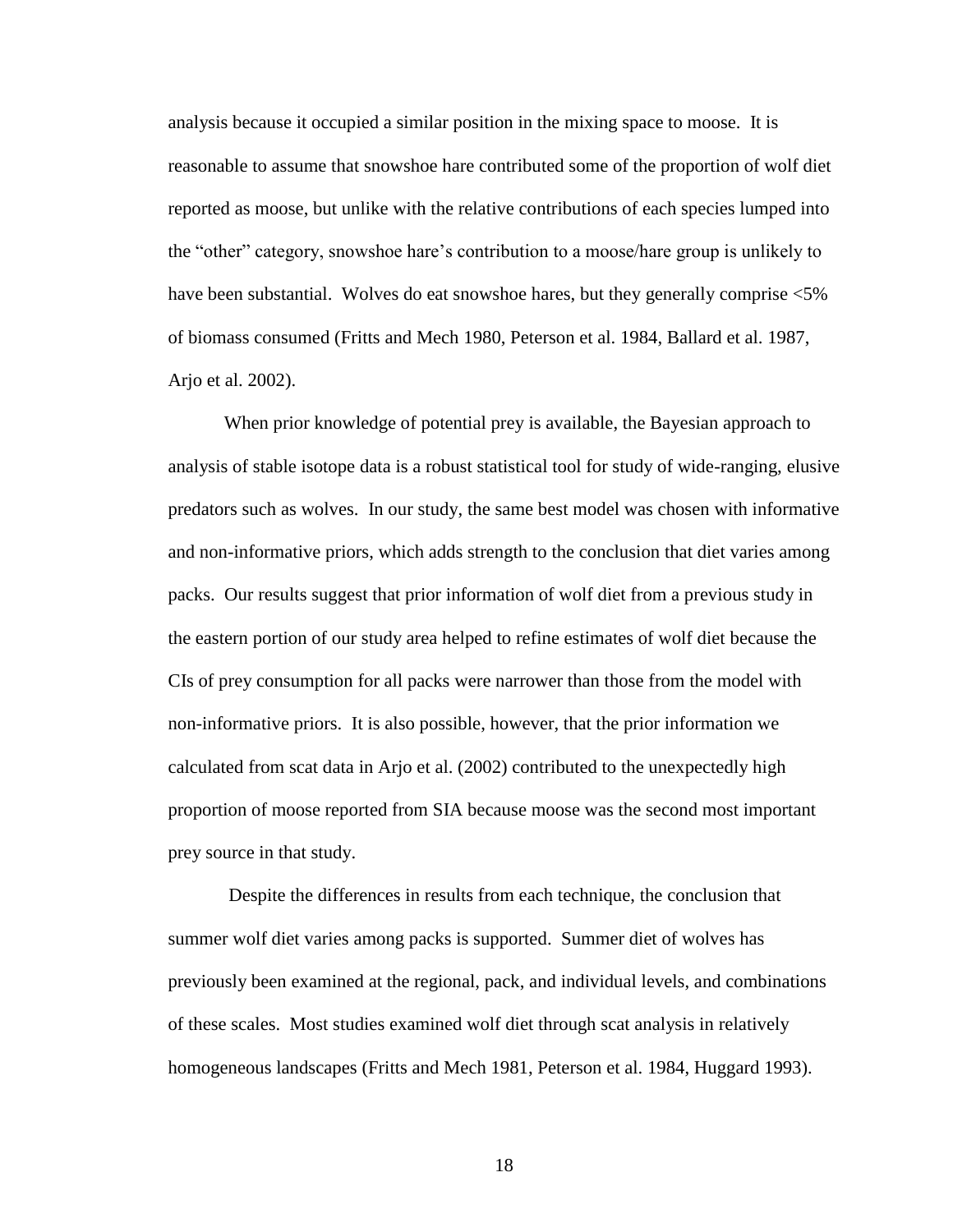More recent studies have used stable isotopes to examine diet variation across heterogeneous landscapes where prey availability may vary seasonally (e.g., where wolves have differential access to spawning Pacific salmon; Darimont and Reimchen 2002, Darimont et al. 2009, Adams et al. 2010). We conducted the first study of wolf diet using both techniques in a relatively homogeneous landscape where prey availability is relatively constant (i.e., the same prey are available to wolves throughout the year), and our results emphasize the pack as a unit of interest for wolf diet, and the importance of considering social structure of wolves in management decisions (Hebblewhite and Merrill 2008).

Few summer diet studies have been conducted in ecosystems with a diversity of potential prey similar to our study area. In Banff National Park, Alberta, Canada, where 6 wild ungulate species were available to wolves, 2 wolf pack diets were comprised of  $\geq$ 70% elk (Huggard 1993). One study in the eastern portion of our study area, reported winter diet from kills to vary between packs with different amounts of deer and elk being consumed (Kunkel et al. 2004), and the only summer diet study in our area did not report pack diets (Arjo et al. 2002). We focused on an area of northwestern Montana where we assumed deer comprised most of the biomass available to wolves (i.e., >75%: calculated from, fwp.mt.gov/hunting/planahunt/), but elk and moose were also present and expected to comprise some proportion of wolf diet. Our results from scat and stable isotope analysis confirmed that deer, elk and moose comprise the bulk of diet, but also suggest that information on what wolves eat could be strongly affected by which packs and how many of them are selected for study, and which diet analysis technique is used.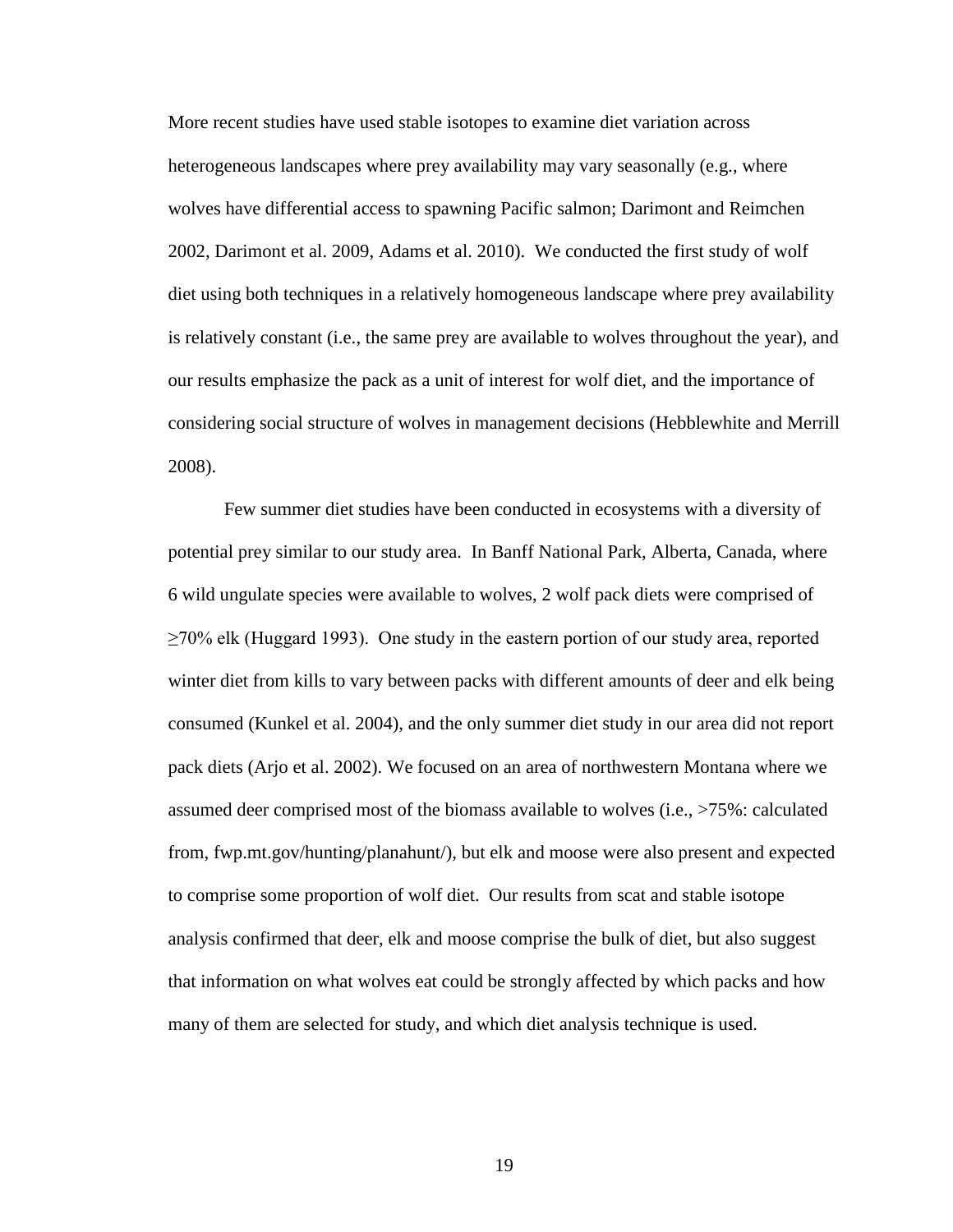The most obvious benefit of SIA compared to scat analysis is that more wolf packs can be covered for a given set of resources (i.e.,  $\geq$ 3 times as many packs for SIA). Indeed, we would have needed to conduct field work during 3 extra months (i.e., May, September, October, 2008) to collect scats for every month of hair growth. There were several occasions during field work for hair collection where we collected multiple hair samples in a single day, each of which represented continuous 6 month records of diet for an individual wolf. Thus, when reliable locations are available for wolf home sites it is possible to collect sufficient hair samples to estimate the diet of several packs in a few days.

Regardless of each technique's relative economy, managers may be unlikely to budget for the intensive field studies we have described. In Montana, however, 3 existing sources of wolf hair could be exploited for negligible extra field hours or costs. Hairs could be collected by MFWP wolf management specialists during annual capture and radio-collaring of wolves for population monitoring  $(n = 17 \text{ in } 2009)$ , from wolves killed or radio-collared in control actions by United States Department of Agriculture Wildlife Services agents ( $n = 158$  in 2009), and from wolves harvested by hunters during the regulated hunting season ( $n = 72$  in 2009) (Sime et al. 2010). Because hair samples for SIA require no special storage, and take up little space compared to scats, managers could store hairs indefinitely and conduct SIA at any time. We reported 200 hours of SIA laboratory work for our study, but  $\geq$ 50% of this time was spent on preparing prey species hairs, and this will not need to be repeated for northwestern Montana. Laboratory time must be budgeted, but some stable isotope facilities (e.g., the University of California, Davis Stable Isotope Facility, Davis, CA, USA) offer specimen preparation services.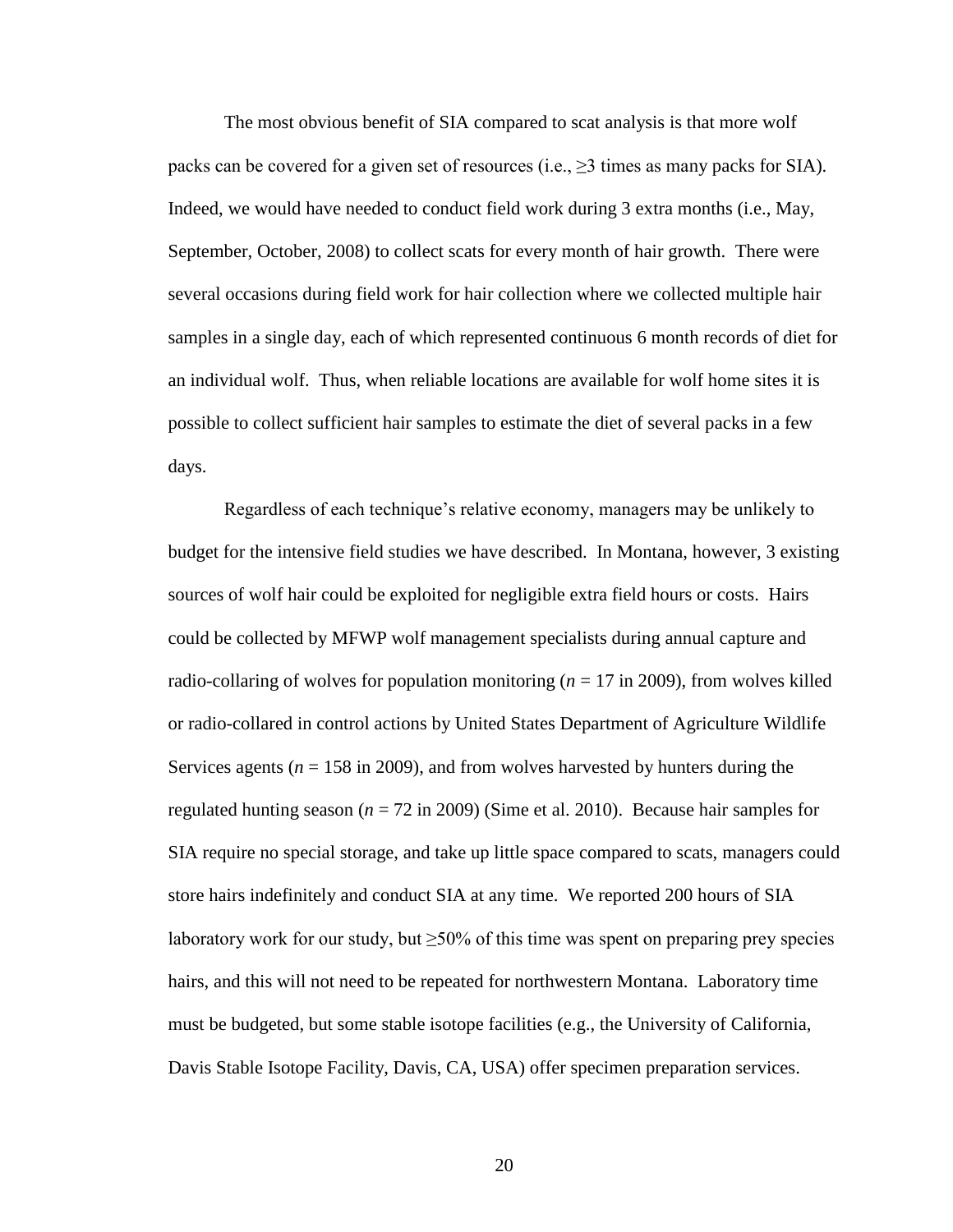Managers interested in obtaining isotope data would still have to devote time to sample labeling, data recording, and statistical analysis, but the exploratory work detailed here and in previous studies provides step-by-step instructions on how to use stable isotope mixing models to interpret diet data (Moore and Semmens 2008, Semmens et al. 2009).

## **MANAGEMENT IMPLICATIONS**

Ours was the second study to use Bayesian mixing models to analyze these kinds of data for wolf diet, and we anticipate continued use of this approach as more wildlife managers in the US need baseline information on what ungulate prey wolves consume. Stable isotope analysis is a relatively low cost method for obtaining a general picture of what wolves eat in a given area, but a clearer picture will become possible when uncertainties over fractionation values and hair growth period have been overcome. When specific packs are of interest to managers,  $\delta^{13}C$  and  $\delta^{15}N$  values of potential prey can be distinguished, and multiple samples from a pack can be obtained, SIA certainly has the potential to provide managers with a more comprehensive record of how wolves use prey than scat analysis. This may be particularly important when trying to understand how much livestock a wolf pack consumes. Domestic cattle are isotopically distinct from wild ungulates (Stewart et al. 2003, Derbridge and Krausman unpublished data), and different levels of reliance on livestock could be determined depending on whether hair (i.e., a 6 month diet record) or bone (i.e., a lifetime diet record) is examined (Tieszen et al. 1983, Peterson and Fry 1987, Darimont and Reimchen 2002).

We reported a high proportion of moose in the diet of northwestern Montana wolves. The fractionation values we used for SIA may have inflated this proportion, but the Twilight and Bearfite packs consumed >25% moose according to results from both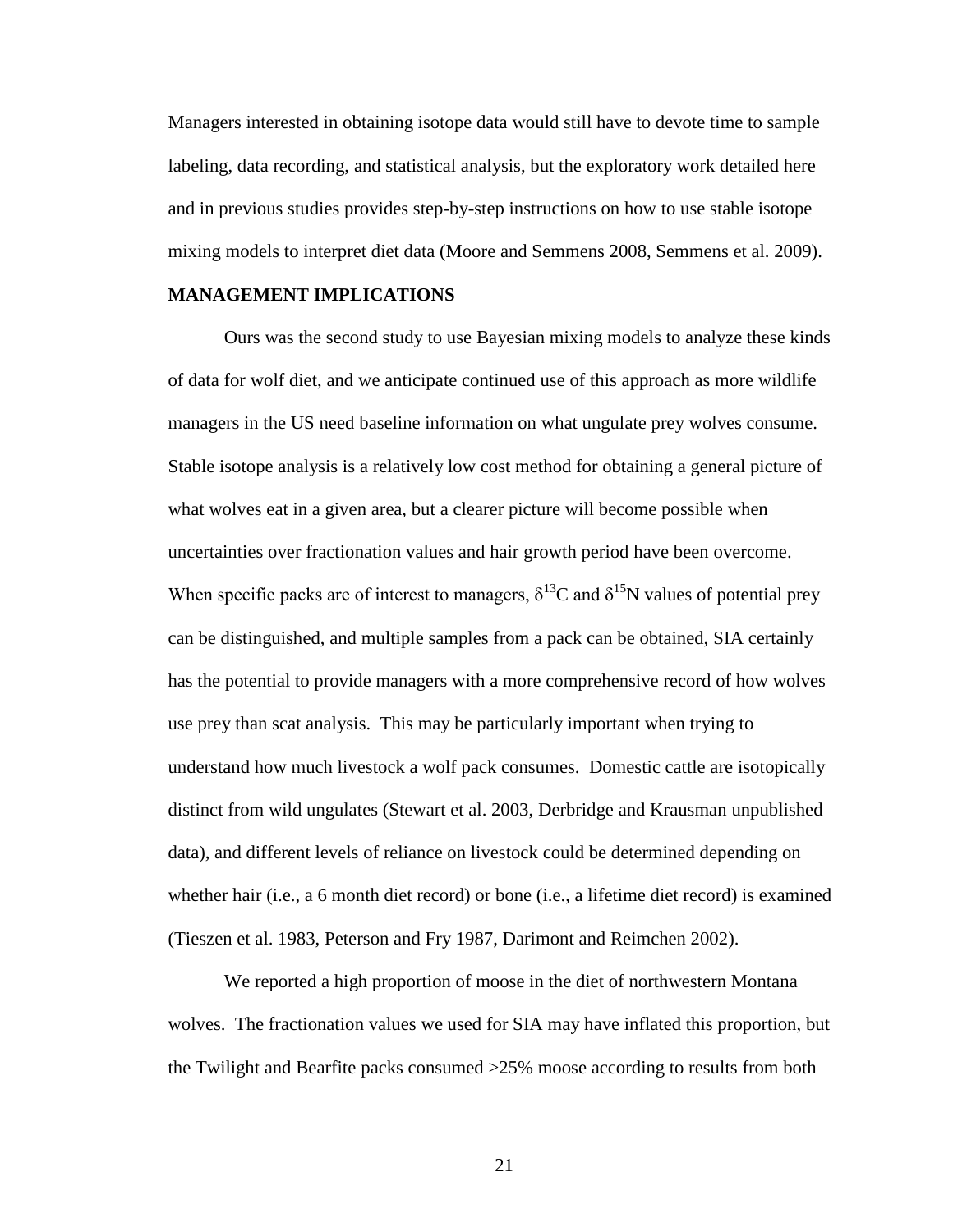scat and stable isotope data. In northwestern Montana, MFWP moose population estimates are very general, and if some wolf packs consume higher proportions of moose than expected, it may be important for managers to monitor the moose population more closely. Such recommendations would apply to any ungulate population vulnerable to wolf predation, and our results suggest that it would be very difficult to predict effects on a regional scale because wolf packs have different diets.

#### **LITERATURE CITED**

- Adams, L. G., S. D. Farley, C. A. Stricker, D. J. Demma, G. H. Roffler, D. C. Miller, and R. O. Rye. 2010. Are inland wolf-ungulate systems influenced by marine subsidies of Pacific salmon? Ecological Applications 251-262.
- Arjo, W. M., D. H. Pletscher, R. R. Ream. 2002. Dietary overlap between wolves and coyotes in northwestern Montana. Journal of Mammalogy 83:754-766.
- Ballard, W. B., J. S. Whitman, and C. L. Gardner. 1987. Ecology of an exploited wolf population in south-central Alaska. Wildlife Monographs 98.
- Ballard. W. B., L. A. Ayres, P. R. Krausman, D. J. Reed, S. G. Fancy. 1997. Ecology of wolves in relation to migratory a caribou herd in northwest Alaska. Wildlife Monographs 135:3-47.
- Ben-David, M., T. A. Hanley, D. R. Klein, and D. M. Schell. 1997. Seasonal changes in diets of coastal and riverine mink: the role of spawning Pacific salmon. Canadian Journal of Zoology 75:803-811.
- Burkholder, B. L. 1959. Movement and behavior of a wolf pack in Alaska. Journal of Wildlife Management 23:1-11.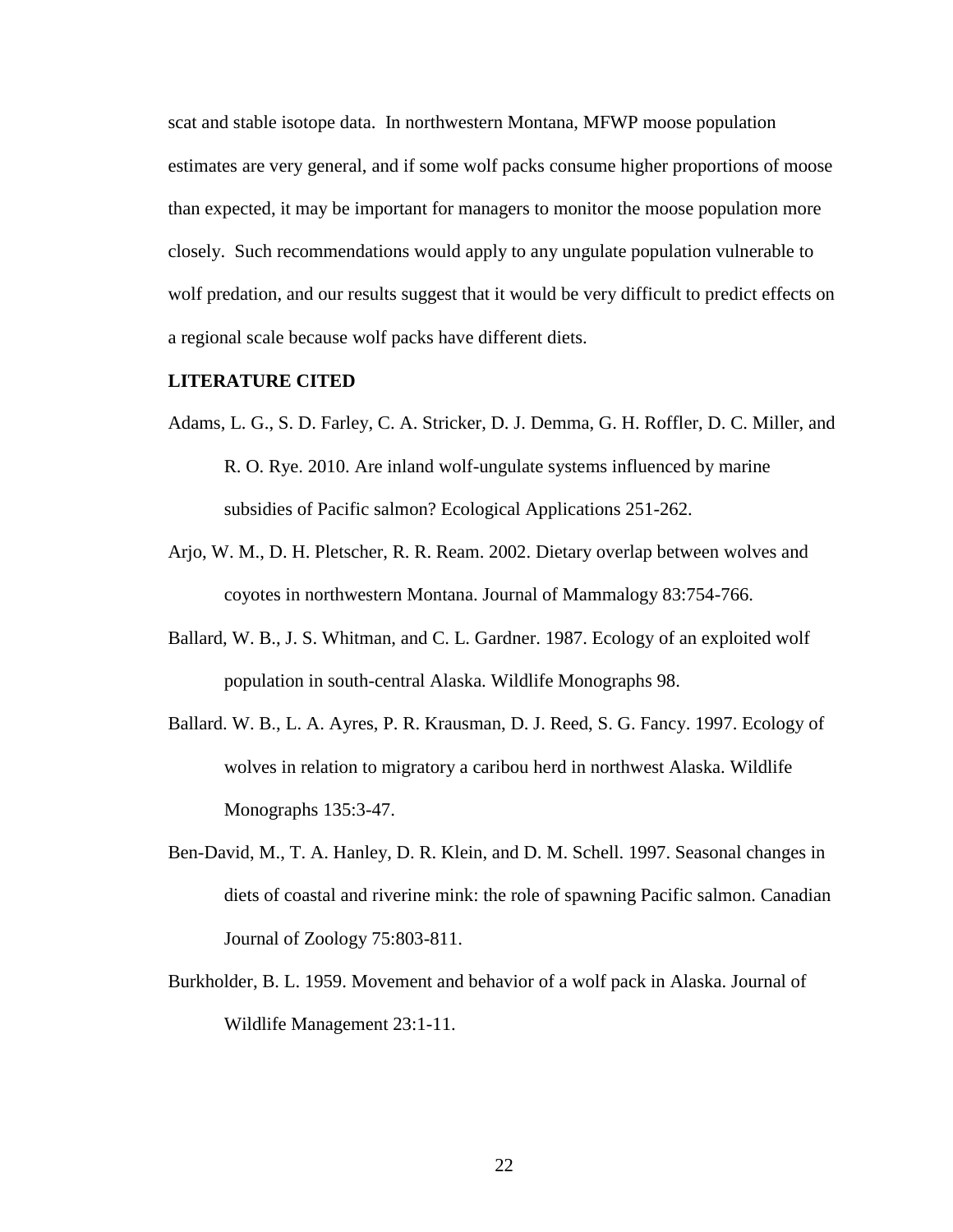- Boyd, D. K., R. R. Ream, D. H. Pletscher, M. W. Fairchild. 1994. Prey taken by colonizing wolves and hunters in the Glacier National Park Area. Journal of Wildlife Management 58:289-295.
- Caprio, J. M., and G. A. Nielson. 1992. Climate atlas of Montana, 1992. EB 113, Extension Service, Montana State University, Bozeman, Montana, USA.
- Dale, B. W., L. G. Adams, and R. T. Bowyer. 1995. Winter wolf predation in a multiple prey system, Gates of the Arctic National Park, Alaska. Pages 223-230 *in* L. N. Carbyn, S.H. Fritts, and D. R. Seip, editors. Ecology and conservation of wolves in a changing world. Canadian Circumpolar Institute, University of Alberta, Edmonton, Canada.
- Darimont, C. T., and T. E. Reimchen. 2002. Intra-hair stable isotope analysis implies seasonal shift to salmon in gray wolf diet. Canadian Journal of Zoology 80:1638- 1642.
- Darimont, C. T., P. C. Paquet, and T. E. Reimchen. 2007. Stable isotopic niche predicts fitness in a wolf-deer system. Biological Journal of the Linnean Society 90:125- 137.
- Darimont, C. T., P. C. Paquet, and T. E. Reimchen. 2008. Spawning salmon disrupt trophic coupling between wolves and ungulate prey in coastal British Columbia. BMC Ecology 8:14.
- Darimont, C. T., P. C. Paquet, and T. E. Reimchen. 2009. Landscape heterogeneity and marine subsidy generate extensive intrapopulation niche diversity in a large terrestrial vertebrate. Journal of Animal Ecology 78:126-133.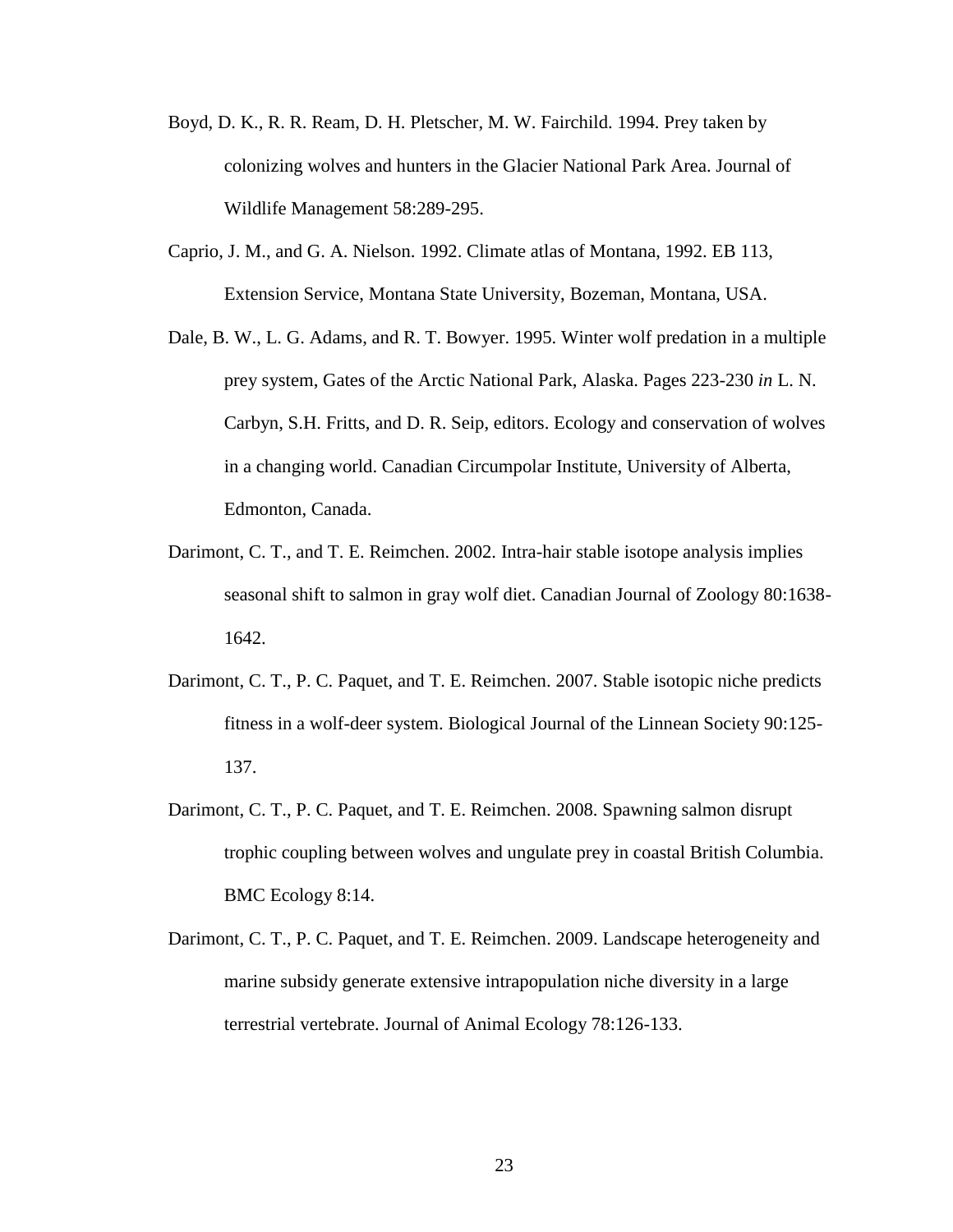- DeNiro, J. M., and S. Epstein. 1978. Influence of diet on the distribution of carbon isotopes in animals. Geochimica et Cosmochimica Acta 42:495-506.
- DeNiro, J. M., and S. Epstein. 1981. Influence of diet on the distribution of nitrogen isotopes in animals. Geochimica et Cosmochimica Acta 45:341-351.
- Dusek, G. L., R. J. Mackie, J. D. Herriges, Jr., and B. B. Compton. 1989. Population ecology of white-tailed deer along the lower Yellowstone River. Wildlife Monographs 104.
- Floyd, T. J., L. D. Mech, P. A. Jordan. 1978. Relating wolf scat content to prey consumed. Journal of Wildlife Management 42:528-532.
- Fry, B. 2006. Stable isotope ecology. Springer Science+Business Media, LLC. New York, New York, USA.
- Fritts, S. H., and L. D. Mech. 1981. Dynamics, movements, and feeding ecology of a newly protected wolf population in northwestern Minnesota. Wildlife Monographs 80.
- Fuller, T. K., and L. B. Keith. 1980. Wolf population dynamics and prey relationships in northeastern Alberta. Journal of Wildlife Management 44:563-602.
- Fuller, T. K. 1989. Population dynamics of wolves in north-central Minnesota. Wildlife Monographs 105.
- Hebblewhite, M., and E. Merrill. 2008. Modeling wildlife-human relationships for social species with mixed-effects resource selection models. Journal of Applied Ecology 45:834-844.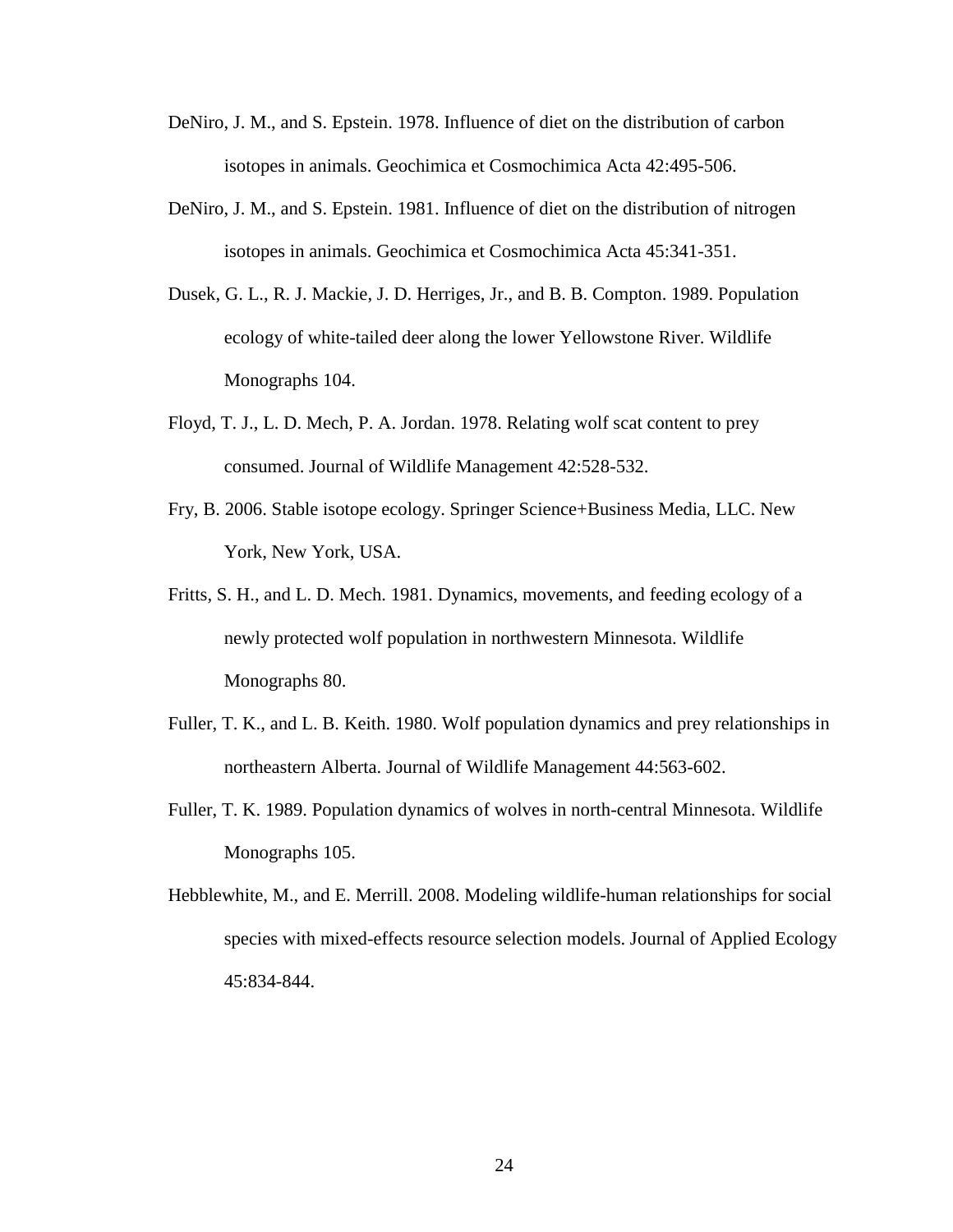- Hilderbrand, G. V., S. D. Farley, C. T. Robbins, T. A. Hanley, K. Titus, and C. Servheen. 1996. Use of stable isotopes to determine diets of living and extinct bears. Canadian Journal of Zoology 74:2080-2088.
- Huggard, D. J. 1993. Prey selectivity of wolves in Banff National Park. I. Prey species. Canadian Journal of Zoology 71:130-139.
- Kunkel, E. K., T. K. Ruth, D. H. Pletshcer, M. G. Hornocker. 1999. Winter prey selection by wolves and cougars in and near Glacier National Park Montana. Journal of Wildlife Management 63:901-910.
- Kunkel, K. E., D. H. Pletscher, D. K. Boyd, R. R. Ream, and M. W. Fairchild. 2004. Factors correlated with foraging behavior of wolves in and near Glacier National Park, Montana. Journal of Wildlife Management 68:167-178.
- Leopold, B. D., P. R. Krausman. 1986. Diets of 3 predators in Big Bend National Park, Texas. Journal of Wildlife Management 50:290-295.
- Mech, L. D. 1970. The wolf: the ecology and behavior of an endangered species. Natural History Press, Garden City, New York, USA.
- Mech, L. D. 1974. Canis lupus. Mammalian species 37:1-6.
- Merkle, J. A., P. R. Krausman, D. W. Stark, J. K. Oakleaf, and W. B. Ballard. 2009. Summer diet of the Mexican gray wolf (*Canis lupus baileyi*). Southwestern Naturalist 54:480-484.
- Moore, J. W., and B. X. Semmens. 2008. Incorporating uncertainty and prior information into stable isotope mixing models. Ecology Letters 11:470-480.
- Peterson, B. J., and B. Fry. 1987. Stable isotopes in ecosystem studies. Annual review of ecology and systematic 18:293-320.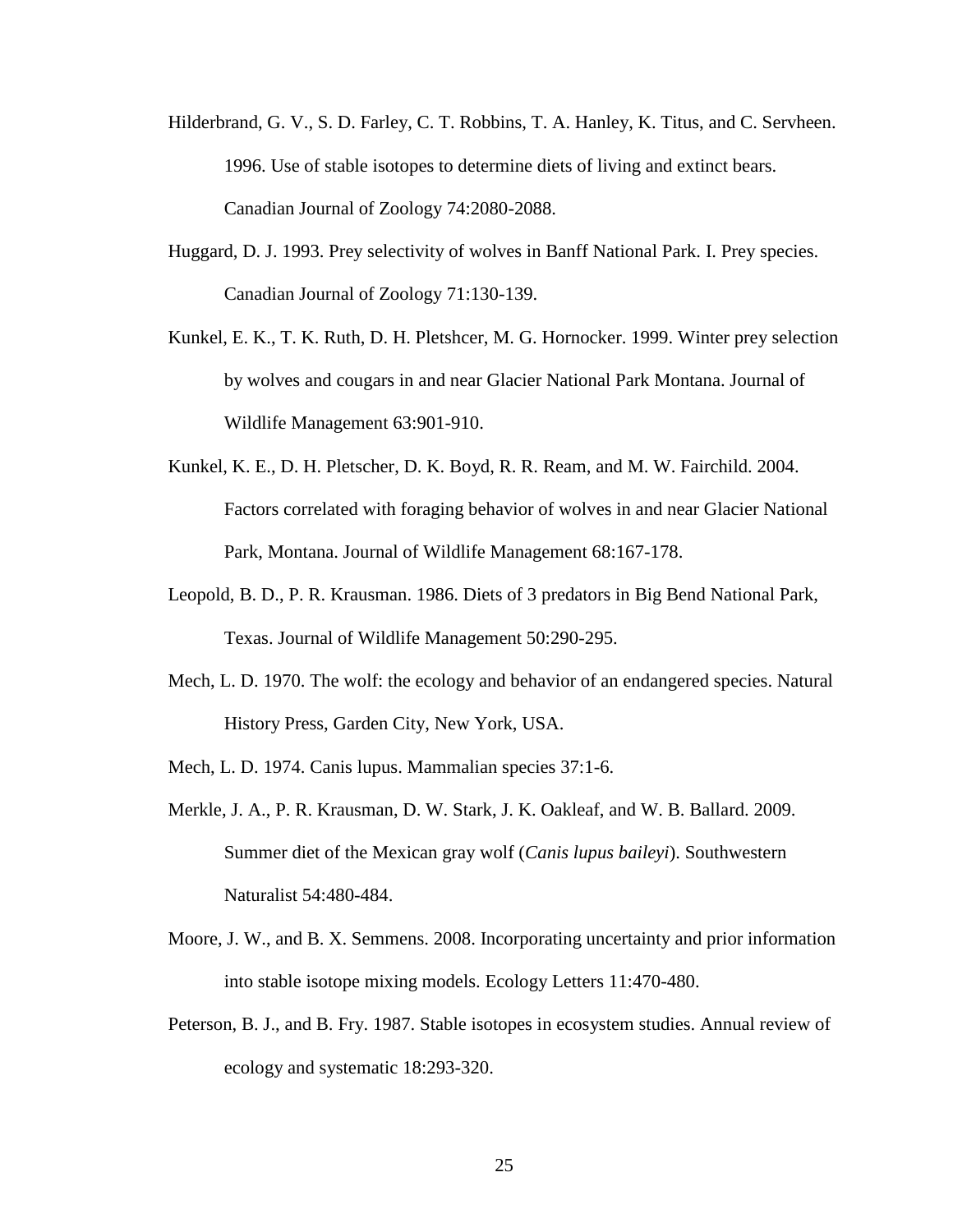- Peterson, R. O., J. D. Woolington and T. N. Bailey. 1984. Wolves of the Kenai Peninsula, Alaska. Wildlife Monographs 88.
- Peterson, R. O., and P. Ciucci. 2003. The wolf as a carnivore. Pages 104-130 *in* L. D. Mech, and L. Boitani, editors. Wolves. Behavior, ecology and conservation. The University of Chicago Press, Chicago, Illinois, USA.
- Pfister, R. D., B. L. Kovalchick, S. F. Arno, and R. C. Presley. 1977. Forest habitat types of Montana. USDA Forest Service, General Technical Report INT-34. Missoula, Montana, USA.
- Phillips, D. L., and J. W. Gregg. 2003. Source partitioning using stable isotopes: coping with too many sources. Oecologia 136:261-269.
- Pletscher, D. H., R. R. Ream, D. K. Boyd, M. W. Fairchild, and K. E. Kunkel. 1997. Population dynamics of a recolonizing wolf population. Journal of Wildlife Management 61:459-465.
- Potvin, F and H. Jolicoeur. 1988. Wolf diet and prey selectivity during two periods for deer in Quebec: decline versus expansion. Canadian Journal of Zoology 66:1274- 1279.
- Putman, R. J. 1984. Facts from faeces. Mammal Review 14:79-97.
- Quimby, D. C., and D. E. Johnson. 1951. Weights and measurements of Rocky Mountain elk. Journal of Wildlife Management 15:57-62.
- Ream, R. R., M. W. Fairchild, D. K. Boyd, A. J. Blakesley. 1989. First wolf den in western U.S. in recent history. Northwestern Naturalist 70:39-40.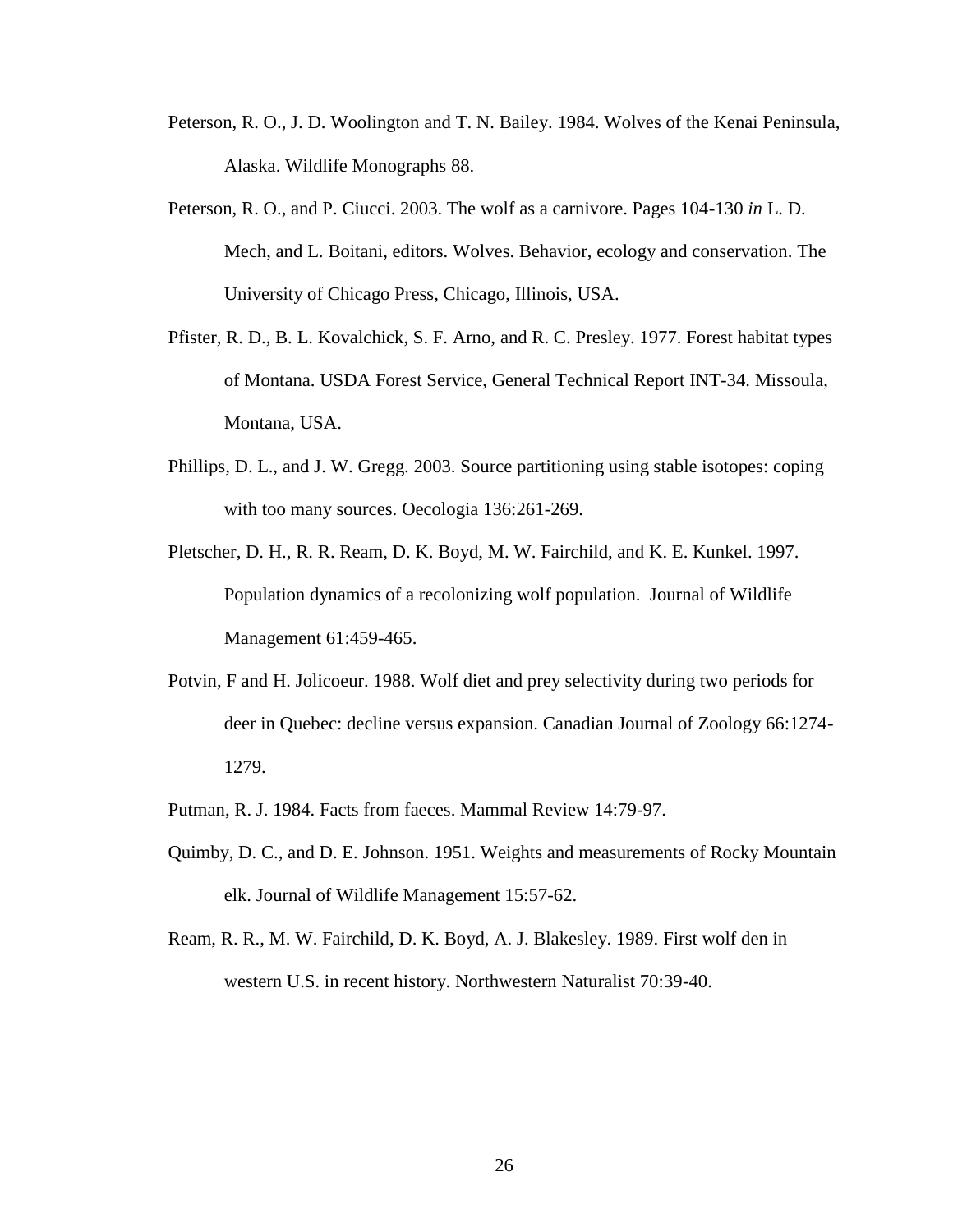- Reed, J. E., W. B. Ballard, P. S. Gipson, B. T. Kelly, P. R. Krausman, M. C. Wallace, and D. B. Webster. 2006. Diets of free-ranging Mexican gray wolves in Arizona and New Mexico. Wildlife Society Bulletin 34:1127-1133.
- Reynolds, J. C., and N. J. Aebischer. 1991. Comparison and quantification of carnivore diet by faecal analysis: a critique, with recommendations, based on a study of the fox (*Vulpes vulpes*). Mammal Review 21:97-122.
- Roth, J. D., and K. A.Hobson. 2000. Stable carbon and nitrogen isotopic fractionation between diet and tissue of captive red fox: implications for dietary reconstruction. Canadian Journal of Zoology 78:848-852.
- Roth, J. D., J. D. Marshall, D. L. Murray, D. M. Nickerson, and T. D. Steury. 2007. Geographical gradients in diet affect population dynamics of Canada lynx. Ecology 88:2736-2743.
- Schladweiler, P., and D. R. Stevens. 1973. Weights and measurements of moose in Montana. Journal of Mammalogy 54:772-775.
- Semmens, B. X., E. J. Ward, J. W. Moore, and C. T. Darimont. 2009. Quantifying interand intra-population niche variability using hierarchical Bayesian stable isotope mixing models. PLoS ONE 4.
- Sime, C. A., V. Asher, L. Bradley, K. Laudon, N. Lance., M. Ross, and J. Steuber. 2010. Montana gray wolf conservation and management 2009 annual report. Montana Fish, Wildlife & Parks, Helena, Montana.
- Spaulding, R., P. R. Krausman, W. B. Ballard. 1997. Calculation of prey biomass consumed by wolves in northwest Alaska. Journal of Wildlife Research 2:128- 132.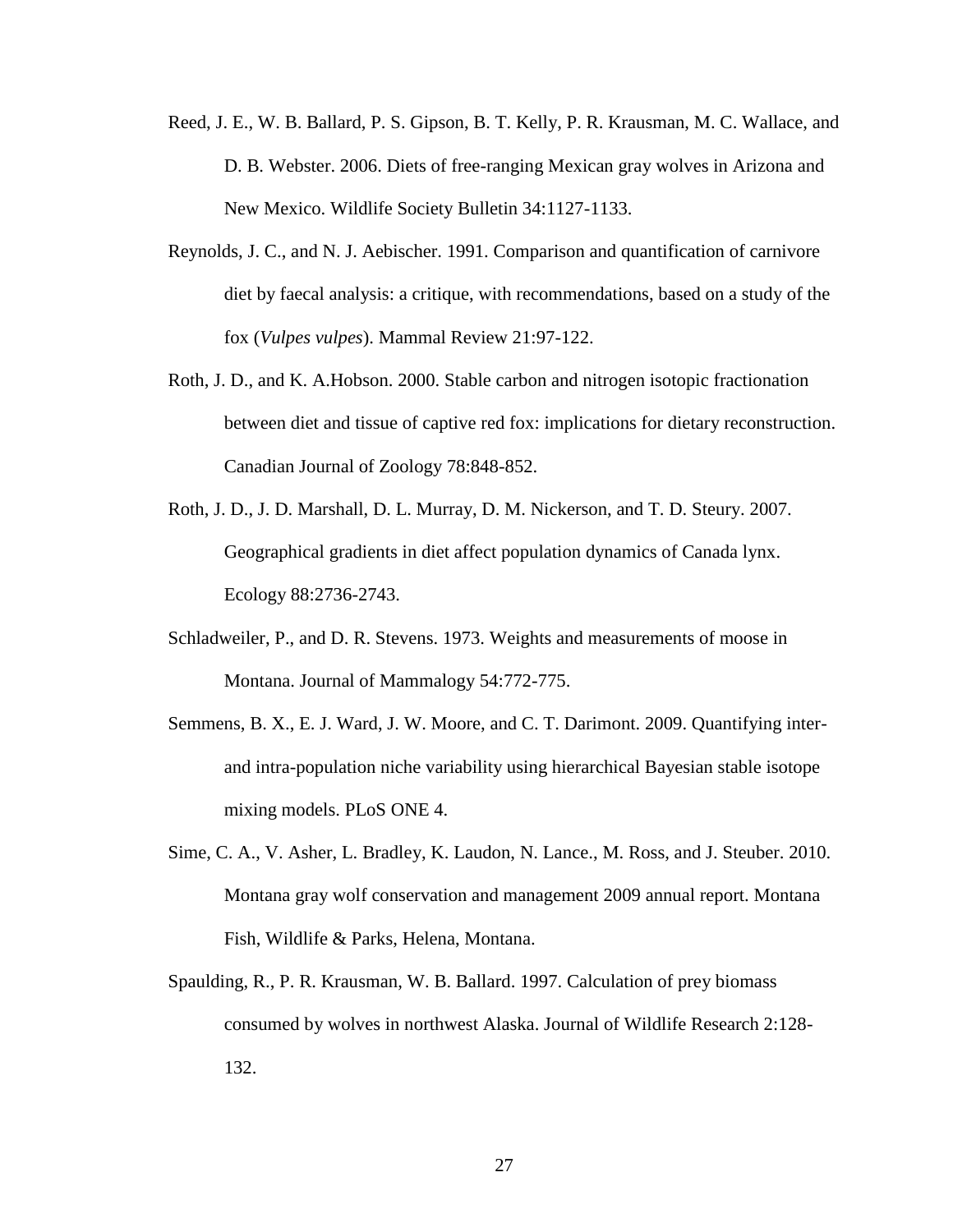- Stenglein, J. L. 2009. Evaluating the potential of noninvasive genetic sampling for monitoring gray wolves (*Canis lupus*) in Idaho. Thesis. University of Idaho. Moscow, Idaho, USA.
- Stewart, K. M., T. Bowyer, J. G. Kie, B. L. Dick, and M. Ben-David. 2003. Niche partitioning among mule deer, elk, and cattle: do stable isotopes reflect dietary niche? Ecoscience 10:297-302.
- Szepanski, M. M., M. Ben-David, V. Van Ballenberghe. 1999. Assessment of anadromous salmon resources in the diet of the Alexander Archipelago wolf using stable isotope analysis. Oecologia 120:327-335.
- Tieszen, L. L., T. W. Boutton, K. G. Tesdahl, and N. A. Slade. 1983. Fractionation and turnover of stable carbon isotopes in animal tissues: implications for  $\delta^{13}C$  analysis of diet. Oecologia 57:32-37.
- Tremblay, J., H. Jolicoeur, and R. Lemieux. 2001. Summer food habits of gray wolves in the boreal forest of the Lac Jacques-Cartier highlands, Quebec. Alces 37:1-12.
- Trites, A. W., and R. Joy. 2005. Dietary analysis from fecal samples: how many scats are enough? Journal of Mammalogy 86:704-712.
- Urton, E. J. M., and K. A. Hobson. 2005. Intra-population variation in gray wolf isotope  $(\delta^{15}N$  and  $\delta^{13}C)$  profiles: implications for the ecology of individuals. Oecologia 145:317-326.
- Van Ballenberghe, V., A. W. Erickson, and D. Bynam. 1975. Ecology of the timber wolf in northeastern Minnesota. Wildlife Monographs 43.
- Weaver, J. L. 1993. Refining the equation for interpreting prey occurrence in gray wolf scats. Journal of Wildlife Management 57:534-538.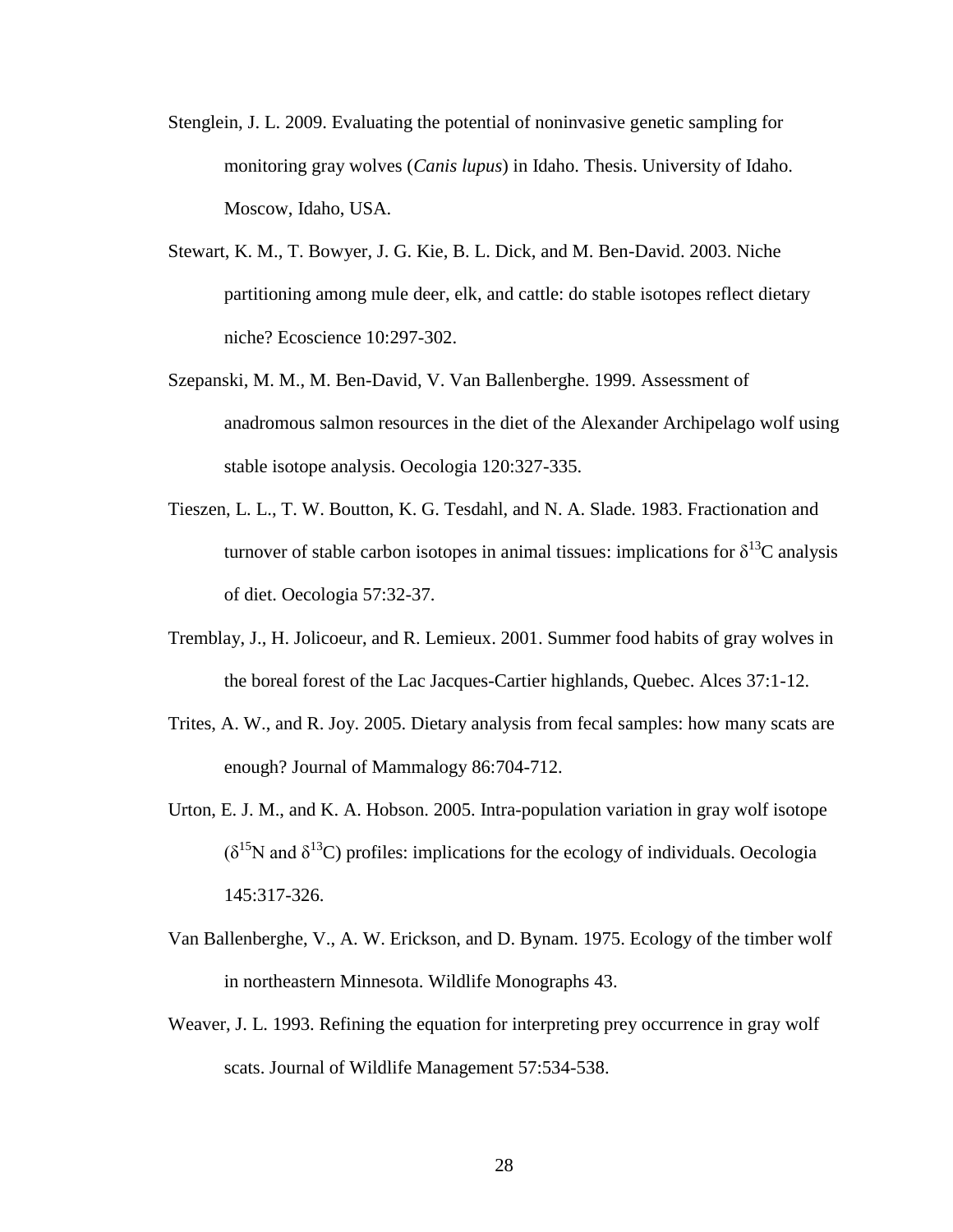- Weaver, J. L., and S. H. Fritts. 1979. Comparison of coyote and wolf scat diameters. Journal of Wildlife Management 43:786-788.
- Young, S. P., and E. A. Goldman. 1944. The wolves of North America. Dover Publications, INC., New York, New York, USA.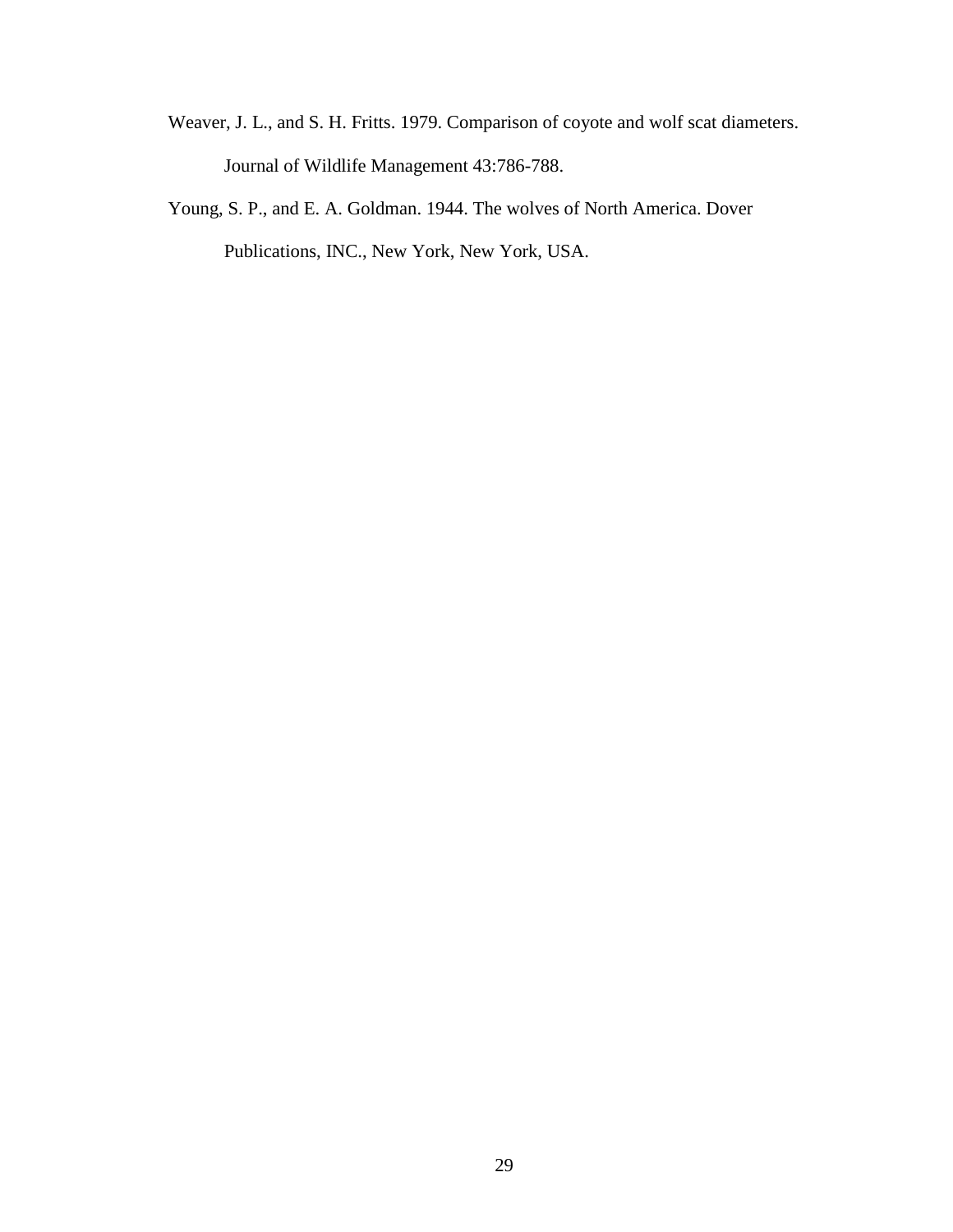| <b>Prey</b> | Mass (kg)     | kg/scat <sup>e</sup> | FO <sup>f</sup> | Weighted FO <sup>g</sup> | $% \overline{}$ biomass <sup>h</sup> |
|-------------|---------------|----------------------|-----------------|--------------------------|--------------------------------------|
| Deer        | $60^{\circ}$  | 0.92                 | 136             | 96.17                    | 0.42                                 |
| Elk         | $260^{\rm b}$ | 2.52                 | 47              | 81.72                    | 0.36                                 |
| Moose       | $318^{\circ}$ | 2.98                 | 22              | 40.26                    | 0.18                                 |
| Other       | $14^d$        | 0.55                 | 22              | 8.85                     | 0.04                                 |
| Total       |               |                      | 227             | 227.00                   | 1.00                                 |

**Table 1.** Diet estimated from scats of 4 northwestern Montana wolf packs between June and August 2008.

<sup>a</sup> Assumed from Dusek et al. (1989).

<sup>b</sup> From Quimby and Johnson (1951).

<sup>c</sup> From Shladweiler and Stevens (1973).

<sup>d</sup> From Fuller et al. (1980).

<sup>e</sup> We calculated biomass consumed/scat from regression equations (Floyd et al. 1978,

Weaver 1993).

f Frequency of occurrence of prey items from all scats.

<sup>g</sup> We calculated mean proportions of biomass consumed by each pack with bootstrapped

data from FO of each prey item weighted by values from the regression equation.

Weighted FO for each pack was the product of bootstrapped mean values for each species

and total FO of all species. This column represents weighted FO totals for each species across all packs.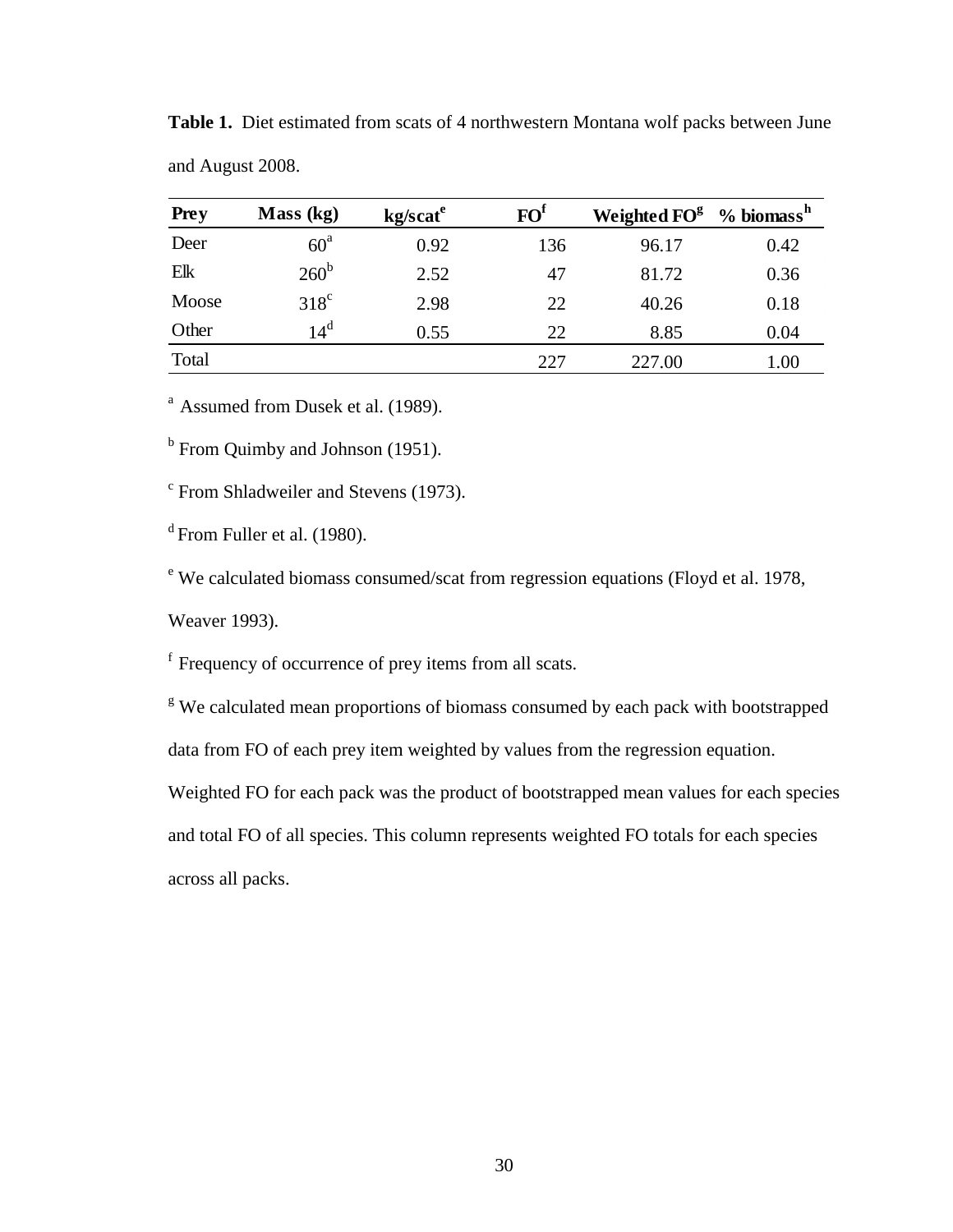|                   |                 |          | $\delta^{13}C$ |      |           |
|-------------------|-----------------|----------|----------------|------|-----------|
| <b>Species</b>    | n               | x        | <b>SD</b>      | x    | <b>SD</b> |
| Wolf              | 44              | $-22.91$ | 0.32           | 5.29 | 0.67      |
| White-tailed deer | 31              | $-24.88$ | 1.32           | 3.67 | 0.75      |
| Mule deer         | 30              | $-25.14$ | 0.66           | 2.55 | 1.71      |
| Elk               | 26              | $-25.48$ | 0.44           | 2.48 | 0.71      |
| Moose             | 9               | $-25.57$ | 0.44           | 0.56 | 0.61      |
| <b>Beaver</b>     | 3               | $-24.44$ | 0.22           | 6.24 | 1.09      |
| Snowshoe hare     | 3               | $-26.66$ | 0.84           | 0.10 | 0.66      |
| Ground squirrel   | 16 <sup>a</sup> | $-25.30$ | 0.56           | 5.90 | 2.24      |

**Table 2.** Means and standard deviations of  $\delta^{13}$ C and  $\delta^{15}$ N values estimated from hairs for wolves and diet sources in northwestern Montana, 2008.

<sup>a</sup> Columbian ground squirrel stable isotope values are from Roth et al. (2007).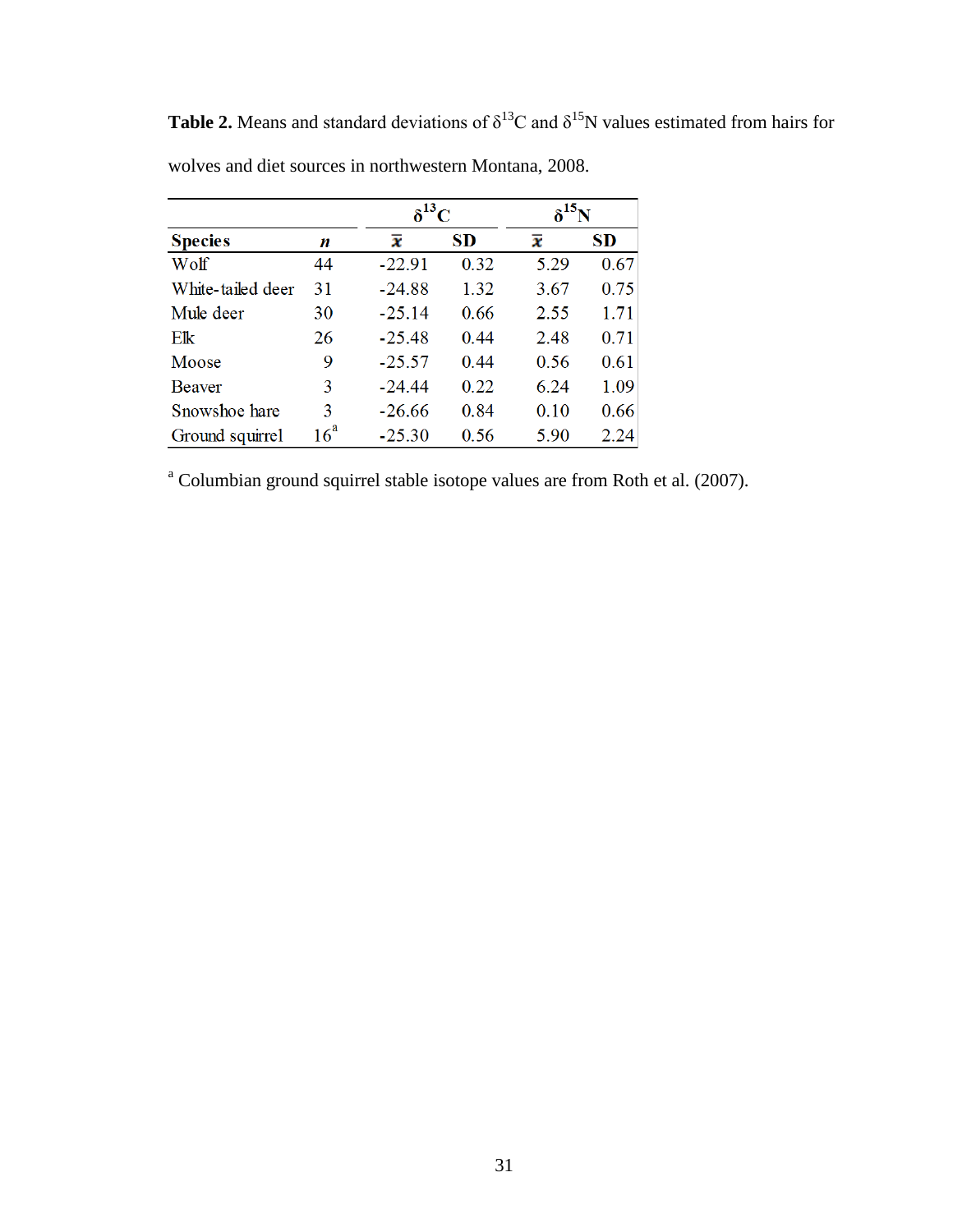|                        |                |             | White-                |           |         |        |               | <b>Snowshoe</b> | Ground                |
|------------------------|----------------|-------------|-----------------------|-----------|---------|--------|---------------|-----------------|-----------------------|
| <b>Prey</b>            |                | <b>Deer</b> | tailed deer Mule deer |           | Elk     | Moose  | <b>Beaver</b> | hare            | squirrel <sup>a</sup> |
| Deer                   | $\delta^{13}C$ |             | 915.5                 | 885       | 540 *   | 168    | 37            | $15 *$          | 467                   |
| $(n = 61)$             | $\delta^{15}N$ |             | $646.5*$              | $616 *$   | 586     | $7***$ | $6***$        | $0$ **          | 137 ***               |
| White-tailed deer      | $\delta^{13}C$ | 915.5       |                       | 435       | $275 *$ | 86     | 24            | $8 *$           | 229                   |
| $(n = 31)$             | $\delta^{15}N$ | $646.5*$    |                       | $166$ *** | 94 ***  | $0***$ | $0***$        | $0$ **          | 75 ***                |
| Mule deer              | $\delta^{13}C$ | 885         | 435                   |           | $265 *$ | 82     | $13 *$        | $7 *$           | 238                   |
| $(n = 30)$             | $\delta^{15}N$ | $616 *$     | 166 ***               |           | 288     | $7***$ | $6 *$         | $0$ **          | $62$ ***              |
| Elk                    | $\delta^{13}C$ | 540 *       | $275 *$               | $265 *$   |         | 93     | $1**$         | $8 *$           | 135                   |
| $(n = 26)$             | $\delta^{15}N$ | 586         | 94 ***                | 288       |         | $0***$ | $0$ **        | $0$ **          | 33 ***                |
| Moose                  | $\delta^{13}C$ | 168         | 86                    | 82        | 93      |        | $1 *$         | 5               | $37 *$                |
| $(n = 9)$              | $\delta^{15}N$ | $7***$      | $0***$                | $7***$    | $0***$  |        | $0 *$         | 6               | $0***$                |
| <b>Beaver</b>          | $\delta^{13}C$ | 37          | 24                    | $13 *$    | $1 * *$ | $1 *$  |               | $0 *$           | 9                     |
| $(n = 3)$              | $\delta^{15}N$ | $6***$      | $0***$                | $6 *$     | $0 * *$ | $0 *$  |               | $0 *$           | 18                    |
| <b>Snowshoe hare</b>   | $\delta^{13}C$ | $15 *$      | $8 *$                 | $7 *$     | $8 *$   | 5      | $0 *$         |                 | $3 *$                 |
| $(n = 3)$              | $\delta^{15}N$ | $0 * *$     | $0$ **                | $0$ **    | $0$ **  | 6      | $0 *$         |                 | $0 * *$               |
| <b>Ground squirrel</b> | $\delta^{13}C$ | 467         | 229                   | 238       | 135     | $37 *$ | 9             | $3 *$           |                       |
| $(n = 16)$             | $\delta^{15}N$ | 137 ***     | 75 ***                | $62$ ***  | 33 ***  | $0***$ | 18            | $0**$           |                       |

**Table 3.** Mann-Whitney *U* test scores for tests of difference between  $\delta^{13}C$  and  $\delta^{15}N$  values of wolf diet sources from hairs collected in northwestern Montana in 2008 and 2009.

<sup>a</sup> Columbian ground squirrel stable isotope values are from Roth et al. (2007).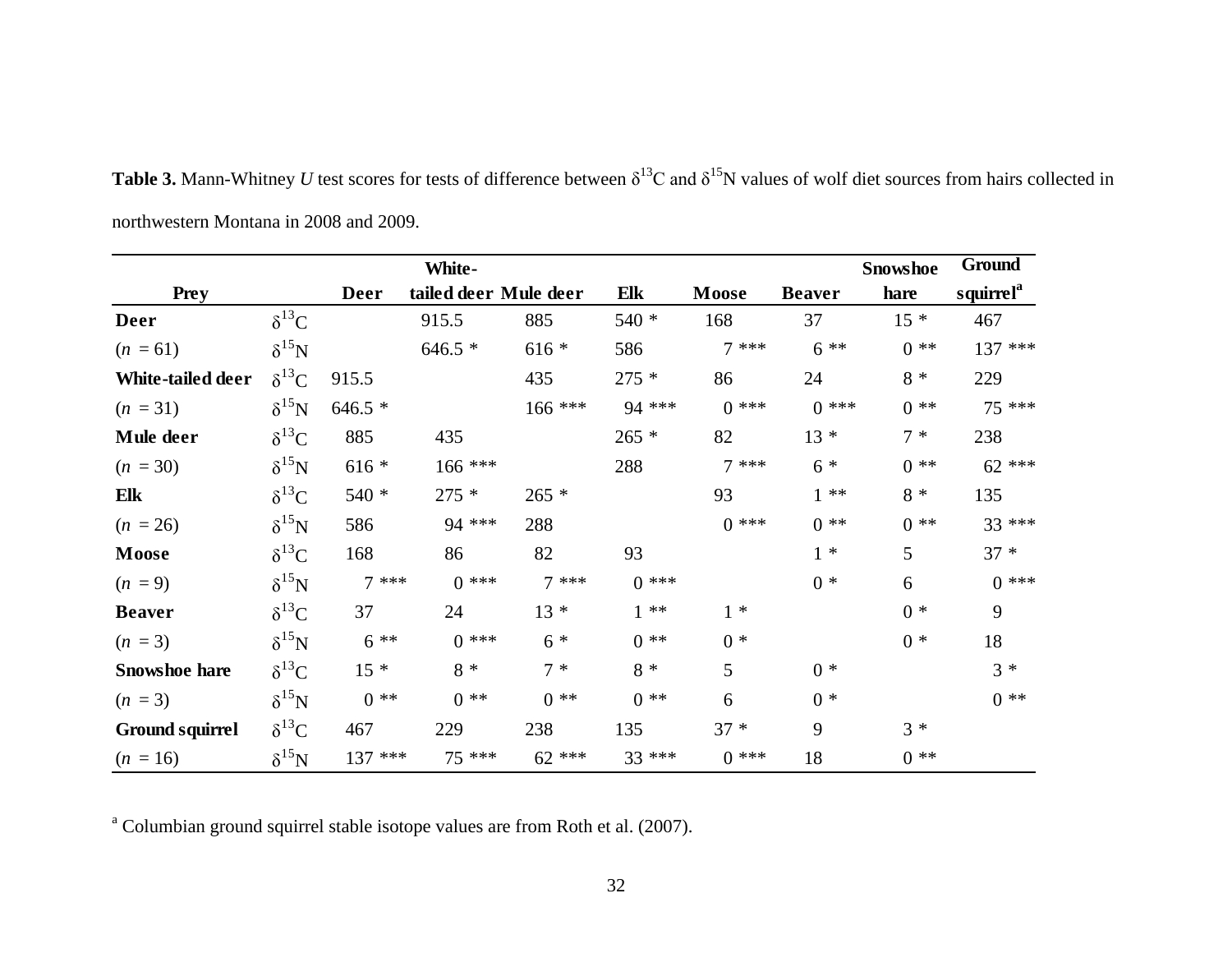\*, \*\*, \*\*\* are statistically different at the 0.05, 0.01, and 0.001 significance levels, respectively.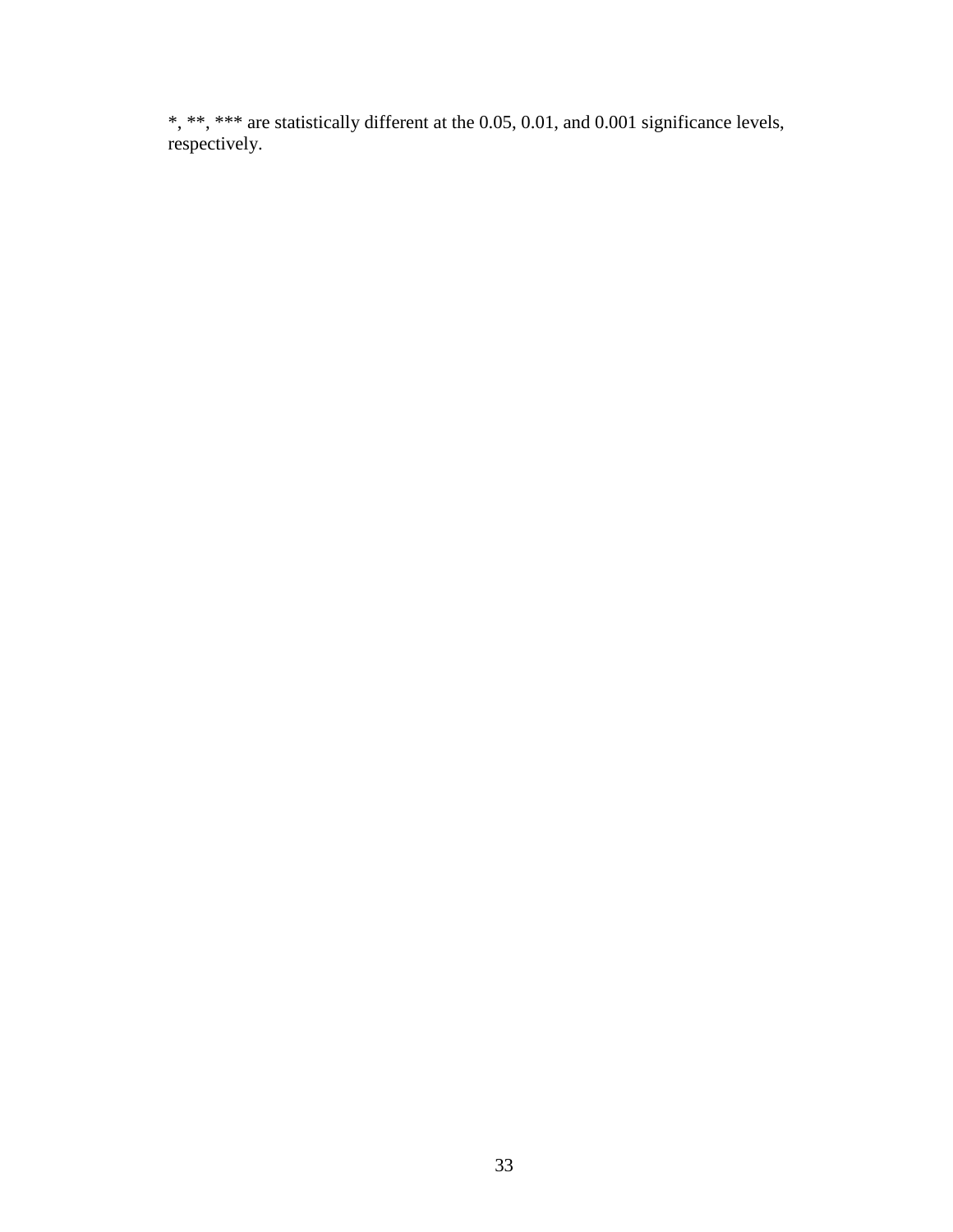|                    |      | Informative priors <sup>a</sup> |                                      |       |      | Non-informative priors <sup>b</sup> |                                |       |  |
|--------------------|------|---------------------------------|--------------------------------------|-------|------|-------------------------------------|--------------------------------|-------|--|
| Model <sup>c</sup> | Pack |                                 | Individual Residual DIC <sup>d</sup> |       | Pack |                                     | <b>Individual Residual DIC</b> |       |  |
|                    | Y    | N                               | N                                    | 130.0 | Y    | N                                   | N                              | 87.7  |  |
|                    | N    | N                               | Y                                    | 130.6 | Y    | N                                   | Y                              | 96.7  |  |
|                    | N    | N                               | N                                    | 131.4 | Y    | Y                                   | N                              | 108.6 |  |
|                    | Y    | Y                               | N                                    | 131.6 | N    | N                                   | Y                              | 124.1 |  |
|                    | Y    | v                               | Y                                    | 136.4 | Y    | Y                                   | Y                              | 127.3 |  |
| 6                  | Y    | N                               |                                      | 140.5 | N    | Y                                   | N                              | 130.8 |  |
|                    | N    | v                               | N                                    | 155.9 | N    | N                                   | N                              | 131.9 |  |
| 8                  | N    |                                 |                                      | 186.6 | N    | v                                   |                                | 189.0 |  |

**Table 4.** Summary of 8 stable isotope mixing models explaining summer diet variation among 45 wolves and 12 packs in northwestern Montana, 2008.

<sup>a</sup> We calculated prior information on summer wolf diet from scat data in Arjo et al.

(2002).

<sup>b</sup> Models with non-informative prior information assumed diet source contributions were identical.

<sup>c</sup> Models could include variation among packs, individuals or residual error.

<sup>d</sup> The Deviance Information Criterion is used to evaluate data support. Smaller values

indicate greater support for a model.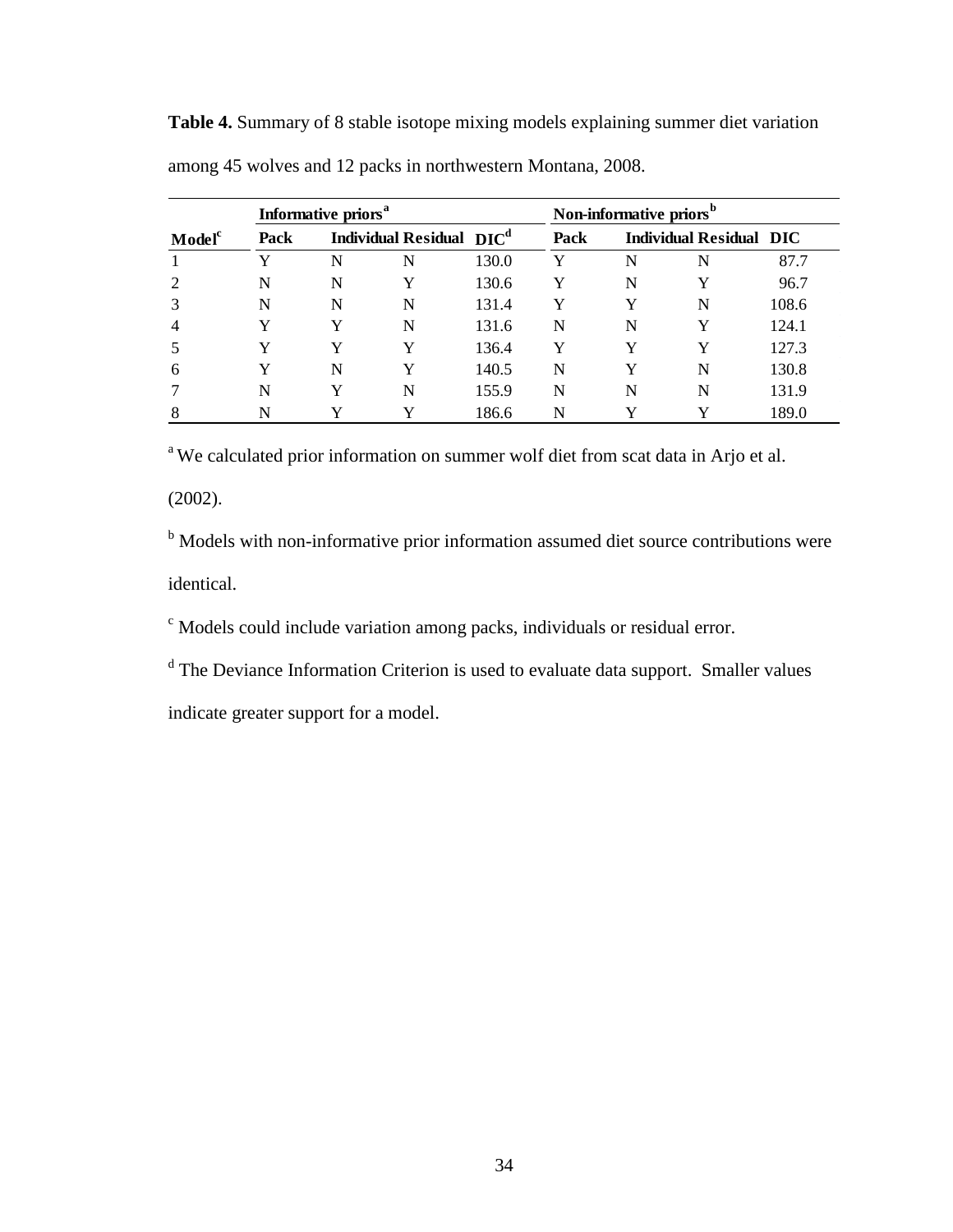**Table 5 (a and b).** 95 % confidence intervals of difference between estimates of diet source contributions from scat and stable isotope data. We estimated stable isotope mixing models using informative (a) and non-informative (b) priors. We collected matched wolf scat and hair samples for 4 packs in northwestern Montana in 2008 and 2009.

| I<br>I<br>I<br>.<br>. . |  |
|-------------------------|--|
|                         |  |

|                 | 95 % CI of difference between scat and SIA estimates |                |                    |               |  |  |  |
|-----------------|------------------------------------------------------|----------------|--------------------|---------------|--|--|--|
| Wolf pack       | Deer                                                 | Elk            | Moose              | <b>Other</b>  |  |  |  |
| Bearfite        | $-0.16, 0.21$                                        | $0.04, 0.42$ * | $-0.47, -0.06*$    | $-0.04, 0.04$ |  |  |  |
| Candy Mountain  | $-0.01, 0.43$                                        | $-0.07, 0.35$  | $-0.55, -0.19$ *** | $-0.07, 0.06$ |  |  |  |
| Pulpit Mountain | $0.22, 0.73$ ***                                     | $-0.36, 0.19$  | $-0.52, -0.25$ *** | $-0.09, 0.09$ |  |  |  |
| Twilight        | $-0.23, 0.14$                                        | $-0.05, 0.36$  | $-0.36, 0.08$      | $-0.04, 0.07$ |  |  |  |

#### **b.**

| 95 % CI of difference between scat and SIA estimates |                  |               |                    |               |  |  |
|------------------------------------------------------|------------------|---------------|--------------------|---------------|--|--|
| Wolf pack                                            | Deer             | Elk           | <b>Moose</b>       | <b>Other</b>  |  |  |
| Bearfite                                             | $-0.01, 0.36$    | $-0.08, 0.46$ | $-0.62, -0.16$ **  | $-0.10, 0.03$ |  |  |
| Candy Mountain                                       | $0.10, 0.61$ *   | $-0.27, 0.40$ | $-0.72, -0.17$ **  | $-0.15, 0.05$ |  |  |
| Pulpit Mountain                                      | $0.37, 0.90$ *** | $-0.54, 0.18$ | $-0.62, -0.19$ *** | $-0.17, 0.06$ |  |  |
| Twilight                                             | $-0.07, 0.30$    | $-0.13, 0.40$ | $-0.51, -0.04$ *   | $-0.10, 0.06$ |  |  |

\*, \*\*, \*\*\* are statistically different at the 0.05, 0.01, and 0.001 significance levels, respectively.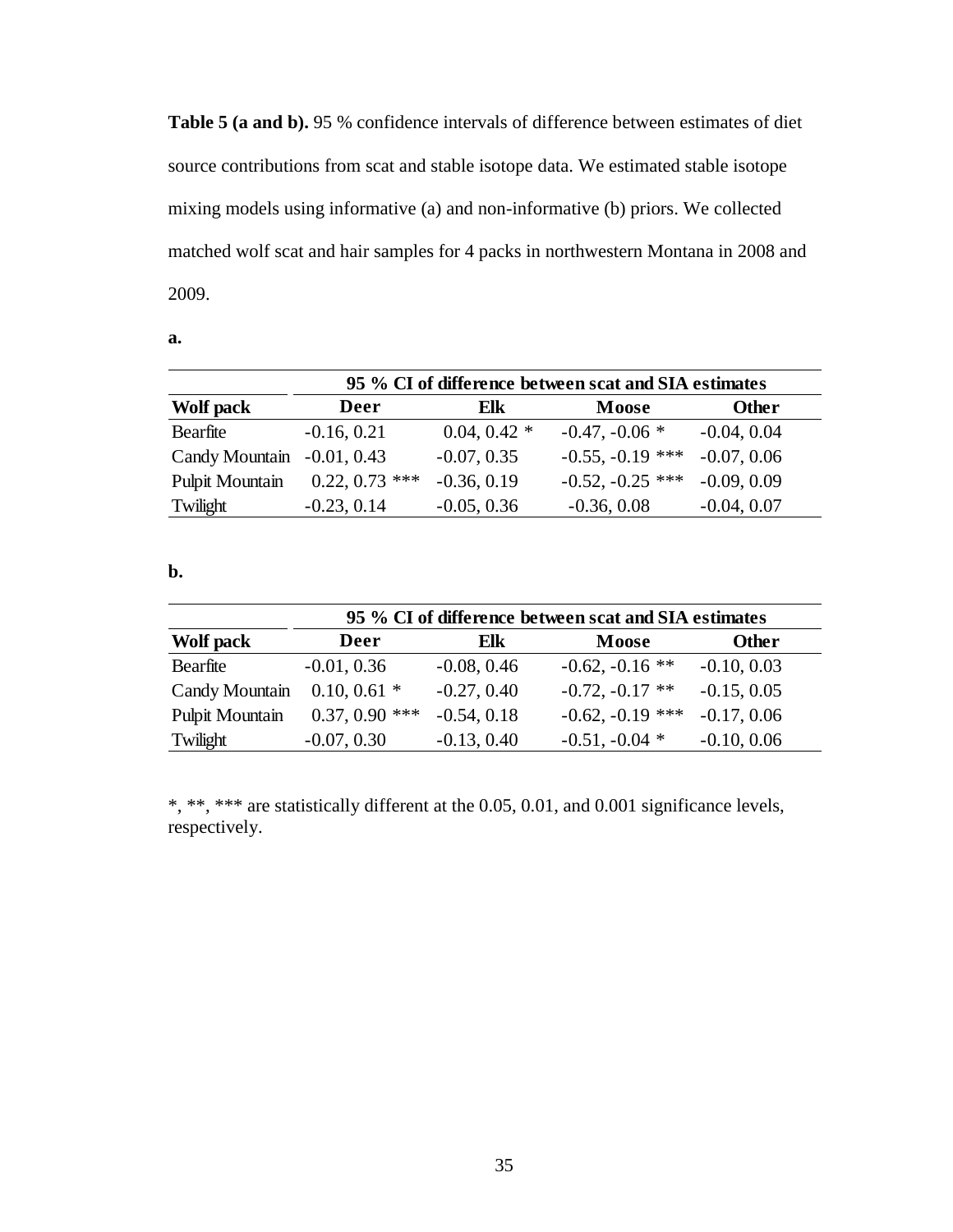**Table 6.** Comparing hours spent on collection of wolf hair samples and scats, number of packs covered by each technique, associated costs/pack, and costs associated with stable isotope and scat analysis of wolf diet in northwestern Montana, 2008.

|                                  | <b>Analysis technique</b> |             |  |  |  |
|----------------------------------|---------------------------|-------------|--|--|--|
| <b>Items</b>                     | <b>SIA</b>                | <b>Scat</b> |  |  |  |
| Field hours                      | 490                       | 470         |  |  |  |
| Wolf packs                       | 12                        | 4           |  |  |  |
| Packs/field hour                 | 0.024                     | 0.009       |  |  |  |
| $Cost / pack(SUS)^{a}$           | 560                       | 1,160       |  |  |  |
|                                  | Analysis technique costs  |             |  |  |  |
| Stable isotope lab (\$8/sample)  | \$<br>1,680               | \$<br>0     |  |  |  |
| DNA lab (\$30/sample)            | 180                       | 390         |  |  |  |
| Lab technician hours $(\$10/hr)$ | 1,250                     | 1,000       |  |  |  |
| Lab equipment                    | 250                       | 160         |  |  |  |
| Field equipment                  | 50                        | 100         |  |  |  |
| Vehicle costs                    | 3,330                     | 3,000       |  |  |  |
| Total                            | \$<br>6,740               | \$<br>4,650 |  |  |  |

<sup>a</sup> Calculated by dividing the total cost for each technique by the number of packs covered.

Hours and costs are rounded to the nearest 10.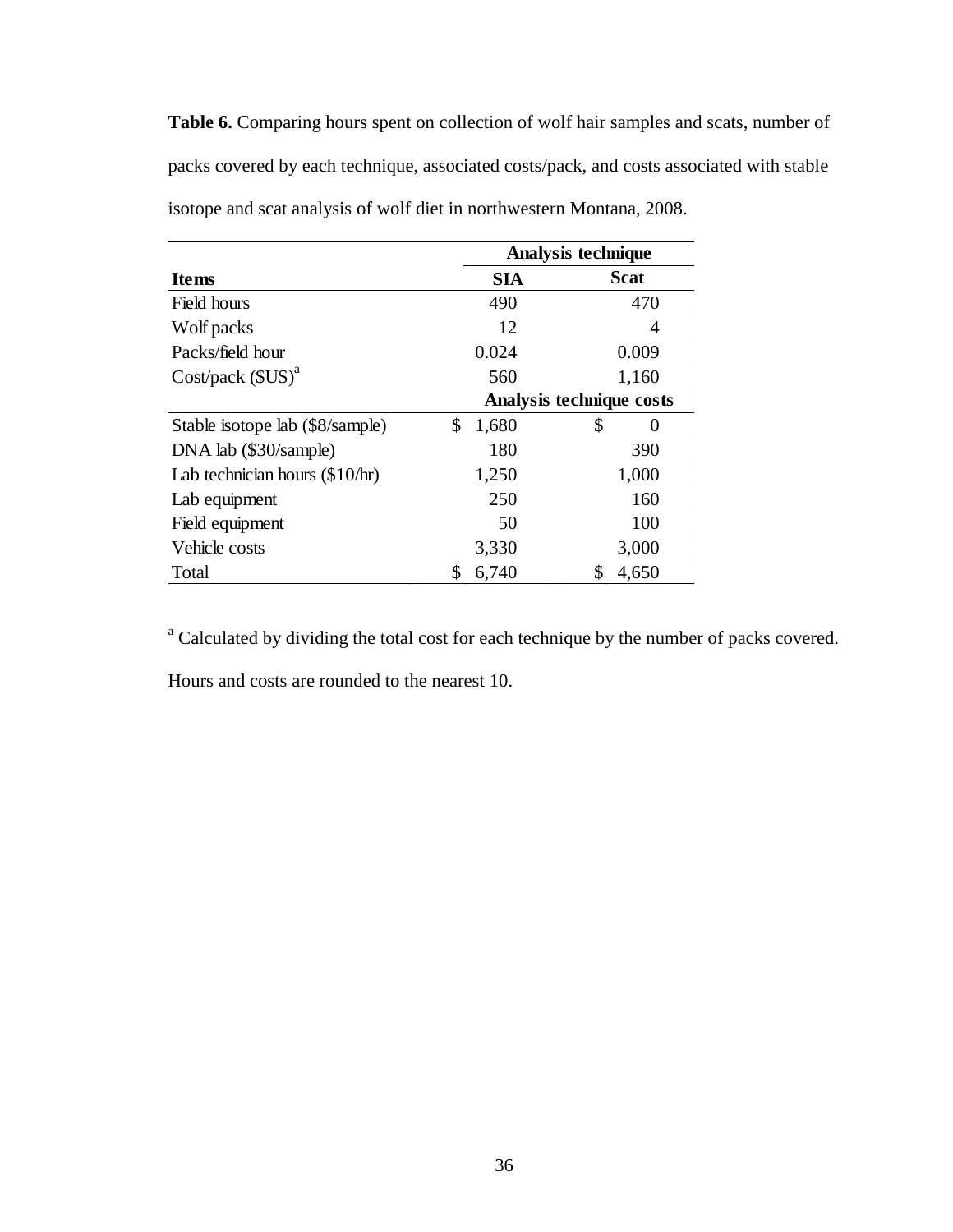

Figure 1. Percent biomass consumed (kg/pack) of each diet source estimated from scats of 4 wolf packs in northwestern Montana between June and August 2008. We weighted proportions by scat sample size for each pack. We used frequency of occurrence of species weighted by biomass consumed/scat for each pack and 5,000 bootstrapped samples to estimate means and variance. We used average adult mass of identified species from the literature, and used beaver as the representative diet source for the "Other" category.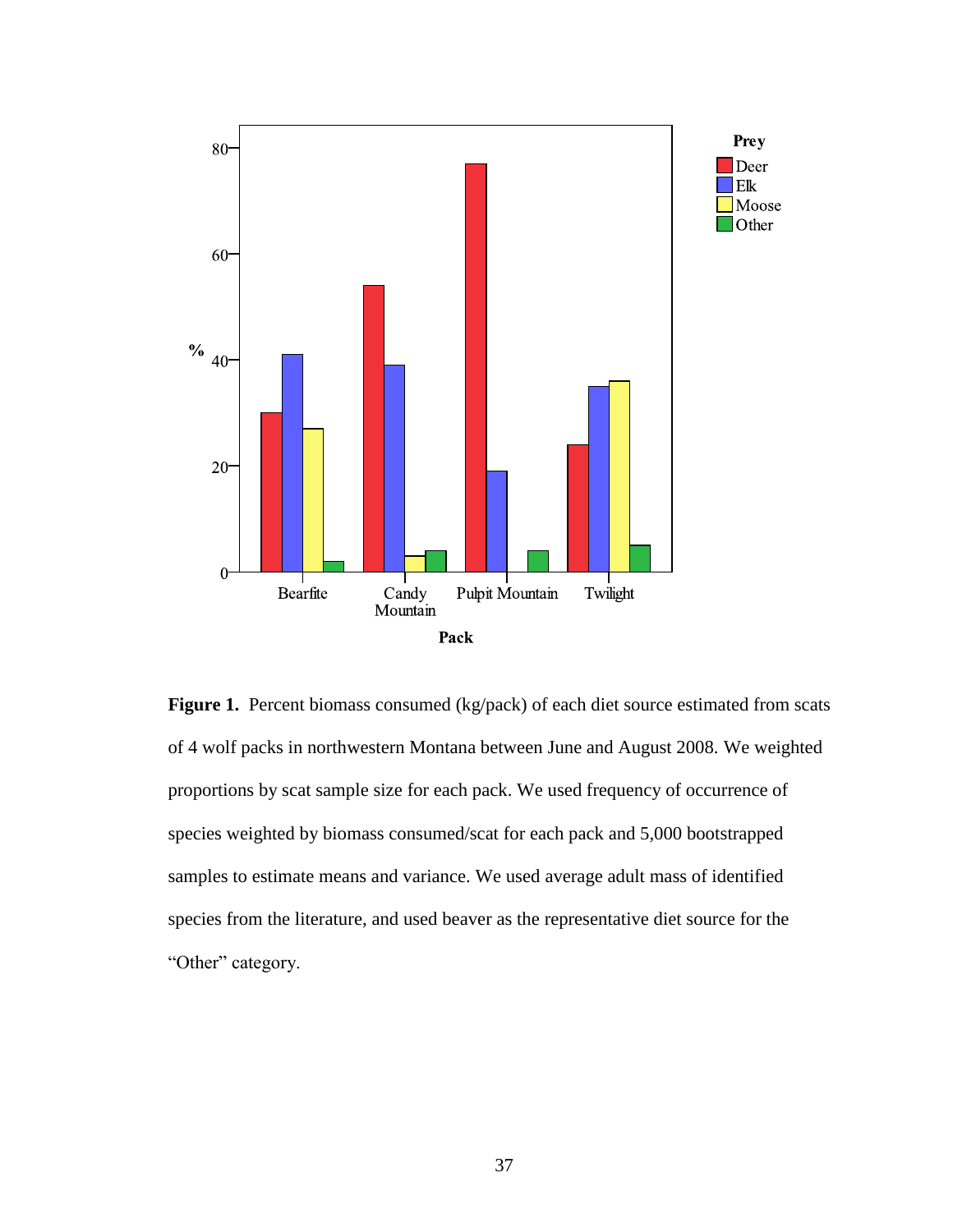

**Figure 2.** The mixing space with mean  $\delta^{15}N$  and  $\delta^{13}C$  values ( $\pm$  SE) of potential wolf prey in northwestern Montana, 2008. Columbian ground squirrel values are from Roth et al. (2007).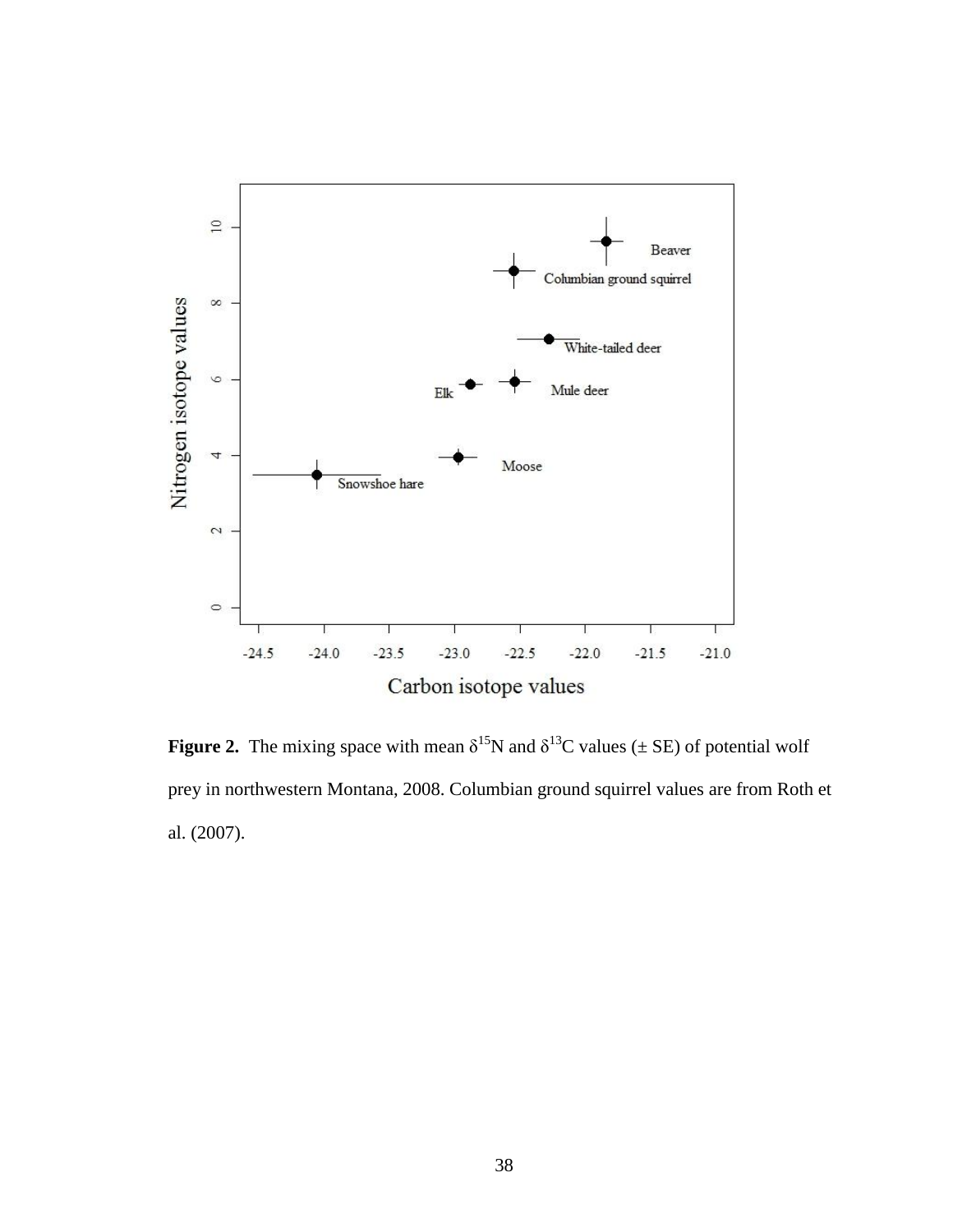

**Figure 3.** The mixing space with mean  $\delta^{15}N$  and  $\delta^{13}C$  values of potential wolf prey, and mean values for 12 wolf packs (open circles) in northwestern Montana, 2008. We combined white-tailed deer and mule deer, and removed snowshoe hare and Columbian ground squirrel.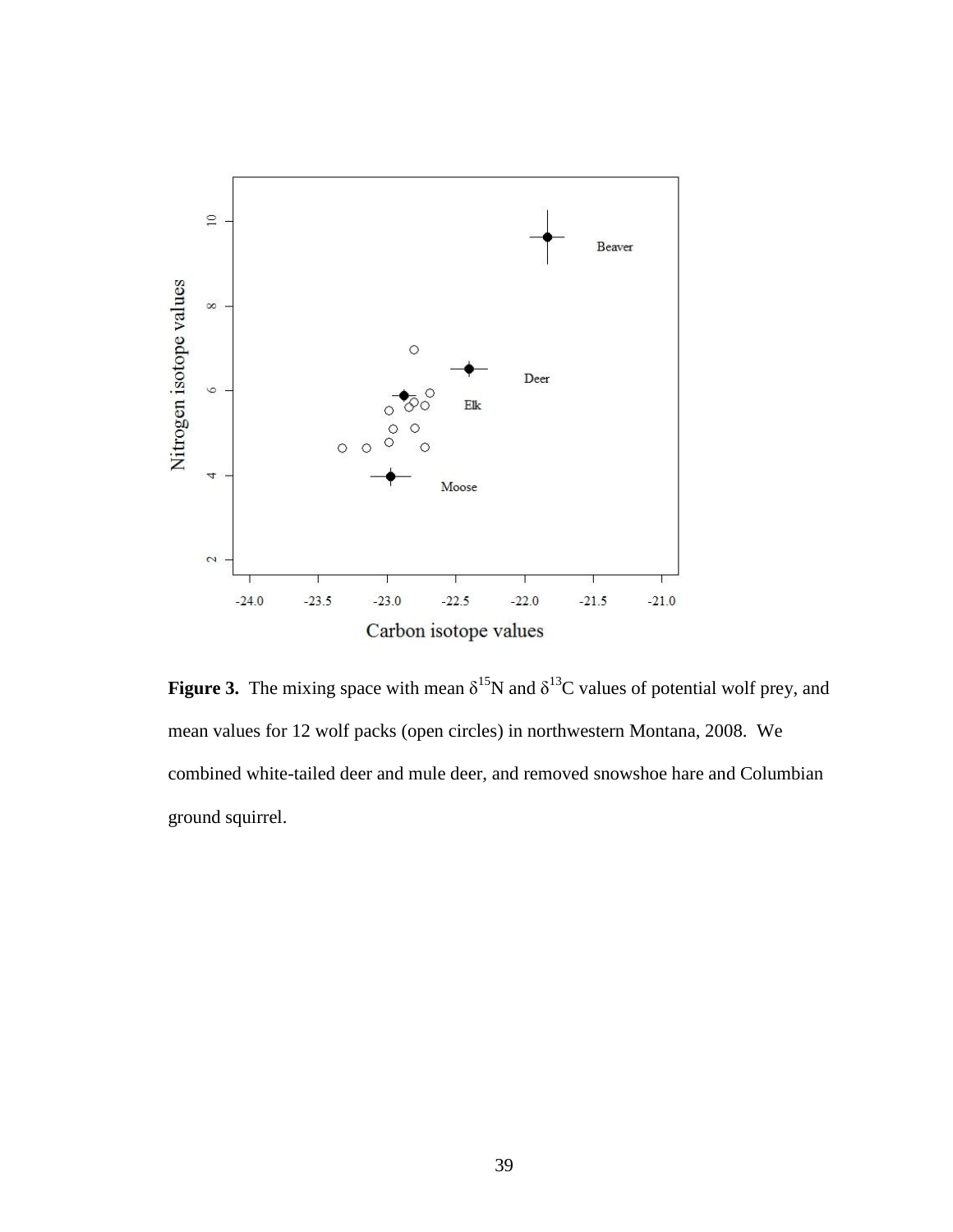

**Figure 4.** Posterior density estimates of diet source contributions to the summer diet of 12 wolf packs in northwestern Montana, 2008. Posterior densities are from a model estimated with variation among packs and informative priors.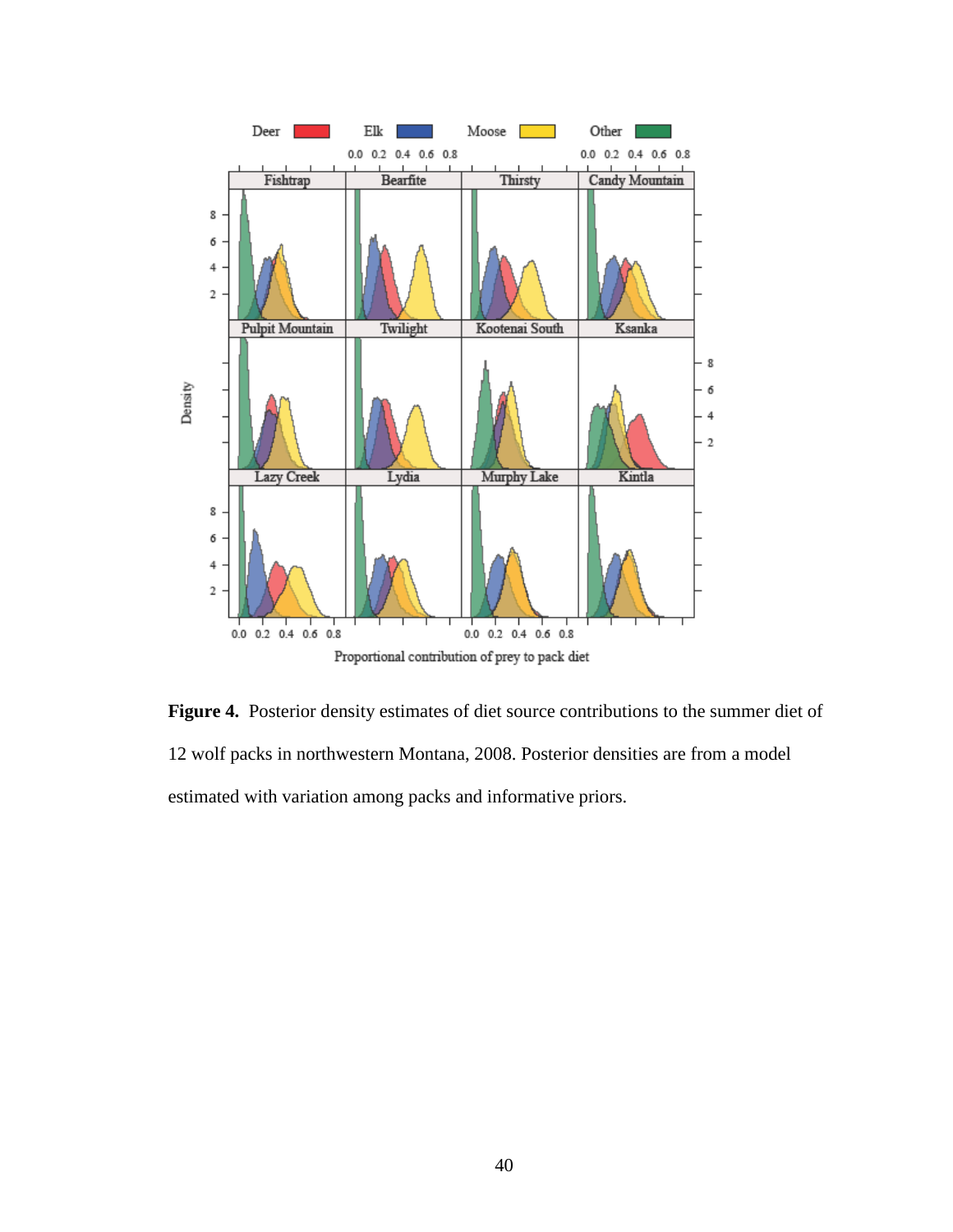

**Figure 5.** Posterior density estimates of diet source contributions to the summer diet of 12 wolf packs in northwestern Montana, 2008. Posterior densities are from a model estimated with variation among packs and non-informative priors (i.e., prior information in the Bayesian mixing model assumes all sources contribute equally to the mixture).